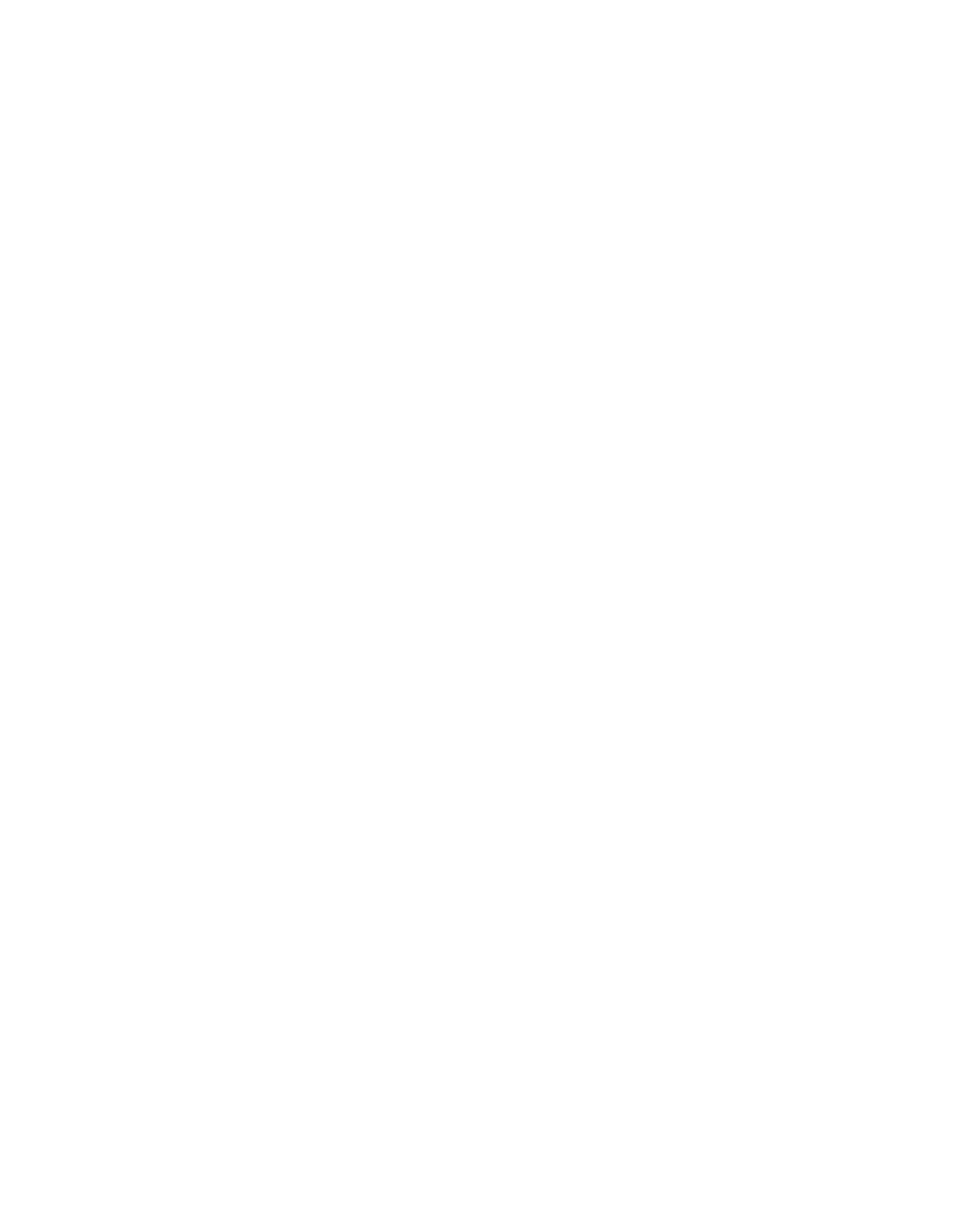# **Grandparent-Grandchild Access: A Legal Analysis**

**Prepared by:** Dan L. Goldberg

**Presented to:** Family, Children and Youth Section Department of Justice Canada

*The views expressed in this report are those of the author and do not necessarily represent the views of the Department of Justice Canada.*

*Aussi disponible en français*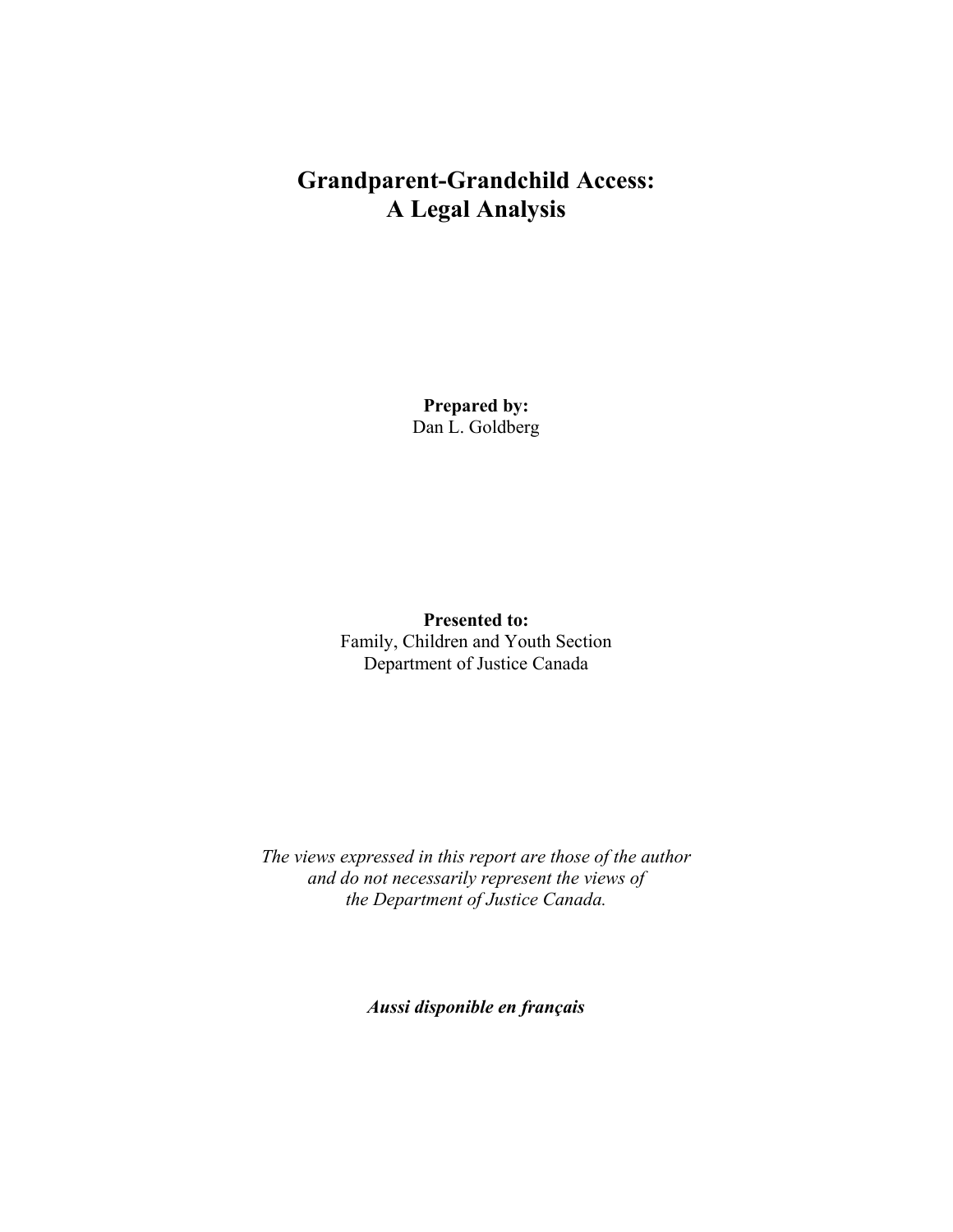The author gratefully acknowledges the invaluable research assistance of Sherri M. Smolkin, student-at-law.

*This report may be reproduced, in part or in whole, and by any means, without charge or further permission from the Department of Justice, provided that due diligence is exercised in ensuring the accuracy of the materials reproduced; that the Department of Justice is identified as the source department; and that the reproduction is not represented as an official version of the original report.*

© Her Majesty the Queen in Right of Canada (2003) (Minister of Justice and Attorney General of Canada)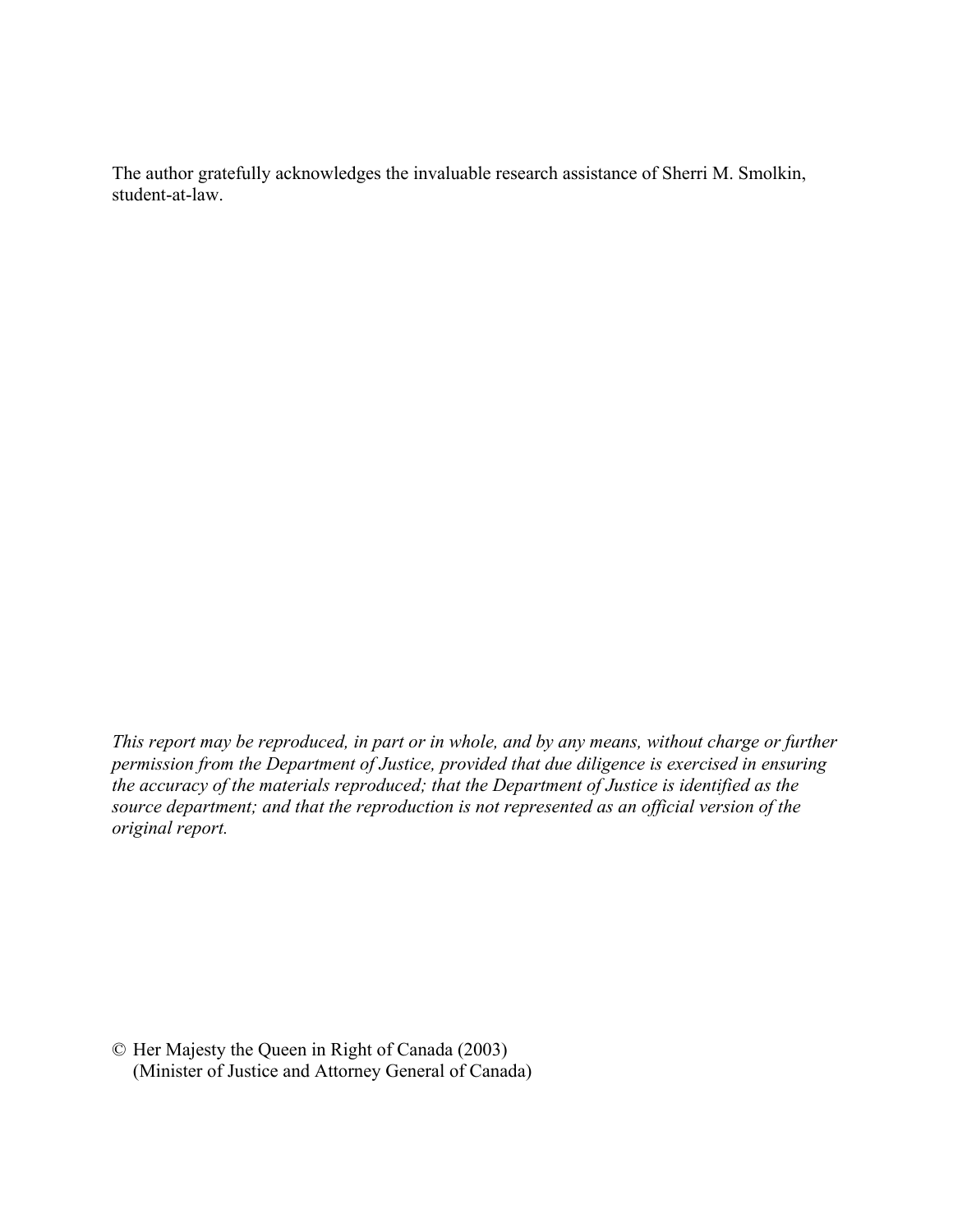# **TABLE OF CONTENTS**

| "ANY OTHER PERSON": THE THRESHOLD NON-PARENTS MUST MEET  11  |    |
|--------------------------------------------------------------|----|
| THE SOCIAL SCIENCE LITERATURE AND                            |    |
|                                                              |    |
|                                                              |    |
|                                                              |    |
|                                                              |    |
|                                                              |    |
|                                                              |    |
|                                                              |    |
| GRANDPARENT ACCESS AS A POSSIBLE BENEFIT TO GRANDCHILDREN 28 |    |
|                                                              |    |
| CHILDREN'S WISHES                                            | 33 |
|                                                              |    |
|                                                              |    |
|                                                              |    |
|                                                              |    |
|                                                              |    |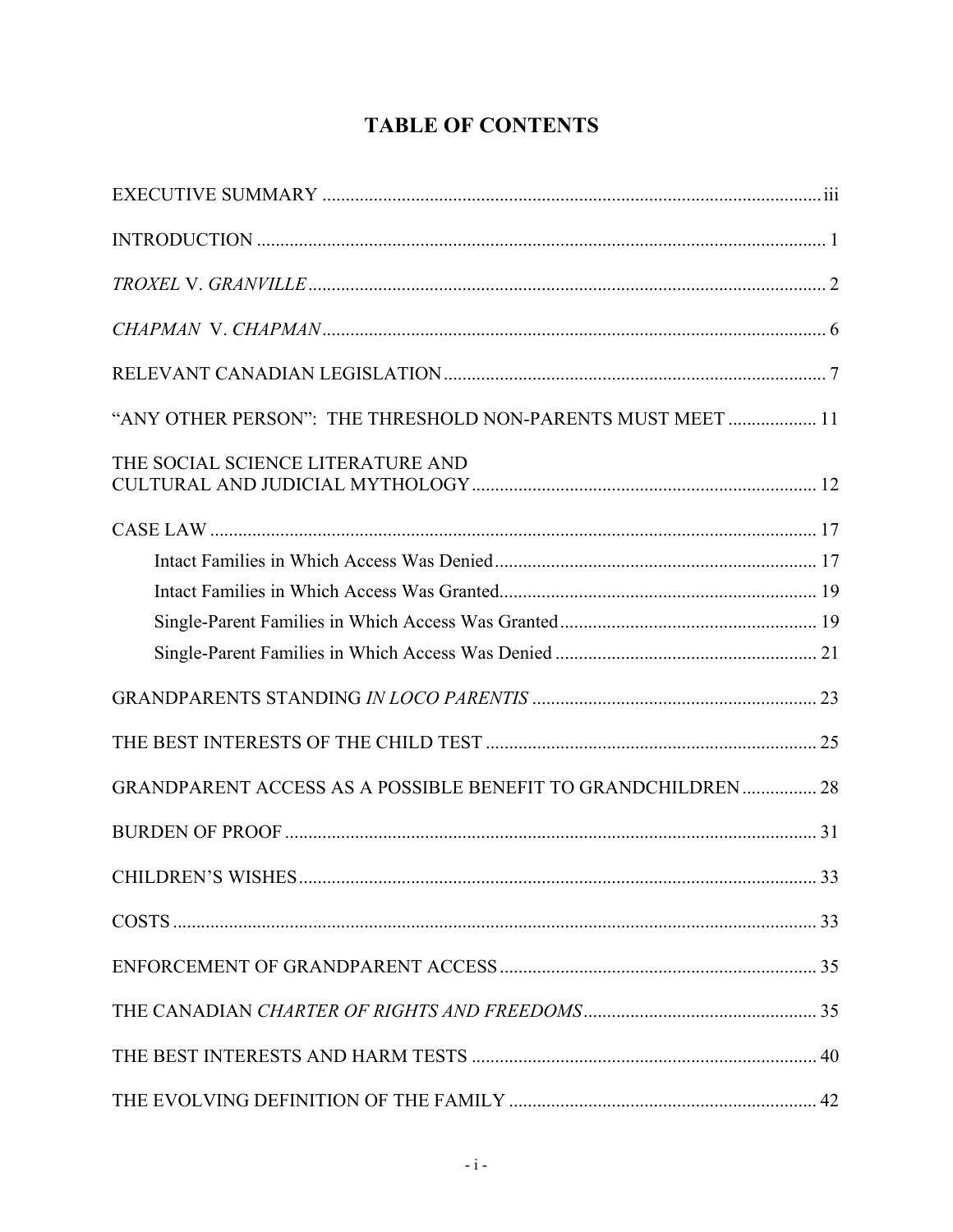| <b>CONCLUSION</b>   |  |
|---------------------|--|
|                     |  |
| <b>BIBLIOGRAPHY</b> |  |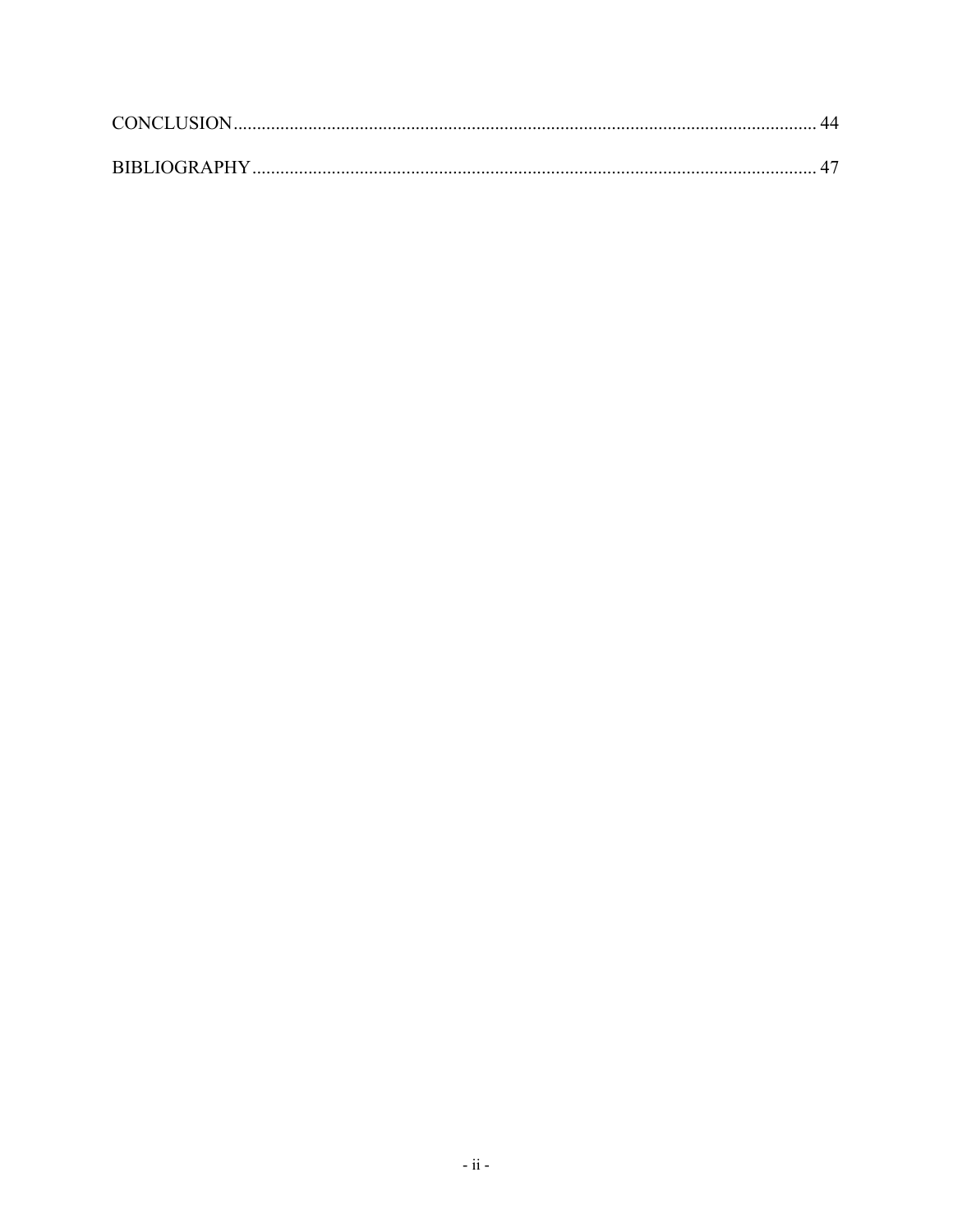### **EXECUTIVE SUMMARY**

In June 2000, the United States Supreme Court decided the case of *Troxel* v. *Granville*. The Court said that as long as a parent adequately cares for his or her children, the state should not interfere with that parent's constitutionally protected right to make decisions about his or her children's contact with grandparents.

In March 2001, the Ontario Court of Appeal decided the grandparent access case of *Chapman* v. *Chapman*. The Court held that in the absence of evidence that demonstrates a parent's inability to act in the best interests of his or her children, a parent's right to make decisions on his or her children's behalf should be respected. These decisions include those about whom the children see, how often, and under what circumstances.

*Troxel* and *Chapman* reflect the evolution in jurisprudence in the United States and Canada. With the paucity of social science research about litigious grandparent access applications, as well as the vagueness of the best interests of the child test, courts have often relied on nostalgic, sentimental notions of the role of grandparents, and have frequently granted access to grandchildren contrary to the wishes of the children's parents.

Four provinces, Quebec, British Columbia, Alberta and New Brunswick, as well as Yukon, have legislation specifically providing for grandparent access. Other provincial legislation as well as the federal *Divorce Act* allow for access applications by people other than parents without explicitly mentioning grandparents.

It is becoming increasingly likely that the *Divorce Act* and provincial legislation such as Ontario's *Children's Law Reform Act,* may be subject to the scrutiny of the *Charter of Rights and Freedoms*. As such, it would be unacceptable for there to be unrestrained judicial interference with the rights of parents to decide what is in the best interests of their children.

It is argued that the best interests of the child test, which is included in all provincial and federal family law legislation, is more appropriately suited to claims between parents than between a parent and a non-parent. Accordingly, it is recommended that legislation regarding grandparent access provide for a two-stage, child-focussed hearing. The initial stage would determine whether the grandchild would suffer actual or potential harm if access to their grandparent were terminated. If no such harm could be shown, then the hearing would conclude and no access would be ordered. If actual or potential harm could be proven by the grandparents, then the second stage would proceed and access would be determined using the best interests of the child test.

It is recommended that provincial and territorial governments establish programs similar to Ontario's Office of the Children's Lawyer, which provides court-ordered counsel for children in custody and access disputes, including those involving grandparents. Children's counsel focus their efforts on gathering relevant evidence about the effect of grandparent access on their child clients. It is particularly helpful to the court to have, placed in context, the input of children who are able to express their views and preferences regarding their grandparents' access. Children's counsel are uniquely positioned to use dispute resolution techniques with the parties and their lawyers to, when appropriate, settle cases.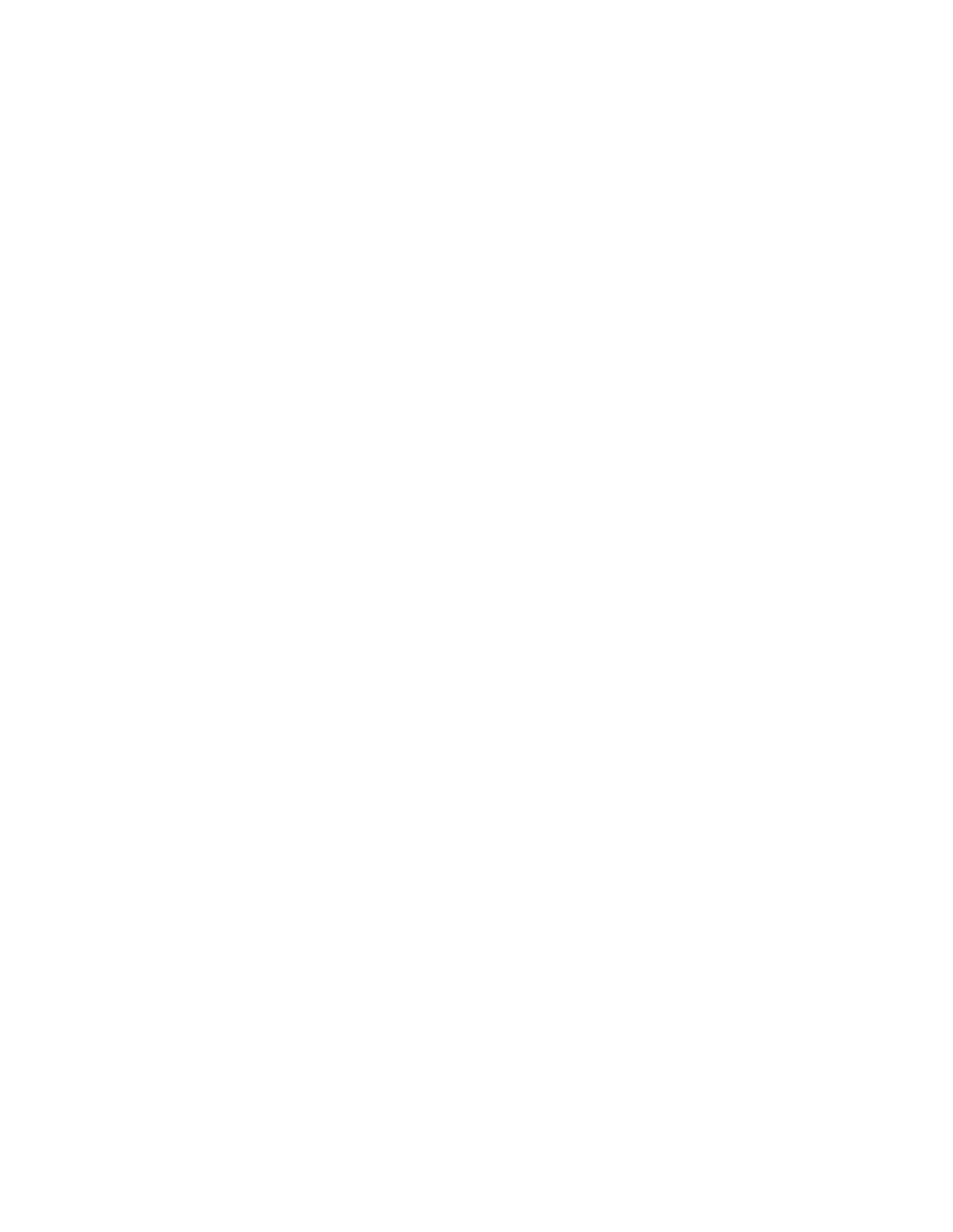### **INTRODUCTION**

On January 12, 2000, the issue of non-parents' rights and in particular the rights of grandparents to have access to their grandchildren, gained widespread publicity when the case of *Troxel v. Granville*<sup>1</sup> was argued before the United States Supreme Court. Throughout North America, there were hundreds of articles in newspapers and magazines, on Internet sites and in some academic journals, as well as numerous television news stories, about the issues raised in the case. The case focussed on a mother who restricted then denied access to her two children to their paternal grandparents. The issue before the Court was whether the courts can grant grandparents visitation rights to their grandchildren even when the parents of the children object.

There were numerous briefs filed on behalf of interested groups or organizations. Briefs representing the interests of older individuals, including one filed on the grandparents' behalf by the American Association of Retired Persons, noted that the number of children whose primary caretakers are their grandparents is growing rapidly in the face of nuclear family dissolution. These groups claim that for approximately 1.4 million American children, their grandparents are standing *in loco parentis*. 2

Briefs representing the religious right, filed on the parents' behalf, held up the traditional family consisting of married parents and their children. $3$  On the other hand, gay rights organizations asserted that neither side's position was sufficiently protective of the needs of children being reared in non-traditional families. In these families the *de facto* parent may have neither biological nor legal ties to the child. These organizations argued that courts should take into account the quality and security of the relationship between individual children and adults rather than blood ties or labels.4

The American Civil Liberties Union submitted a brief supporting the mother's position that parents, rather than the state, are presumed to be entitled to act and make decisions in the best interest of their children. Courts should not be permitted to override those decisions merely because a judge disagrees.<sup>5</sup>

The National Association of Counsel for Children's brief supported the mother's position, but urged the Court to allow non-parents who have historically acted in a parenting capacity to be able to apply to the court for access. The Association is a multidisciplinary professional organization of child advocates comprised largely of lawyers. Its position before the Court was that the non-parent has the burden of both showing that a significant relationship with a child exists, and that, based on some substantive standard, access will be in the interests of the child,

1

 $1$  120 S. Ct. 2054 (2000).

<sup>&</sup>lt;sup>2</sup> Brief *Amici Curiae* of the American Association of Retired Persons and Generations United, filed November 12,  $\frac{1999}{3}$ .

<sup>3</sup> Brief *Amicus Curiae* of the American Center for Law and Justice Supporting Respondent, filed December 10, 1999; Brief *Amici Curiae* of the Christian Legal Society and The National Association of Evangelicals, filed December 13, 1999.

<sup>4</sup> Brief of the Lambda Legal Defense and Education Fund and Gay and Lesbian Advocates and Defenders as *Amici Curiae*, filed December 13, 1999.

<sup>5</sup> Brief *Amicus Curiae* of the American Civil Liberties Union (ACLU) and the ACLU of Washington, filed December 13, 1999.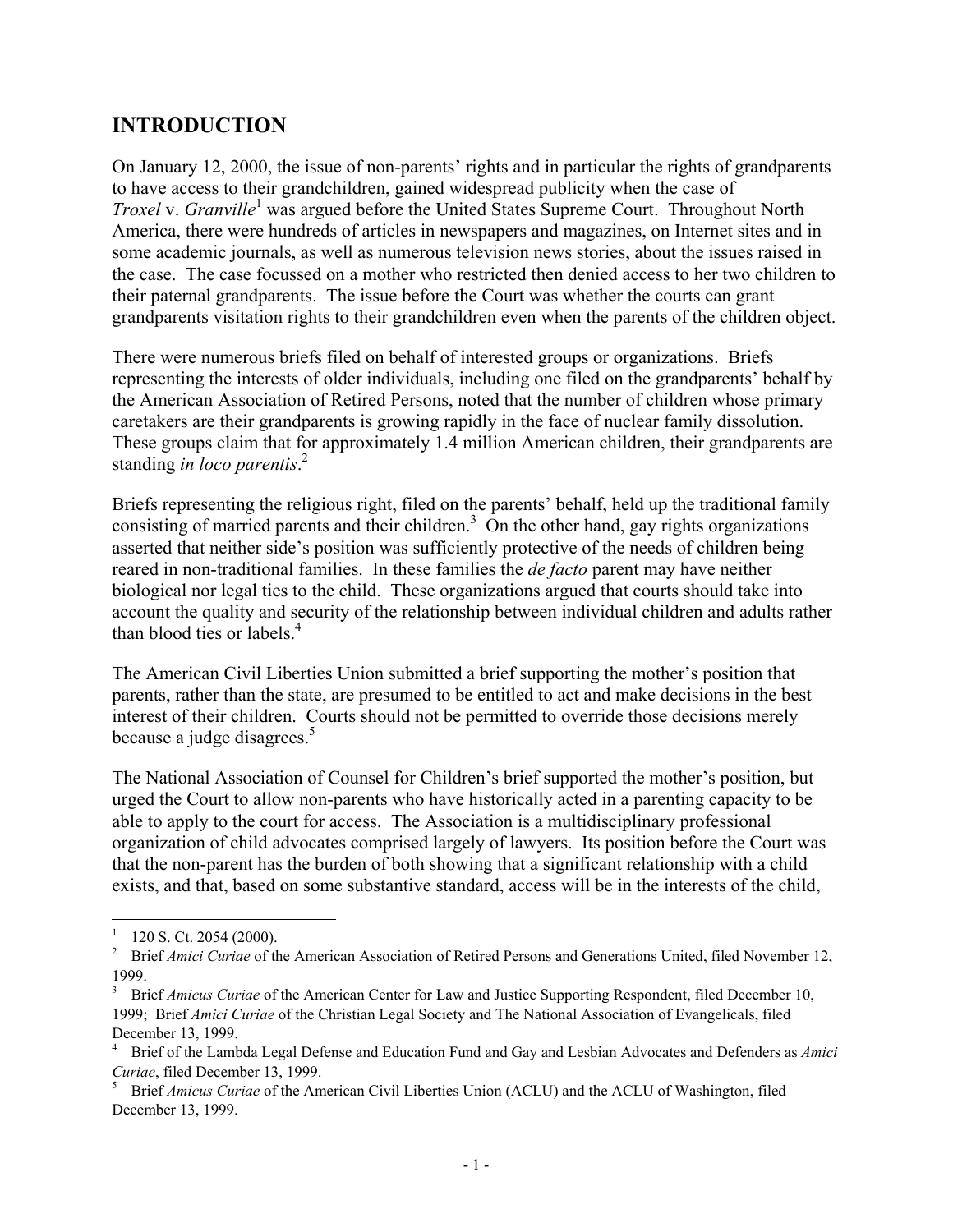having regard to the common-law and constitutional presumption that parents act in their child's best interests. The Association asserted that this approach would ensure that a child's constitutional rights and best interests would be protected.<sup>6</sup>

These disparate groups all claimed that their perspective would ultimately promote the best interests of children.

Slightly more than a year before the *Troxel* case was heard by the United States Supreme Court, the report of the Special Joint Committee on Child Custody and Access<sup>7</sup> was tabled in Canada. The report included among its many recommendations that provincial and territorial governments should give special legislative recognition to non-parents, including grandparents, when resolving child custody and access disputes. Several lobby groups representing grandparents made submissions before the Committee.

On March 2, 2001, the Ontario Court of Appeal addressed the issue of grandparent access in *Chapman* v. *Chapman*. 8 This important and significant appellate court decision provides some clarity and direction about the visitation rights of grandparents to their grandchildren.

This paper discusses the *Troxel* and *Chapman* cases in detail, examines the roles grandparents can play, the suitability of the best interests of the child test in these circumstances, reviews American and Canadian case law, discusses constitutional and policy considerations, and recommends several alternative approaches to grandparent access cases.

# *TROXEL* **V.** *GRANVILLE*

The *Troxel* case involved section 26.10.160 (3) of the Revised Code of Washington, which states the following:

Any person may petition the Court for visitation rights at any time including, but not limited to, custody proceedings. The court may order visitation rights for any person when visitation may serve the best interests of the child whether or not there has been any change of circumstances.<sup>9</sup>

Paternal grandparents Jennifer and Gary Troxel petitioned the United States Supreme Court for the right to visit their grandchildren, Isabelle and Natalie Troxel who, at the date of the hearing, were ages 8 and 10, respectively. Tommie Granville, the children's mother, opposed the petition.

Tommie Granville and Brad Troxel were never married but had a relationship that ended in June 1991. Isabelle and Natalie are their two daughters. After Tommie and Brad separated, Brad lived with his parents and regularly brought his daughters to their home for weekend

 $6\phantom{.0}$ <sup>6</sup> Brief *Amicus Curriae* of the National Association of Counsel for Children, filed December 13, 1999.

<sup>7</sup> Canada, Report of the Special Joint Committee on Child Custody and Access, *For the Sake of the Children*, available online at http://www.parl.gc.ca/InfoComDoc/36/1/SJCA/Studies/Reports/sjcarp02-e.htm (date accessed, July 30, 2001).

<sup>[2001]</sup> O.J. No. 705 (Ont. C.A.).

<sup>9</sup> Wash. Rev. Code § 26.10.160 (3) (Supp.1996).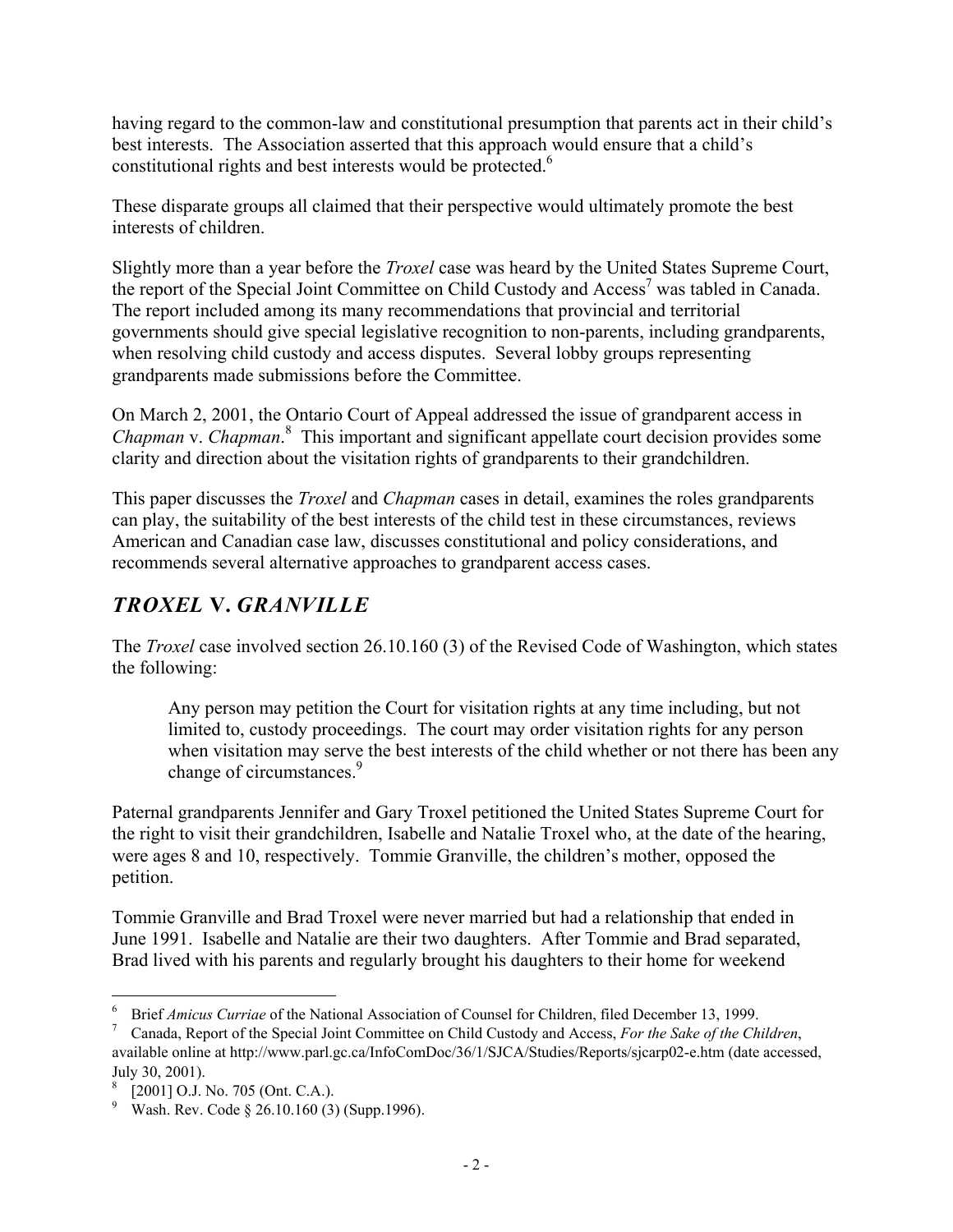access. Brad committed suicide in May 1993. The Troxels continued to see the girls regularly; however, in October 1993, Tommie informed the Troxels that she wished to limit their access to one visit per month. In December 1993, the Troxels began an action in Washington Superior Court to obtain access rights. The Troxels requested two weekends of overnight access per month and two weeks each summer. Tommie did not oppose access but asked the Court to order one day of visitation each month with no overnight stay. In 1995, the Washington State Superior Court ordered that access occur one weekend per month, one week during the summer and four hours on both the grandparents' birthdays.

Tommie appealed, during which time she married Kelly Wynn. The Washington Court of Appeals remanded the case to the Superior Court. On remand, the Superior Court found that access was in the children's best interests. Approximately nine months after the remand order was made, Tommie's new husband adopted the children.

The Washington Court of Appeals then reversed the Superior Court's visitation order and dismissed the Troxels petition for access, holding that non-parents lack standing to seek visitation under section 26.10.160 (3) unless a custody action is pending.

The Washington Supreme Court affirmed the Court of Appeals result.<sup>10</sup> It found that the language of section 26.10.160 (3) gave the Troxels standing to seek visitation, regardless of whether a custody action was pending but concluded that the Troxels could not actually obtain visitation under section 26.10.160 (3). It based this decision on the United States Constitution, holding that section 26.10.160 (3) unconstitutionally infringed on the fundamental right of parents to rear their children. The Washington Supreme Court found that the Constitution permits a state to interfere with that right only to prevent harm or potential harm to a child. Section 26.10.160 (3) does not meet that standard because it does not require a showing of harm. Also, by allowing "any person [to] petition the court for visitation rights [of a child] at any time," the Washington visitation statute is too broad. The Washington Supreme Court held that "parents have a right to limit visitation of their children with third persons,"<sup>11</sup> and that, between parents and judges, "the parents should be the ones to choose whether to expose their children to certain people or ideas."<sup>12</sup>

On June 5, 2000, the United States Supreme Court affirmed the Washington Supreme Court's decision in a 4-3 opinion written by Justice Sandra Day O'Connor. The Court found that section 26.10.160 (3), as applied here, violated the U.S. Constitution. Justice O'Connor indicated that the Fourteenth Amendment provides that no state shall "deprive any person of life, liberty, or property without due process of law,"13 and that the court has long recognized that the Amendment's Due Process Clause, "guarantees more than fair process."<sup>14</sup> It also includes a substantive component that "provides heightened protection against governmental interference with certain fundamental rights and liberty interests."<sup>15</sup> Justice O'Connor noted that the liberty

<sup>10</sup> *Troxel* was combined with two other similar cases and is cited as *Re Custody of Sara Skyanne Smith et al.,* 137 Wn. 2<sup>nd</sup> 1 (Wash. 1998).

 $11$  Ibid at 21.

 $12$  Ibid.

 $13$  U.S. Const. amend. XIV,  $\S$  1, cl. 2.

<sup>14</sup> S*upra,* Note 1 at 2059.

<sup>15</sup> Ibid at 2060*.*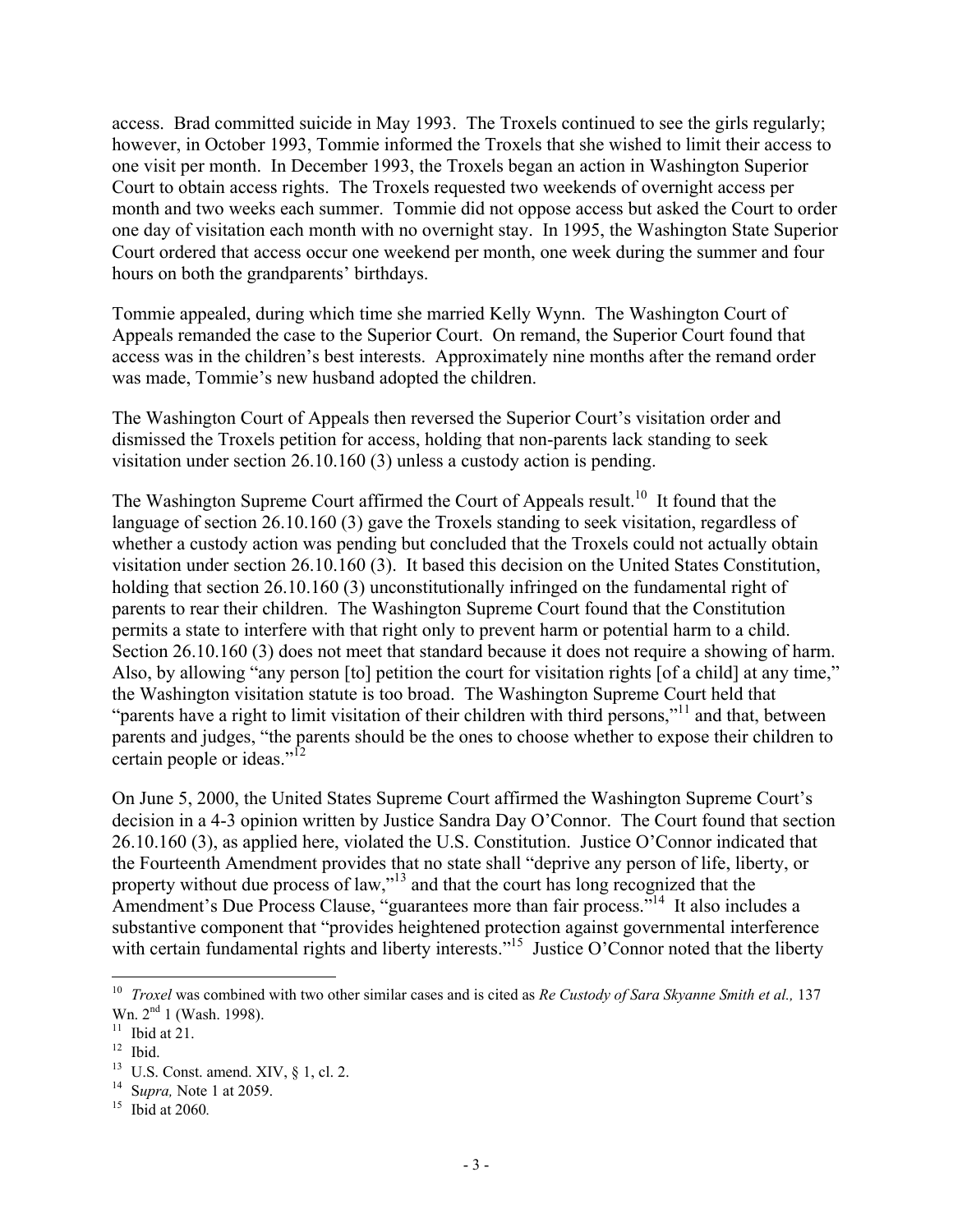interest at issue, custody and control of children, "is perhaps the oldest of the fundamental liberty interests recognized by this court."<sup>16</sup> She also pointed out the "extensive precedent,"<sup>17</sup> whereby "the court has recognized the fundamental right of parents to make decisions concerning the care, custody and control of their children."<sup>18</sup> In light of this, Justice O'Connor concluded the following:

It cannot now be doubted that the Due Process Clause of the Fourteenth Amendment protects the fundamental right of parents to make decisions concerning the care, custody, and control of their children.<sup>19</sup>

The Court held that section 26.10.160 (3), as applied, unconstitutionally infringed on that fundamental parental right because it was too broad. Its language effectively permits any third party seeking access to subject to judicial review any decision by a parent concerning visitation of the parent's children. Moreover, Justice O'Connor noted that, "A parent's decision that visitation would not be in the child's best interest is accorded no deference," $^{20}$  as section 26.10.160 (3) contains no requirement that a court give the parent's decision any weight. Instead, it places the best interest determination solely in the hands of the judge. In effect, a court in the state of Washington can disregard and overturn any decision by a fit custodial parent concerning visitation whenever a third party applies for access, based only on the judge's determination of the child's best interests.

The Superior Court's order was not founded on any special factors that might justify state interference with Tommie Granville's fundamental right to make decisions concerning the rearing of her two daughters. The Troxels did not allege that Tommie was a poor or unfit parent. The U.S. Supreme Court noted that this aspect of the case is important, for there is a presumption that fit parents act in the best interests of their children. The court cited its own previous decision in *Parham* v. *J. R. et al*:

Our constitutional system long ago rejected any notion that a child is "the mere creature of the State" and, on the contrary, asserted that parents generally "have the right, coupled with the high duty, to recognize and prepare [their children] for additional obligation".... The law's concept of the family rests on a presumption that parents possess what a child lacks in maturity, experience and capacity for judgment required for making life's difficult decisions. More important, historically it has recognized that natural bonds of affection lead parents to act in the best interests of their children.<sup>21</sup>

Justice O'Connor went on to say:

 $16$  Ibid.

<sup>17</sup> Ibid. See also, U.S. Supreme Court decisions in *Meyer* v. *Nebraska*, 262 U.S. 390 (1923); *Pierce* v. *Society of Sisters*. 268 U.S. 510 (1925); *Prince* v. *Massachusetts*, 321 U.S. 158 (1944); *Wisconsin* v. *Yoder*, 406 U.S. 205 (1972).

 $18$  Ibid.

 $19$  Ibid.

<sup>20</sup> Ibid at 2061*.*

<sup>&</sup>lt;sup>21</sup> 442 U.S. 584 at 602 (1979).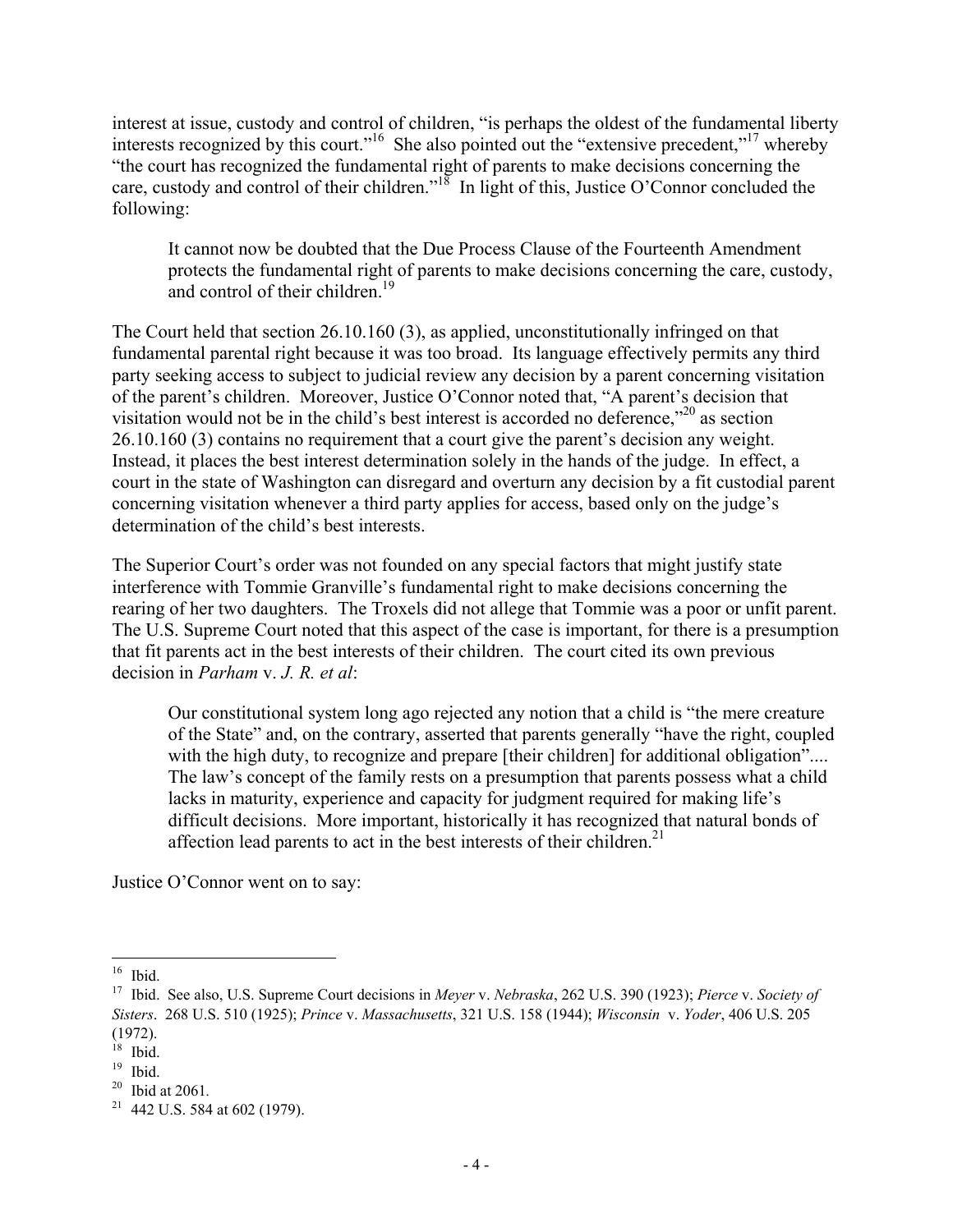So long as a parent adequately cares for his or her children (i.e., is fit), there will normally be no reason for the State to inject itself into the private realm of the family to further question the ability of that parent to make the best decisions concerning the rearing of that parent's children. $^{22}$ 

The Court found that the problem in this case was that the Superior Court attached no weight to the mother's determination of her daughters' best interests.

The Superior Court apparently applied exactly the opposite presumption, employing a decisional framework that:

…directly contravened the traditional presumption that a fit parent will act in the best interest of his or her child…. The court's presumption failed to provide any protection for Granville's fundamental constitutional right to make decisions concerning the rearing of her own daughters.<sup>23</sup>

Justice O'Connor went on to say:

In an ideal world, parents might always seek to cultivate the bonds between grandparents and their grandchildren. Needless to say, however, our world is far from perfect, and in it the decision whether such an intergenerational relationship would be beneficial in any specific case is for the parent to make in the first instance. And, if a fit parent's decision of the kind at issue here becomes subject to judicial review, the court must accord at least some special weight to the parent's own determination.<sup>24</sup>

The Court concluded that the visitation order was an unconstitutional infringement on Tommie Granville's fundamental rights. The Superior Court failed to accord the determination of a "fit" custodial parent any material weight. The Court held that "the Due Process Clause does not permit a State to infringe on the fundamental right of parents to make child rearing decisions simply because a state judge believes a "better" decision could be made. $^{25}$ 

The Supreme Court based its decision on the "sweeping breadth"<sup>26</sup> of section 26.10.160 (3) and its broad, unlimited application in this case. As a result, the Court did not address a significant constitutional question raised by the Washington Supreme Court—whether the Due Process Clause requires non-parental access statutes to include a showing of harm or potential harm to the child as a condition of granting visitation. This issue is discussed later in this paper. Each of the 50 American states now has some form of statute permitting non-parent access, including grandparent access.

 $22\,$ <sup>22</sup> *Supra,* Note 1 at 2061.

<sup>&</sup>lt;sup>23</sup> Ibid at 2062.

 $24$  Ibid.

 $25$  Ibid at 2064.

 $26$  Ibid.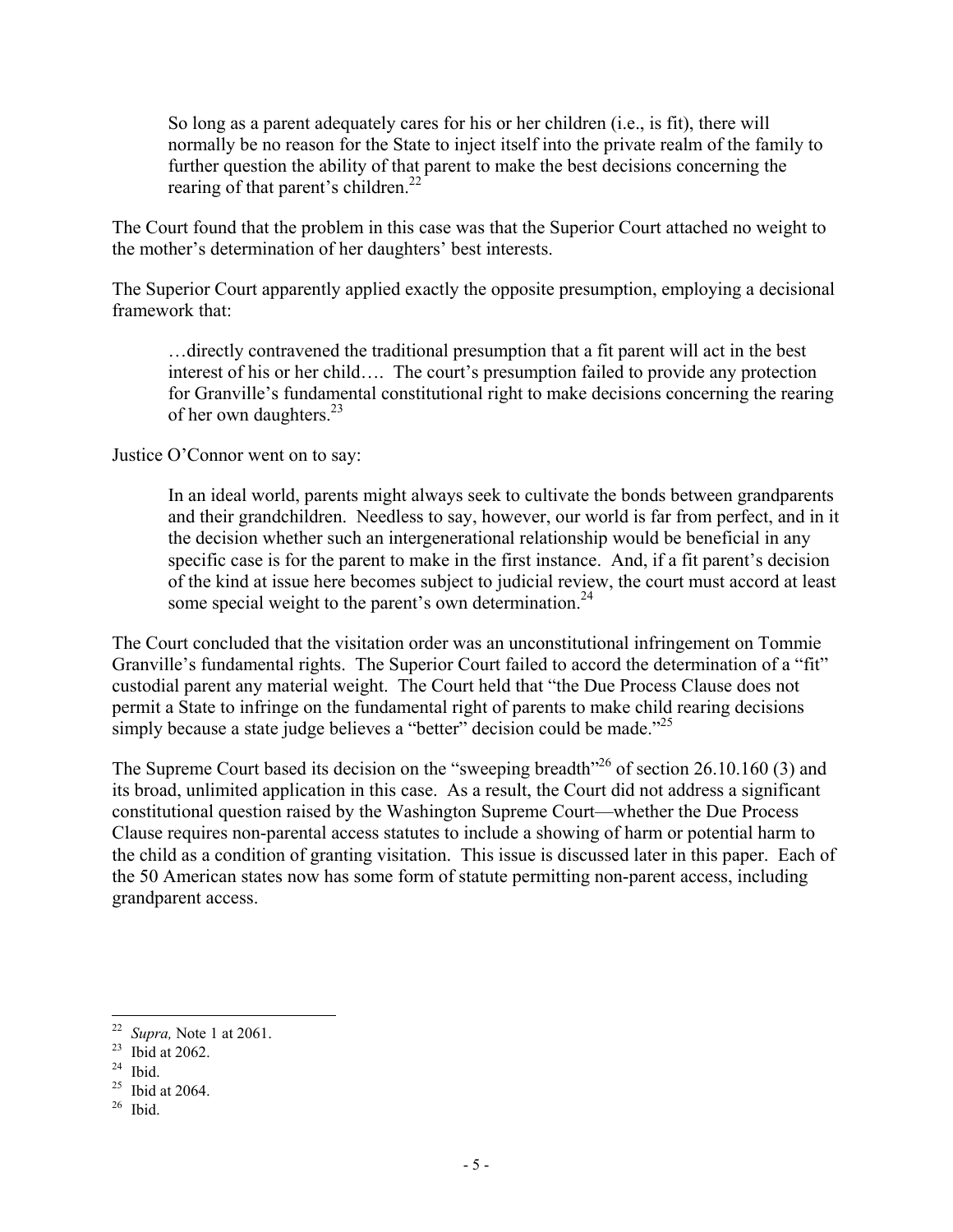# *CHAPMAN* **V.** *CHAPMAN*

The case of *Chapman* v. *Chapman* involved an intact family with two children, Leanna and Eric, who, at the time of the trial, were 8 and almost 10 years of age, respectively. The children's grandmother, Esther Chapman, age 77, sought access to them. The parents, Larry and Monica Chapman, and the grandmother had a very poor relationship as they (particularly Monica Chapman) believed Esther to be a negative influence on them and their two children. Nevertheless, the parents acknowledged that the children spending time with extended family might be beneficial for Leanna and Eric. Thus, the dispute before the trial judge, Justice Ingram, was not whether access was to take place, but rather the frequency and nature of the access. Esther Chapman wanted 10 four-and-a-half-hour visits each year. The parents were prepared to offer six four-and-a-half-hour visits. Although Justice Ingram acknowledged the parents' role in raising their children, he stated:

Their right to independently raise their children should not be lightly interfered with…. Ideally the parties would be left to make their own schedule; however, the parents made it so difficult to negotiate that procedures to resolve scheduling disputes must be utilized.<sup>27</sup>

Justice Ingram determined that access would be for at least 44 hours per year, comprising between 6 and 10 visits, depending on the duration of each visit. Although the difference between the two parties was very small, Larry and Monica Chapman's position was that they were fit, competent and loving parents who believed that they, not Esther Chapman, nor the courts, should determine how often their children should have access to their grandmother. Accordingly, the parents appealed the trial judge's decision to the Ontario Court of Appeal.

Justice Abella, writing for a unanimous court, characterized the issue before it as whether "the disruption and stress generated by the grandmother's insistent attempts to get access on her own terms are in the children's best interests."28 A review of the trial judgment shows the parents to be somewhat unreasonable, intransigent and insistent about access being determined on their own terms. However, the Ontario Court of Appeal allowed the parents' appeal. Justice Abella stated:

The trial judge acknowledged that the right of Larry and Monica Chapman "to independently raise their children should not be lightly interfered with", yet he defers that right to the speculative hope that continued imposed access to the grandmother will one day produce a positive relationship for these children. This speculation, it seems to me, is an insufficient basis for overriding the parents' right to protect the children's interests and determine how their needs are best met. These are loving, devoted parents committed to their children's welfare. In the absence of any evidence that the parents are behaving in a way which demonstrates an inability to act in accordance with the best interests of their children, their right to make decisions and judgments on their children's behalf should be respected, including decisions about whom they see, how often, and under what circumstances they see them.

 $\overline{a}$ <sup>27</sup> (28 March 2000), Ontario 1131/98 (Ont. S.C.J.) [unreported].

<sup>28</sup> *Supra*, Note 8 at para. 20.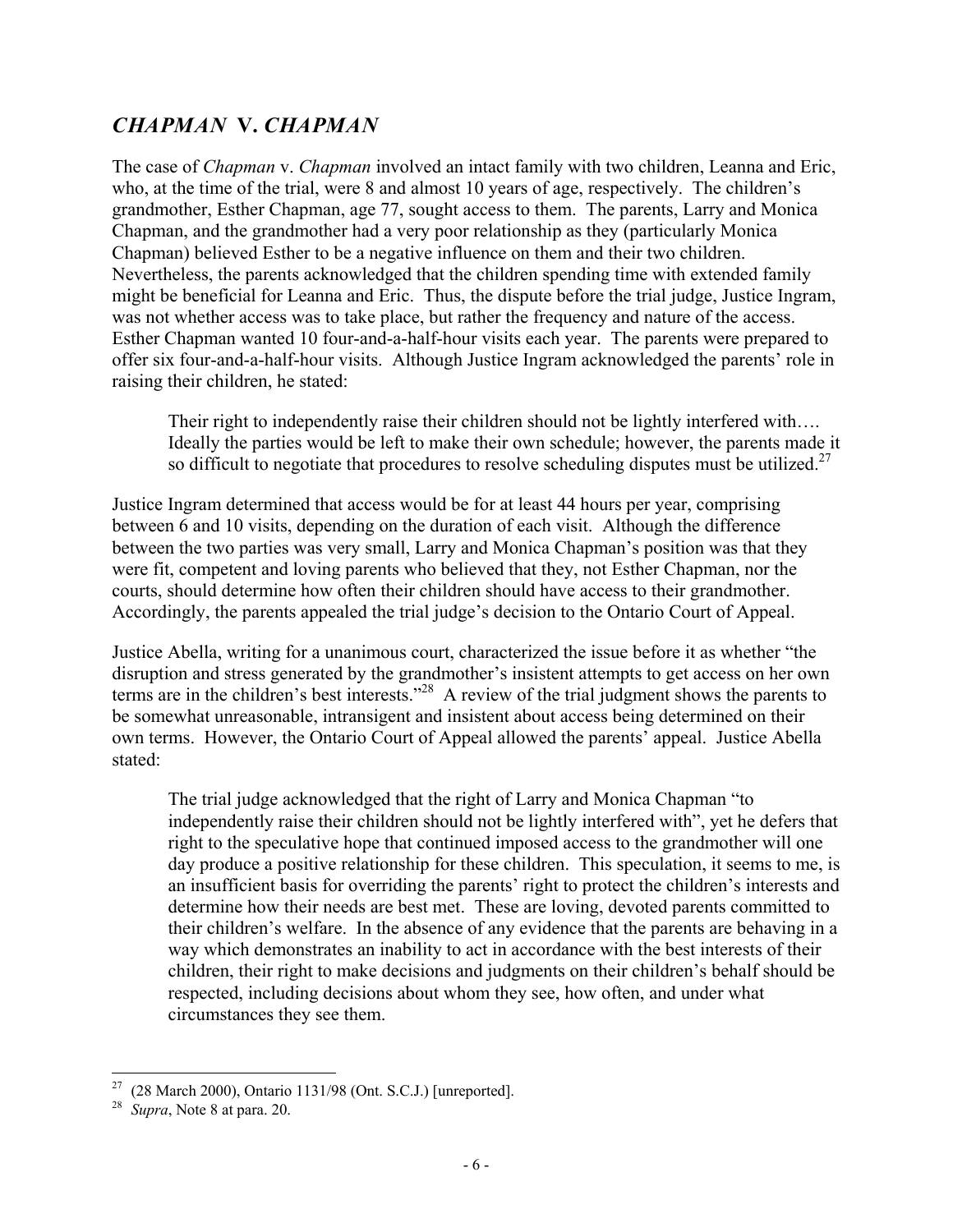Larry and Monica Chapman, not Esther Chapman, are responsible for the welfare of the children. They alone have this legal duty. Esther Chapman, as a grandparent, loves her grandchildren and, understandably, wants to maintain contact with them. Nonetheless, the right to decide the extent and nature of the contact is not hers and neither she nor a court should be permitted to impose their perception of the children's best interests in circumstances such as these where the parents are so demonstrably attentive to the needs of their children. The parents have, for the moment, decided that those needs do not include lengthy, frequent visits with their grandmother. Although the parents' conflict with Esther Chapman is unfortunate, there is no evidence that this parental decision is currently detrimental to the children. It should therefore be respected by the court and the children's best interests left in the exclusive care of their parents.

The trial judge's articulated purpose was to create a close relationship between two children and a grandmother who loves them. There can be no criticism of this goal. But any duty to create such a relationship lies with the children's parents. The failure to do so does not warrant judicial intervention, especially in circumstances such as these where the immediate family is functioning well and the children's best interests are being assiduously nurtured by dedicated parents.<sup>29</sup>

As in *Troxel*, the Ontario Court of Appeal held that fit and competent parents are presumed to act in the best interests of their children. As such, the parents should decide with whom they wish their children to interact, not the courts or grandparents.

# **RELEVANT CANADIAN LEGISLATION**

In Canada, the "grey lobby" has been somewhat less successful in moving the provinces and the federal government toward enacting specific legislation regarding grandparent access. Quebec, New Brunswick, British Columbia, Alberta and Yukon have such legislation. Article 611 of the *Civil Code of Ouebec*<sup>30</sup> states:

In no case may the father or mother, without grave reason, interfere with personal relations between the child and his grandparents.

Failing agreement between the parties, the terms and conditions of these relations are decided by the court.

By using the words "interfere with personal relations," article 611 seems to imply that there is some form of ongoing grandparent-grandchild relationship that the legislation seeks to maintain.

Section 129 (3) of the New Brunswick *Family Services Act*<sup>31</sup> states that determinations of access applications must be made on the basis of the best interests of the child. Section 1 of the Act defines the *best interests of the child* as, *inter alia*, taking into consideration the "love, affection and ties that exist between the child and… where appropriate… each grandparent of the child." As article 611 of the *Civil Code of Quebec* does, so too does the New Brunswick statute

 $\overline{a}$ <sup>29</sup> *Supra*, Note 8 at paras. 21-23.

<sup>30</sup> Art. 611 C.C.Q.

 $31$  S.N.B. 1980, c. F-2.2.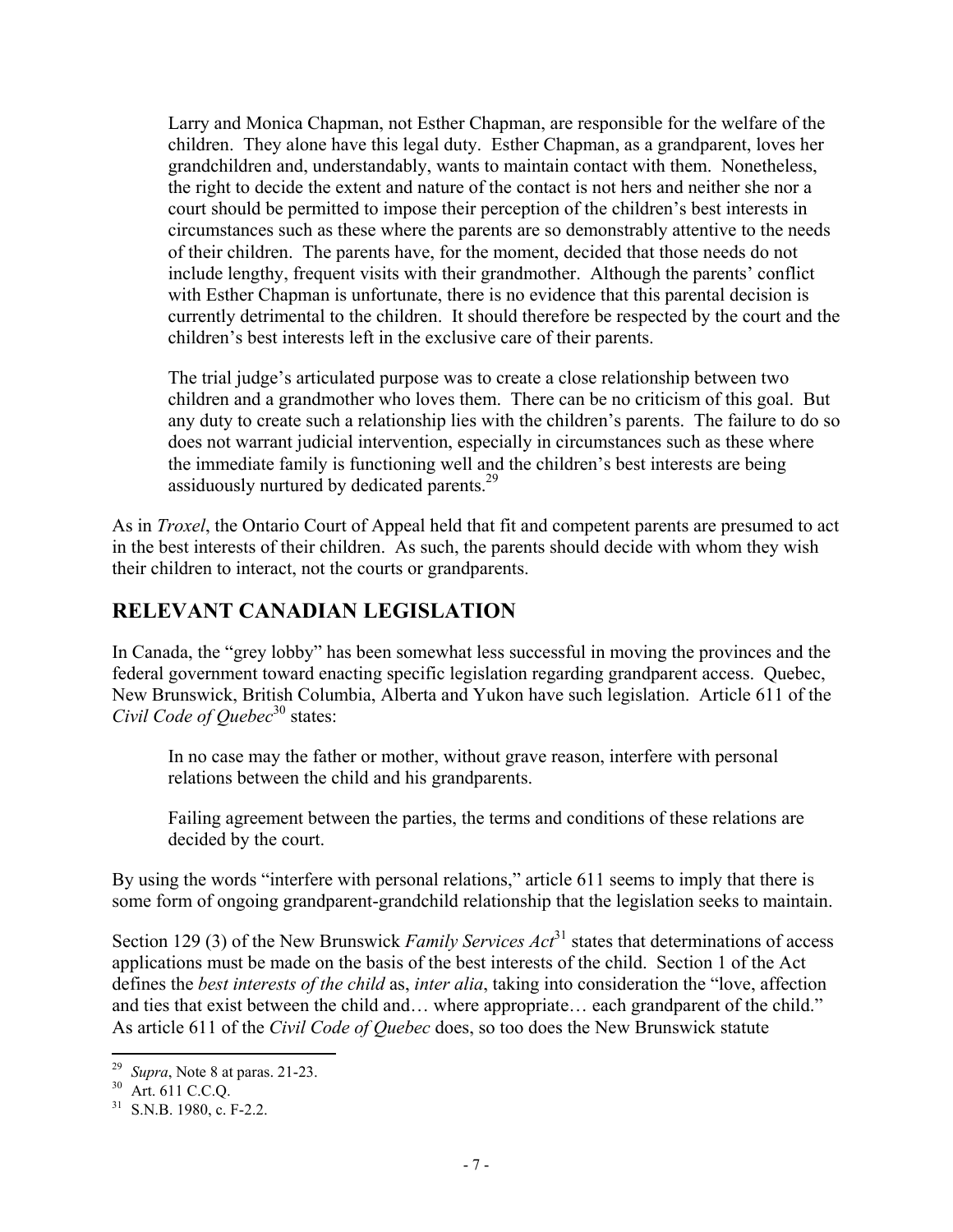contemplate an *existing* grandparent-grandchild relationship. Section 1 of the Act also includes a grandparent along with a parent in the definition of *immediate family*.

In 1997, Alberta amended its *Provincial Court Act*<sup>32</sup> to make specific provision for grandparent access:

- Section 32.1(2) If a grandparent at any time is refused access to a child, the court may on application make an order as it sees fit regarding the grandparent's right of access to the child.
	- (3) The application for an order under this section may be made
		- (a) by a grandparent of the child, or
		- (b) by the child who may apply with or without any person interested on his behalf.
	- (4) In making an order under this section, the court shall take into consideration only the best interests of the child as determined by reference to the needs and other circumstances of the child including
		- (a) the nature and extent of the child's past associations with the grandparent, and
		- (b) the child's views and wishes if they can be reasonably ascertained.

In 1998, British Columbia's *Family Relations Act*<sup>33</sup> was amended to include grandparents as part of the class of people that a court must consider in a custody and access dispute when determining the best interests of a child:

- Section 24 (1) When making, varying, or rescinding an order under this Part, a court must give paramount consideration to the best interests of the child and, in assessing those interests, must consider the following factors and give emphasis to each factor according to the child's needs and circumstances:
	- (a) the health and emotional well being of the child, including any special needs for care and treatment;
	- (b) if appropriate, the views of the child;
	- (c) the love, affection and similar ties that exist between the child and other persons;
	- (d) education and training for the child;
	- (e) the capacity of each person to whom guardianship, custody or access rights and duties may be granted to exercise those rights and duties adequately.

 $\overline{a}$  $32$  R.S.A. 1980 c. p-20.

<sup>33</sup> R.S.B.C. 1996, c.128, as am. by S.B.C. 1998, c.28.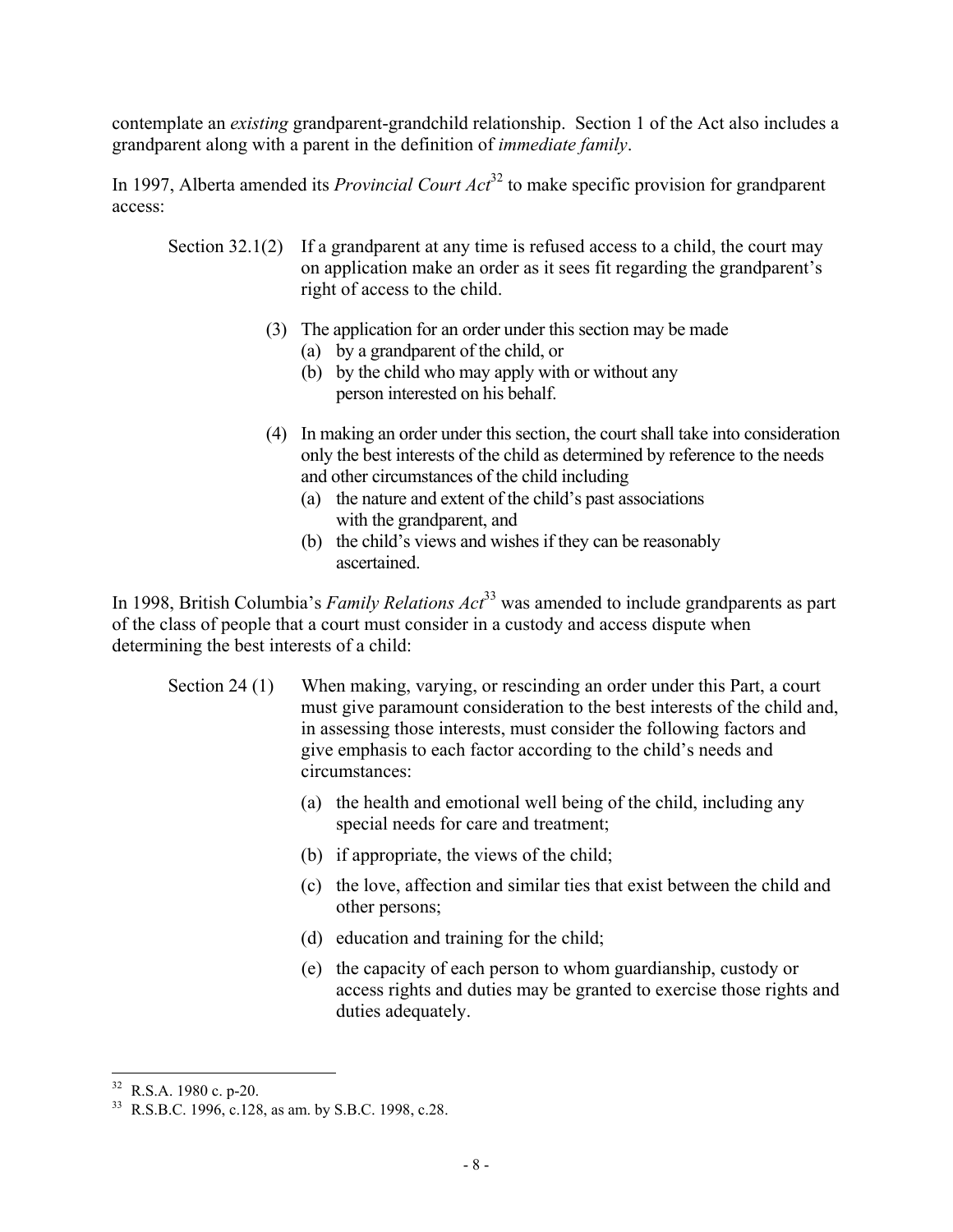(1.1) The references to "other persons" in subsection  $(1)(c)$  and to "each" person" in subsection (1)(*e*) include parents, grandparents, other relatives of the child and persons who are not relatives of the child.

The Act was further amended in 1998 to allow courts to make a custody and access order to a grandparent:

- Section 35 (1) Subject to Part 3, a court may, on application, order that one or more persons may exercise custody over a child or have access to the child.
	- (1.1) The reference to "persons" in subsection (1) includes parents, grandparents, other relatives of the child and persons who are not relatives of the child.

Similarly, Yukon amended its *Children's Act*<sup>34</sup> in 1998 to include the involvement of grandparents in a child's life as a factor when applying the best interests of the child test in an application for custody or access.

Section 30 Best interests of the child

- (1) In determining the best interests of a child for the purposes of an application under this Part, in respect of custody of or access to a child, the court shall consider all the needs and circumstances of the child including
	- (a) the bonding, love affection and emotional ties between the child, and
		- (iii) persons, including grandparents involved in the care and upbringing of the child.

The *Children's Act* was also amended to explicitly allow grandparents to apply to a court for an order for custody of, or access to, a grandchild.

Section 33 Application to the court

(1) A parent of the child, or any other person, including the grandparents may apply to the court for an order respecting custody of or access to the child or determining any aspect of the incidents of custody of the child.

That the other provinces' legislation and the *Divorce Act*<sup>35</sup> contain no specific language dealing with grandparent visitation is, in large measure, due to the fact that the existing language of the relevant statutes permit such applications to be made. For example, Section 21 of the Ontario *Children's Law Reform Act*36 states:

A parent of a child or any other person may apply to a court for an order respecting custody of or access to the child or determining any aspect of the incidents of custody of the child.

<u>.</u>

 $34$  R.S.Y. 1986, c.22, as am. by S.Y. 1998, c.4.

<sup>&</sup>lt;sup>35</sup> R.S.C. 1985, chap. 3.

<sup>36</sup> R.S.O. 1990, chap. C.12.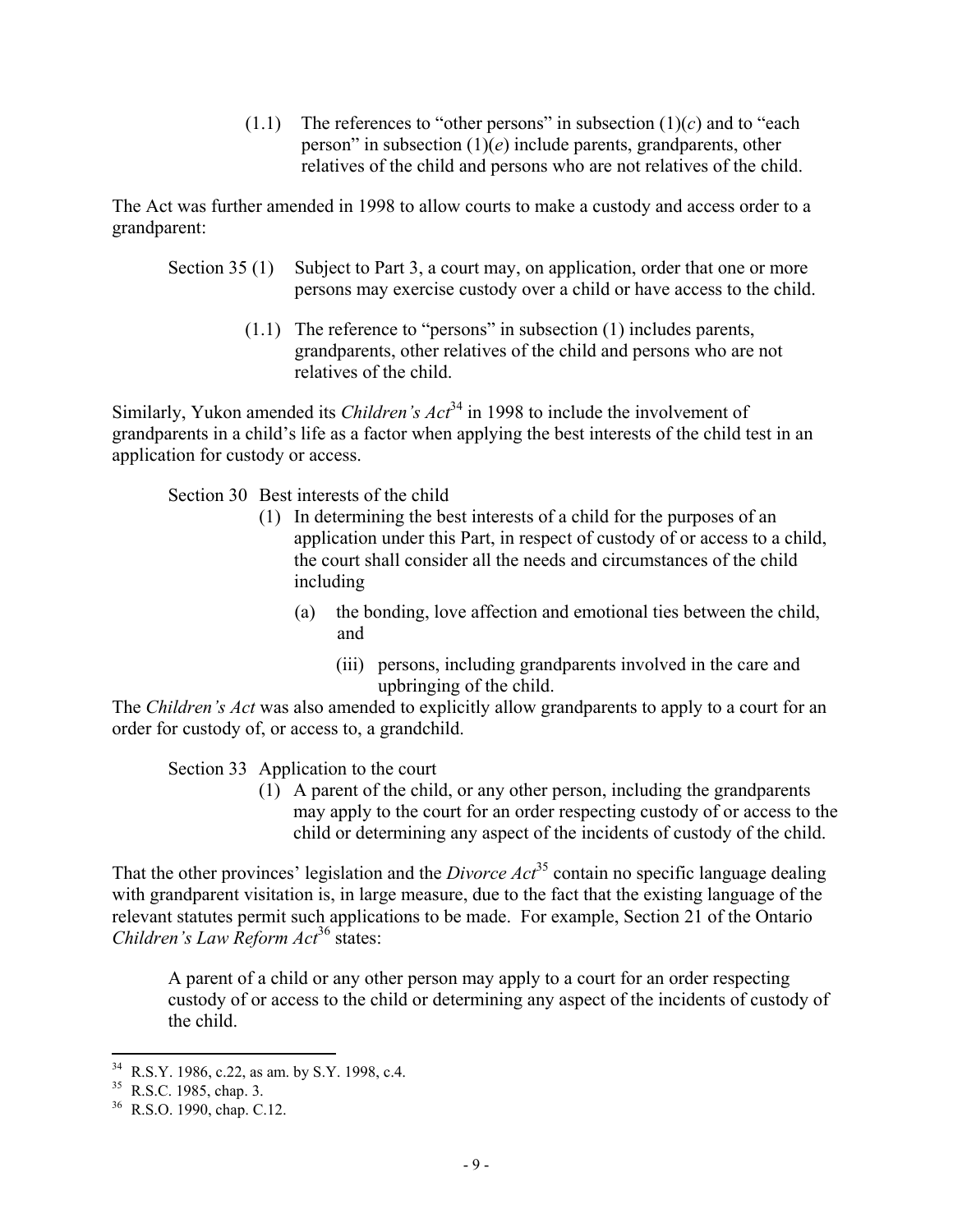Section 21 of the Act must also be read in conjunction with section 24 (1):

(1) The merits of an application under this Part in respect of custody of or access to a child shall be determined on the basis of the best interests of the child.

These two sections when read together appear to be largely consistent with the now constitutionally invalid Washington state statute. The Canadian constitutional questions regarding third-party and non-parent access and related legislation are addressed later in this paper.

Sections 21 and 24 (1) of the Ontario's *Children's Law Reform Act* must also be read in conjunction with section 24 (2) and, in particular, subsection (*g*), which states:

- (2) In determining the best interests of a child for the purposes of an application under this Part, in respect of custody of or access to a child, a court shall consider all the needs and circumstances of the child including,
	- (g) the relationship by blood or through an adoption order between the child and each person who is a party to the application.

When the court is determining whether access is in the best interests of a child, it must by law consider whether access to the child by grandparents, as blood relatives, is in that child's best interests.

The relief that a non-parent may apply for under section 21 is provided for under section 28, which gives the court broad powers to make an order it deems to be in the best interests of a child.

- The court to which an application is made under section 21,
- (a) by order may grant the custody of or access to the child to one or more persons;
- (b) by order may determine any aspect of the incidents of the right to custody or access; and
- (c) may make such additional order as the court considers necessary and proper in the circumstances.

Thus, the legislation in Ontario (and in most Canadian provinces) already allows for grandparents to apply for custody or access to grandchildren.

The *Divorce Act* allows standing for individuals, other than spouses, to apply for custody of, or access to, a child. Section 16 says the following:

- (1) A court of competent jurisdiction may, on application by either or both spouses or by any other person, make an order respecting the custody of, or access to, any or all children of the marriage.
- (2) Where an application is made under (1), the court may, on application by either or both spouses or by any other person, make an interim order respecting the custody of or the access to any or all children of the marriage pending determination of the application under (1).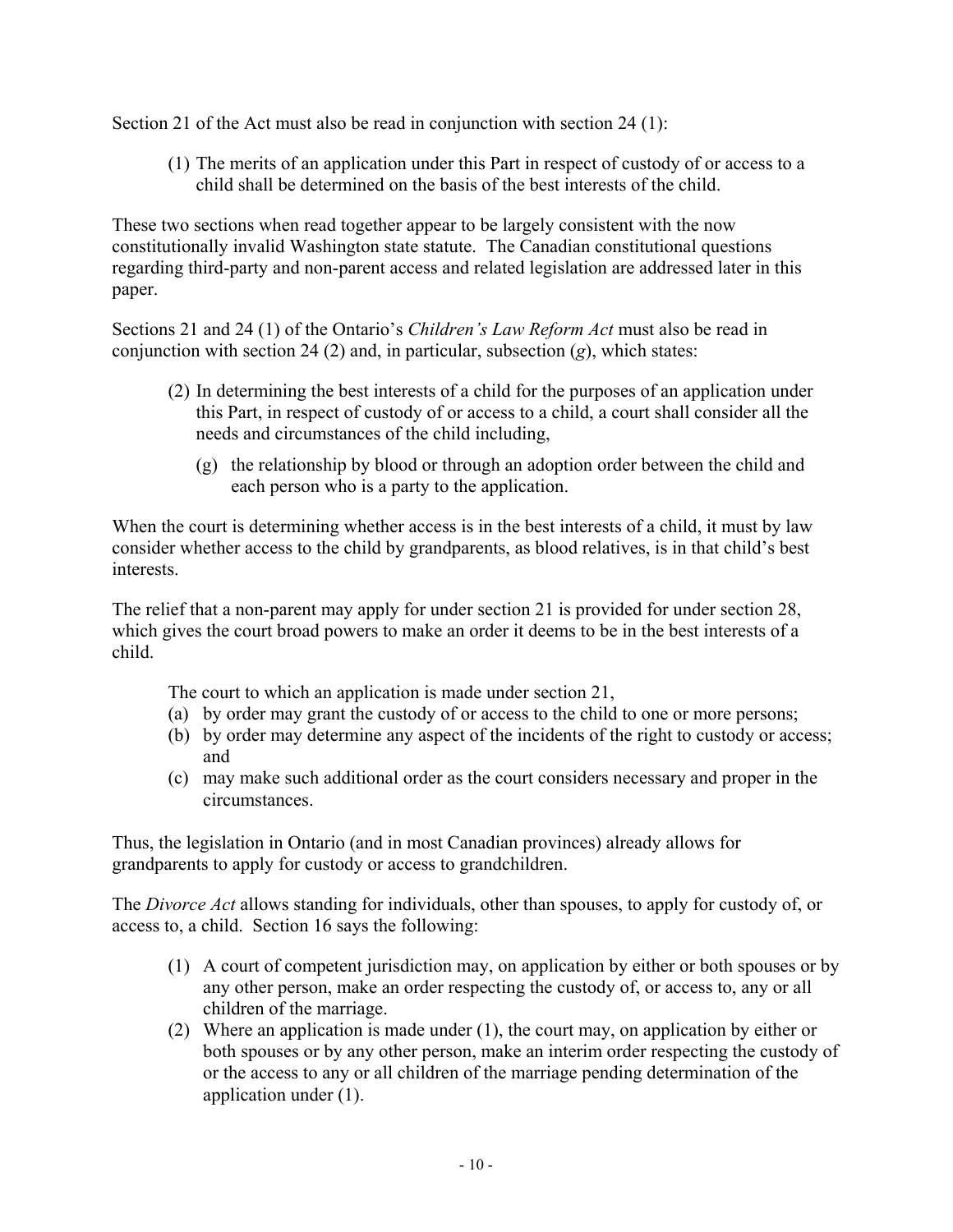(3) A person other than a spouse, may not make an application under (1) or (2), without leave of the court.

Therefore, the *Divorce Act* currently allows for non-parents, including grandparents, to apply for custody of, or access to, a child. Non-spouses, however, must first obtain leave of the court to pursue an application for custody or access.

# **"ANY OTHER PERSON": THE THRESHOLD NON-PARENTS MUST MEET**

The provisions for non-parent access contained in the *Divorce Act* are broad in scope. While the case law is not entirely consistent, the prevailing judicial position is that for grandparents to be considered as "any other person" having a right to apply for access, "they must, as a preliminary step, establish that they already have a close relationship to the child at the time of the application and that they are not using the application to create or establish such a relationship."37

The Ontario Court of Appeal in *Finnegan* v. *Desjardins* stated that an applicant under section 21 of the *Children's Law Reform Act* must meet a threshold that the application must not be "so patently tenuous and devoid of merit that it was proper to bring it to a halt."<sup>38</sup> In arriving at its decision, the Court of Appeal relied upon its own decision four years earlier in an adoption case *C.G.W.* v. *M.J. and A.C.*<sup>39</sup> in which there was no relationship in law and there had been no relationship in fact established.

In *D. (G.)* v. *M. (G.)*, Justice Vertes of the Northwest Territories Supreme Court stated:

In my opinion, the best interests of a child are not served by frivolous or ill-founded applications for custody or access. Not anyone who merely has an interest in the child should be allowed to force the custodial or biological parent into court. There must be a connection to the child that can be almost equated to a parental one in the sense of care, nurture and support.<sup>40</sup>

Justice Vertes adopted the comments made by Sparks J. of the Nova Scotia Family Court in *Stewart* v. *MacDonnell*:

It seems to me that before standing should be granted by the court, the legal stranger to the child must establish, at the very least, a *prima facie* case connecting the welfare of the child with continued visits. This may be proved by demonstrating a lengthy and meaningful prior relationship, a positive bond with the child, and a substantive reason for disregarding the contrary wishes of the custodial parent.<sup>41</sup>

 $\overline{a}$ *D. (G.) v. M. (G.)* (1999) 47 R.F.L. (4<sup>th</sup>) 16 at 27 (N.W.T.S.C.).

 $^{38}$  [1985] O. J. No. 725 at para. 1 (Ont. C.A.) (QL).<br> $^{39}$  (1982) 24 B E L (2d) 342 (Ont. C.A.)

<sup>39</sup> (1982) 24 R.F.L. (2d) 342 (Ont. C.A.).

<sup>40</sup> *Supra*, Note 37 at 27.

<sup>&</sup>lt;sup>41</sup> (1992) 39 R.F.L. (3d) 163 at 167 (N.S. Fam. Ct.).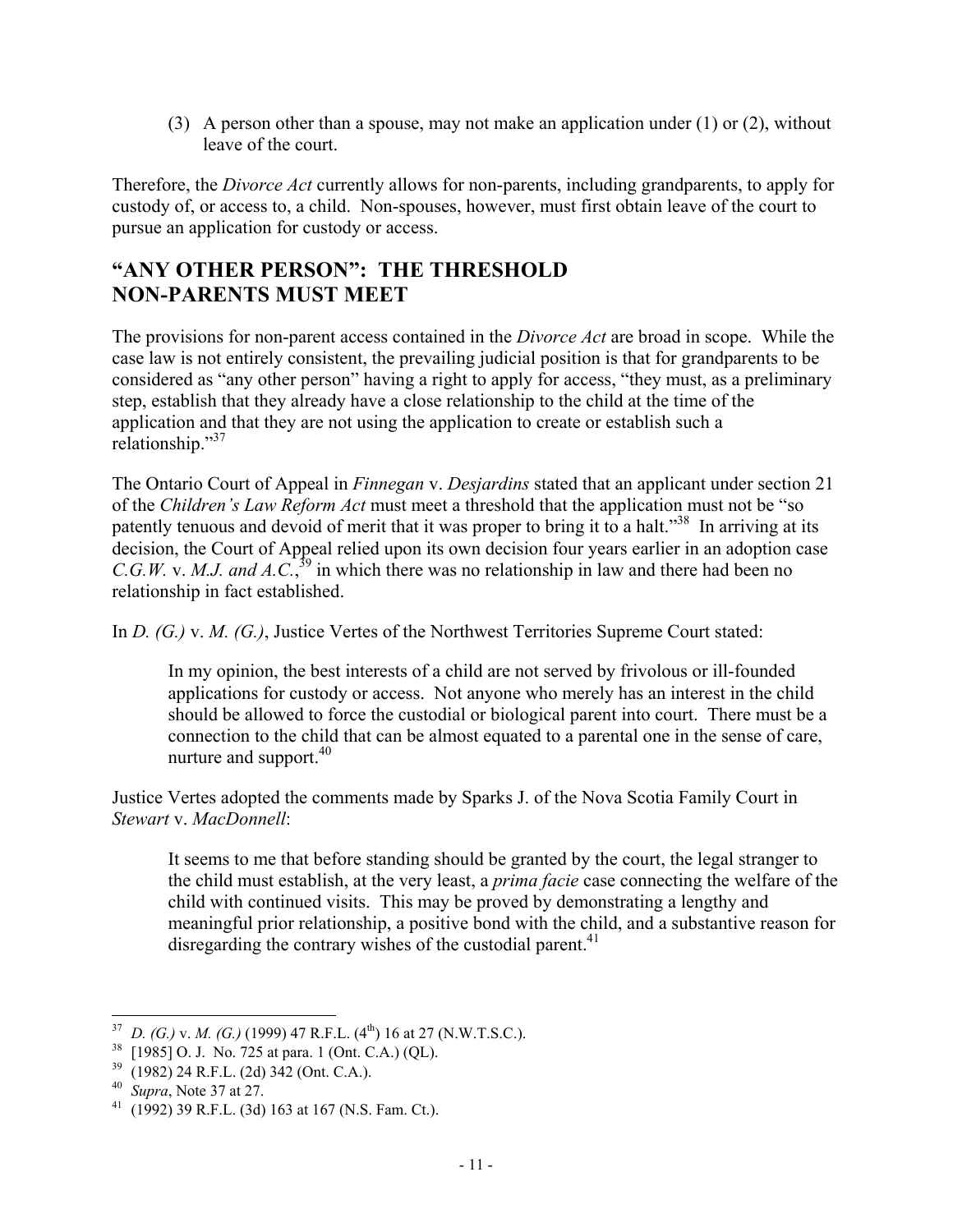In *M.* v. *W. and R.*, the British Columbia Supreme Court held that under the *Family Relations Act* "the designation of 'any person' surely has to include someone that has some real connection or real relationship to this child—some tie must exist."<sup>42</sup>

It is established law that in custody and access disputes between parents, it is the child's right to have contact with the non-custodial parent rather than the reverse.<sup>43</sup> Despite this stated legal principle, the case law often focusses on the respective rights and roles of parents.

Similarly, the case law regarding grandparent access also establishes the principle that access is the right of the grandchild and not the grandparent.<sup>44</sup> In *Meloche v. Frank*, Vogelsang, J. stated:

In any question of access, the focus of the inquiry is the child, for the right to access is that of the child and not the right of the claimant, be he or she a parent, grandparent or other person.<sup>45</sup>

# **THE SOCIAL SCIENCE LITERATURE AND CULTURAL AND JUDICIAL MYTHOLOGY**

Given the current high rate of marital breakdown in Western societies as well as the various forms of modern nuclear families, there exist many opportunities for grandparents to play a role in the lives of their grandchildren. Many grandparents can and do play a very meaningful and positive part in their grandchildren's lives. Others can be a negative and stressful influence on grandchildren, either directly or often indirectly by having a poor relationship with the parents.

There are many conceptions about grandparents, some based in reality and others based in social mythology. Canadian researchers commented on some of these notions of grandparents:

On the positive side, they are seen as being the reserves in times of crises, giving sanctuary, unconditional love, freedom and permissiveness; providing special treats and entertainment; being the transmitters of societal, personal and moral values; and remaining balanced and impartial and above the fray of their children's divorce…. Older family members may be called upon to provide the missing authority or leadership in a dysfunctional family….

On the negative side, grandparents have been perceived by clinicians as focussed on their own needs, perhaps to fill their empty nests; as making reparation for their own past perceived failures; as impeding the gaining of autonomy and independence in their own children; and as remaining enmeshed and overinvolved with these children through their grandchildren. Grandparents have been viewed as interfering, indulgent, overprotective,

 $\overline{a}$  $42$  (1985) 45 R.F.L. (2d) 337 at 347 (B.C.S.C.).

<sup>43</sup> *MacGyver* v. *Richards* (1995) 22 O.R. (3d) 481 at 492 (Ont. C.A.).

<sup>44</sup> *Wylde* v. *Wylde* [1984] O.J. No. 764 (Ont. Prov. Ct. Fam. Div.) (QL); *Moreau v. Cody* (1995) 15. R.F.L. (4<sup>th</sup>) 174 (O.C.J. Prov. Div.); and *Paulini* v. *Schmidt* [1993] O.J. No. 2907 (O.C.J. Gen. Div.) (QL).

<sup>45</sup> [1991] O.J. No. 1114 (O.C.J. Prov. Div.) (QL).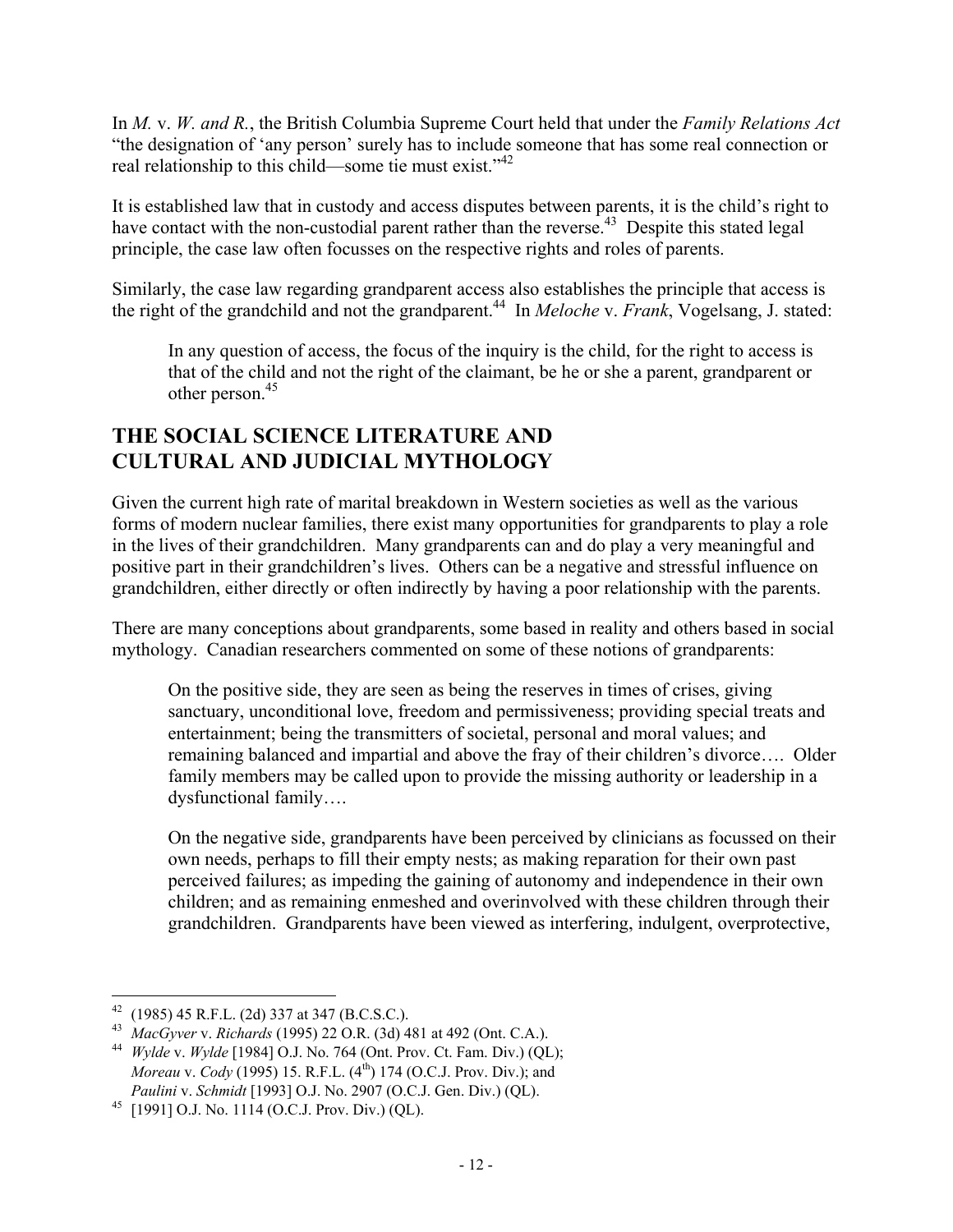demeaning of the parents and sabotaging their efforts at discipline, competing with their children and wanting to assume former, rewarding roles, tinged with power and control.<sup>46</sup>

In fact, there is a paucity of empirical research, in both Canada and the United States, on disputed access by grandparents to grandchildren. Cogswell and Henry acknowledge this by stating that "research is needed that more specifically distinguishes among particular types of grandparent figures."<sup>47</sup>

Notwithstanding the limited social science research in this area, judges in both Canada and the United States frequently make comments about grandparents that principally accept the "positive side," as articulated by Wilks and Melville, as a given.

In *Troxel*, the United States Supreme Court was critical of the Washington Superior Court's presumption and comments in favour of grandparent access:

The Superior Court's announced reason for ordering one week of visitation in the summer demonstrates our conclusion well: "I look back on some personal experiences…. We always spent as kids a week with one set of grandparents and another set of grandparents, [and] it happened to work out in our family that [it] turned out to be an enjoyable experience. Maybe that can, in this family, if that is how it works out.<sup> $348$ </sup>

In *King* v. *King*, the majority of the Supreme Court of Kentucky came to very nostalgic conclusions about grandparent access based on no empirical research:

Under ordinary circumstance, few would dispute that there are benefits to be derived from the establishment of a bond between grandparent and grandchild….

There is no reason that a petty dispute between a father and son should be allowed to deprive a grandparent and grandchild of the unique relationship that ordinarily exists between those individuals….

If a grandparent is physically, mentally and morally fit, then a grandchild will ordinarily benefit from contact with the grandparent. That grandparents and grandchildren normally have a special bond cannot be denied. Each benefits from contact with the other. The child can learn respect, a sense of responsibility and love. The grandparent can be invigorated by exposure to youth, can gain an insight into our changing society, and can avoid the loneliness which is so often a part of an aging parent's life. These considerations by the state do not go too far in intruding into the fundamental rights of the parents.<sup>49</sup>

 $\overline{a}$ <sup>46</sup> Corinne Wilks and Catherine Melville, *Grandparents in Custody and Access Disputes* (1990) 13 (3): *Journal of Divorce*, 1 at 3-4.

<sup>47</sup> Carolyn Cogswell and Carolyn S. Henry, *Grandchildren's Perceptions of Grandparental Support in Divorced and Intact Families,* (1995) 23 (3/4): Journal of Remarriage and Divorce, 127 at 147.

<sup>48</sup> *Supra*, Note 1 at 2063.

 $49$  828 S.W. (2d) 630 at 631-632 (Ky. 1992).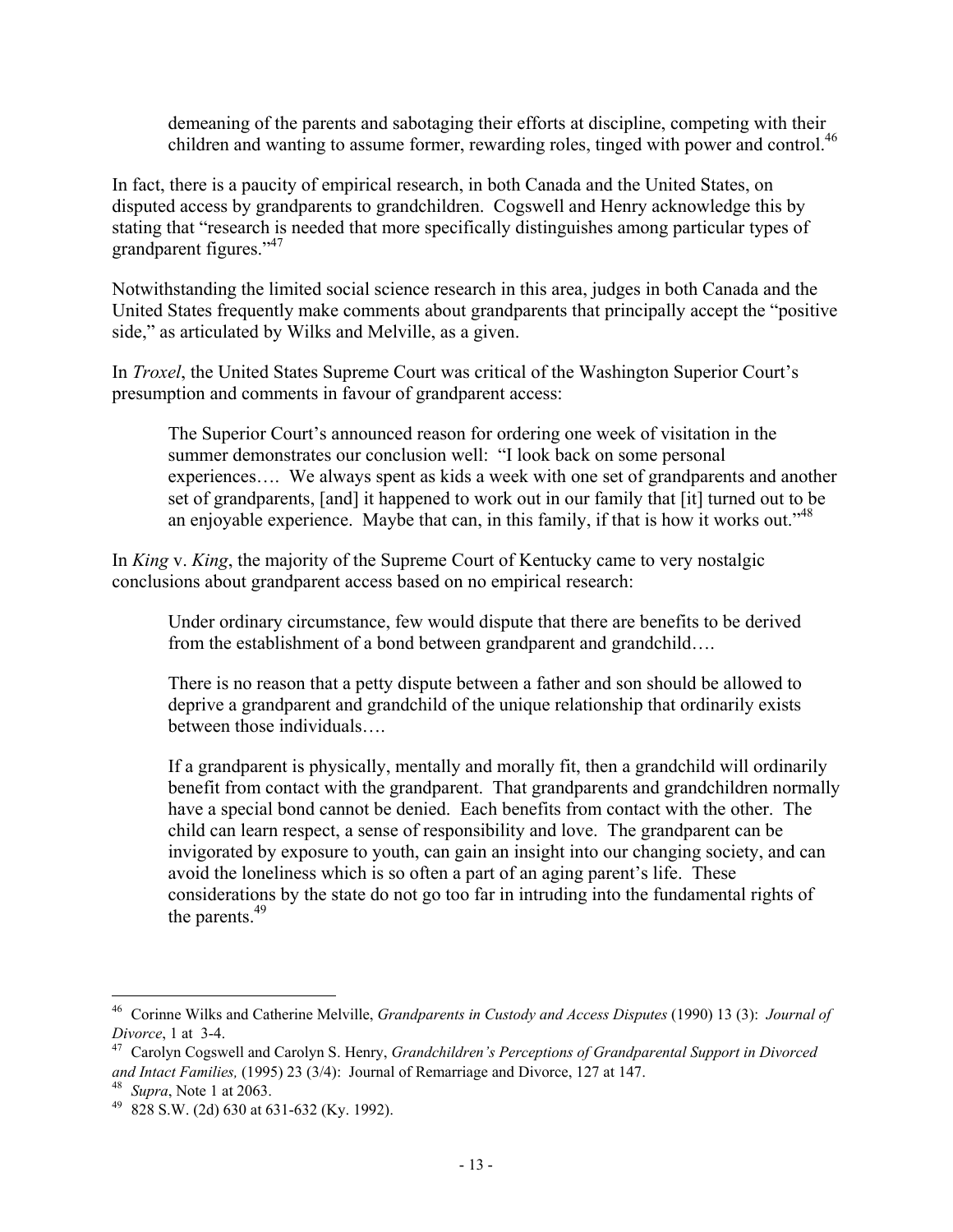The minority opinion in *King* spoke critically of this perspective:

The opinion of the majority makes little pretense of constitutional analysis but depends entirely on the sentimental notion of the inherent value in visitation between grandparent and grandchild, regardless of the wishes of the parents.<sup>50</sup>

In *Shadders* v. *Brock,*51 the court concluded that a strong and meaningful relationship existed between the paternal grandparents and the child on no other evidence than the fact that previous visits had occurred. The court here, as did the majority in *King*, held a sentimental presumption by quoting approvingly the following comments from the court in *Mimkon* v. *Ford*:

Visits with a grandparent are often a precious part of a child's experience and there are benefits which devolve upon the grandchild from the relationship with his grandparents which he cannot derive from any other relationship. Neither the Legislature nor this court is blind to human truths which grandparents and grandchildren have always known. $52$ 

In *Punsly et al.* v. *Manwah Ho*, 53 the Court of Appeal of California was critical of the trial judge's presumption that access by a deceased father's parents to their 12-year-old granddaughter, who did not have a strong bond with the girl, was in the child's best interests. The court quoted the trial judge as stating:

The problem that I see is not [that] there is not a wonderful relationship between [Kathryn] and the [Punslys].... It's good to have a nice solid bond between the mother and the child. I don't think it is appropriate, though, for it to go to the extent that it excludes other bonds with other people that are significant in her life…. I don't see any problem with the [Punslys] being similar to a Disneyland dad…. I am a grandparent. That seems to be what we do for grandchildren.<sup>54</sup>

The court went on to find that:

In light of Manwah's fitness as a parent and her willingness to voluntarily schedule visitation, in combination with the trial court's erroneous application of a presumption that visitation with the Punslys was in Kathryn's best interests, we conclude the application of section 3102 over Manwah's objections unduly infringed upon her fundamental parenting rights. $55$ 

Similarly, the Ontario Court of Justice (Provincial Division) in *Peck* v. *Peck* attached significance to the very generalized concept of grandparent access:

 $50$  Ibid at 633.

<sup>51</sup> 420 N.Y.S. 2d 697 (N.Y. Fam. Ct. 1979).

<sup>52</sup> 332 A. 2d 199 at 204-205 (N.J. 1975).

 $53$  87 Cal. App  $4^{th}$  1099 (2001).

 $54$  Ibid at 1110.

<sup>55</sup> Ibid.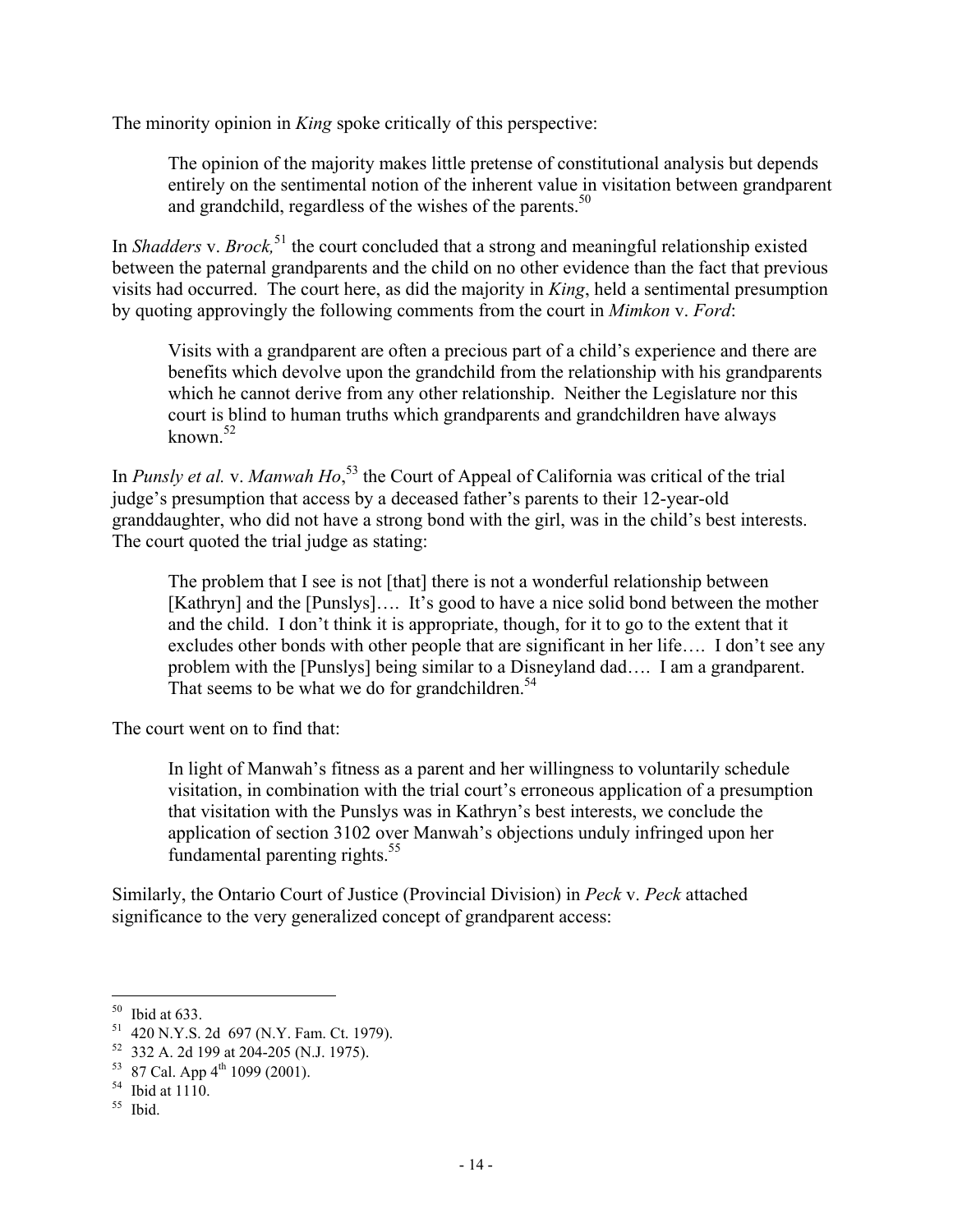It is clearly the presumption in law that it is usually in the best interests of a child to know his or her extended family and to gain from contact with both sides of his or her heritage.56

In *W. (M.)* v. *W. (D.)*<sup>57</sup> the Alberta Provincial Court found that it is in every child's interest to have as many adults in his or her life as possible who love and connect with him or her in a positive manner, and that a grandparent's access to a child must not be denied unreasonably or arbitrarily. As one author observed, these cases tend to "cling to the nostalgic concept of an extended family in which there are differences of opinion, but whose members are joined together by the common bond of family unity."58

In *Chapman* v. *Chapman*, the Ontario Court of Appeal seemed to recognize the potential benefit that may result in a positive grandparent-grandchild relationship:

A relationship with a grandparent can—and ideally should—enhance the emotional well being of a child. Loving and nurturing relationships with members of the extended family can be important for children. When those positive relationships are imperiled arbitrarily, as can happen, for example, in the reorganization of a family following the separation of the parents, the court may intervene to protect the continuation of the benefit of the relationship.<sup>59</sup>

However, the court also did not want to extrapolate from a generalized notion of a positive grandparent-grandchild relationship and apply it to the Chapman family. The court stated:

The essence of the grandmother's submission is that, in general, it is in the best interests of children to maintain contact with members of their extended family. The test, however, is not what, in theory, is best for children in general, but what is in the best interests of the particular children before the court. $^{60}$ 

Article 611 of the *Civil Code of Quebec* enshrines into law the legal presumption that grandparent access is, unless there is a "grave reason" to the contrary, a positive influence in a child's life. In fact, the article states that if there is disagreement between the parties and there isn't a "grave reason" for access to not take place, then it is only the terms and conditions of the access that are to be determined by a court.

Derdeyn expresses concern about whether high conflict intrafamilial litigation will allow for positive grandparent-grandchild interaction given that the grandparents have successfully gained

<sup>56</sup> [1996] O.J. No. 755 at Par. 7 (O.C.J. Prov. Div.) (QL).

 $57$  [2000] A.J. No. 1082 (Alta. Prov. Ct.) (QL).

<sup>58</sup> Anne Marie Jackson, *The Coming of Age of Grandparent Visitation Rights*, (Winter 1994) 43 *Am. U.L. Rev.* 563 at 580.

<sup>59</sup> *Supra*, Note 8 at para. 19.

 $60$  Ibid at para. 17.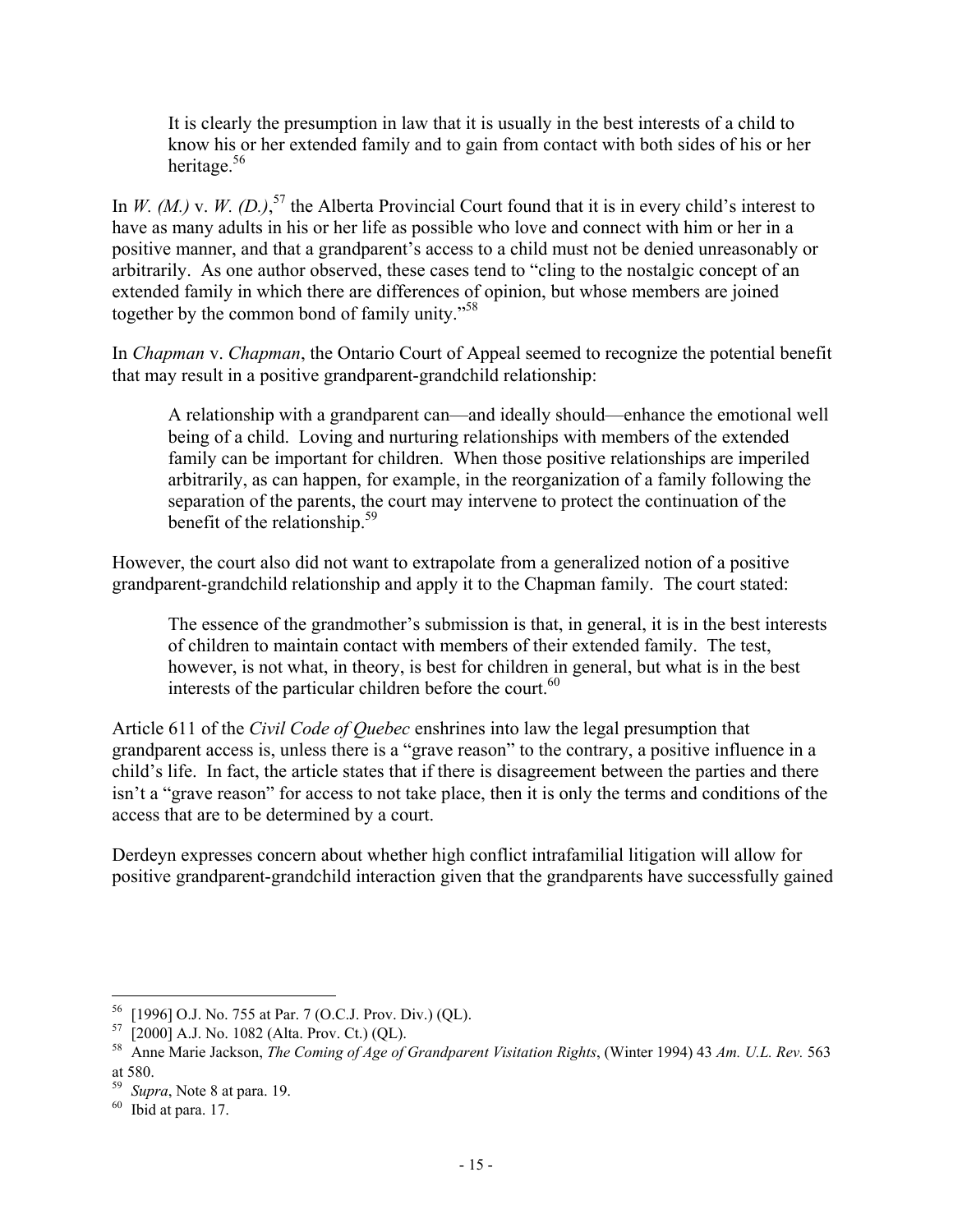court-ordered access against the will of the custodial parent(s).<sup>61</sup> The conflict in these cases is markedly different from the image of intergenerational relationships portrayed in popular culture.

Other researchers have agreed with Derdeyn's observations and state the following:

If children enjoy the benefits of the grandparenting relationship largely in the context of harmonious intergenerational relations, it is unclear whether grandparents' efforts to assist their grandchildren will be advanced through litigation making the child's parents and grandparents adversaries in a courtroom. Moreover, given the triggering conditions permitting grandparents to petition for visitation rights, it seems likely that children who are already experiencing the distress of a parental divorce or death would be additionally upset by a courtroom dispute between parents and grandparents concerning visitation rights. This dispute not only poses the threat of immediate emotional distress for the child but, if a visitation petition is granted, can make the child the focus of ongoing conflict between parents and grandparents. This is an unhappy conclusion because children may significantly miss their grandparents when access is restricted because of intergenerational conflict. But when such conflict occurs, it is unclear that the benefits of this relationship are ensured through court-ordered visitation.

...This review of the research on the grandparent-grandchild relationship suggests both that this relationship is a highly individualized, variable one and that its benefits to children are contingent, in part, on the mediating role of parents.

…To assume that the relationship with grandparents necessarily benefits children especially when legal intervention is required to maintain it, misrepresents the heterogeneity of grandparenting roles and the diverse influences mediating the impact of this relationship on grandchildren. $62$ 

Given these comments, it is a challenge for judges, many of whom are grandparents themselves, to not hold generalized presumptions about the benefits of access, which from the existing research have little or no basis in fact. It is still a greater challenge for politicians, many of whom are also grandparents, to not translate popular stereotypical images of grandparent roles into legislation that further empowers their elderly constituents. The pressure of the "grey lobby" is something that these politicians must contend with, especially given that a greater proportion of older individuals typically vote than of the general population.

<sup>61</sup> Andre P. Derdeyn, *Grandparent Visitation Rights: Rendering Family Dissension More Pronounced?* Amer. J. Orthopsychiat. (April 1985) 277 at 282.

<sup>62</sup> Ross A. Thompson, Mario J. Scalora, Susan P. Limber and Lynn Castrianno, *Grandparent Visitation Rights: A Psycholegal Analysis*, *Family and Conciliation Courts Review*, January 1991, 29 (1) 9 at 16-17.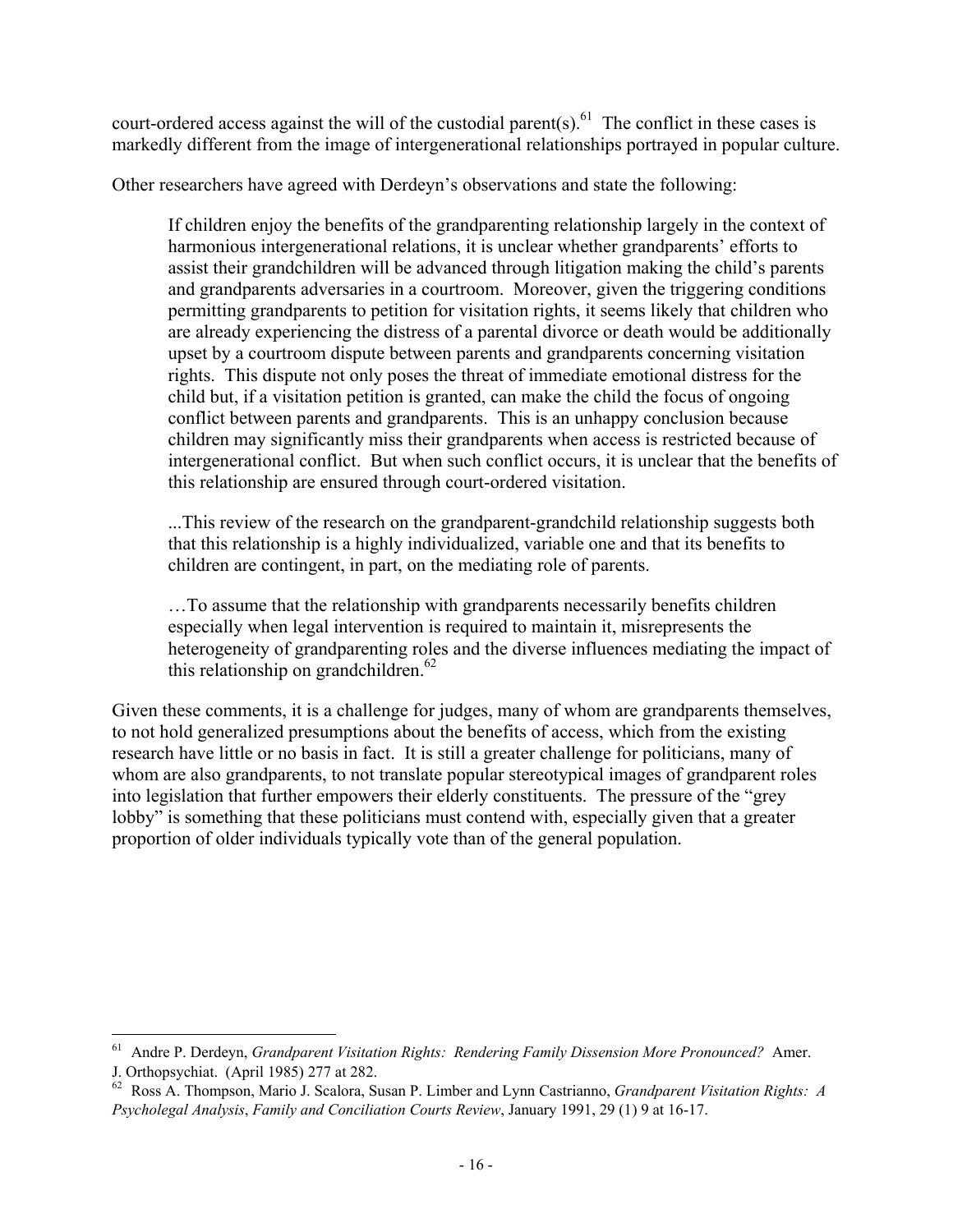### **CASE LAW**

### **Intact Families in Which Access Was Denied**

The courts have often treated claims for access by grandparents differently when the family is intact from when it is not. The *Chapman* case involved an intact family, and the Ontario Court of Appeal left the decision about the frequency and nature of access to the parents who, the court presumed, will make that determination based on the best interests of the children:

The appeal is allowed, the order of Ingram J. is set aside, and the application for access is dismissed. This does not mean that the grandmother will be unable to have access; it means that the nature and frequency of the access will be at the discretion of the parents who, it is assumed, will make that determination based on the best interest of the  $children$ <sup>63</sup>

Bala and Jaremko, in a forthcoming article, comment on *Chapman*:

This decision and other judgments demonstrate a reluctance of judges to legally intrude on the intact families. The courts are reluctant to give grandparents the legal right to make claims against their own adult children in situations where the child's biological natural parents continue to reside together with the child.<sup>64</sup>

In *Nielson* v. *Kroetsch*, the maternal grandparents disapproved of their son-in-law and the mother perceived this attitude as a threat to her efforts to stabilize her marriage. In discussing the grandparents' access application, the court held:

Attendances on the children over the objections of the parents also send a message to the children that their parents' direction is not worthy of respect and obedience; indeed, that it is subservient to the desires of their grandparents. That is a message that these children cannot afford. It undermines the authority of their parents at a time when the family unit is already fragile. $65$ 

In *Rice* v. *Rice*,<sup>66</sup> the paternal grandparents of a 10-month-old boy had not seen their grandchild for about five months because of strained relations with their son and daughter-in-law. The grandparents' application for access was opposed by the parents. The court stated that the grandfather, in particular, had to accept that the parents were adults and that he had to respect the rights of those adults to make their own decisions, to live their own lives and to raise their own children. The court further stated that the child should grow up without feeling any tension or hostility between his parents and his grandfather. He should not be exposed to any criticism of either of his parents by the grandfather, since such criticism could unfairly and unnecessarily undermine the boy's sense of security in his parents' care and would not be in his best interests.

<sup>63</sup> *Supra*, Note 8 at par. 24.

<sup>&</sup>lt;sup>64</sup> Nicholas Bala and Rebecca Jaremko, "Canada: Non-Marital Unions, Finality of Separation Agreements and Children's Issues, submitted for publication in Andrew Bainham, ed., *The International Survey of Family Law*, 2002 (Jordans).

 $65$  [1996] O.J. No. 2912 at Par. 49 (O.C.J. Prov. Div.) (QL).

<sup>66</sup> (1992) 42 R.F.L. (3d) 281 (N.B.Q.B. Fam. Div.).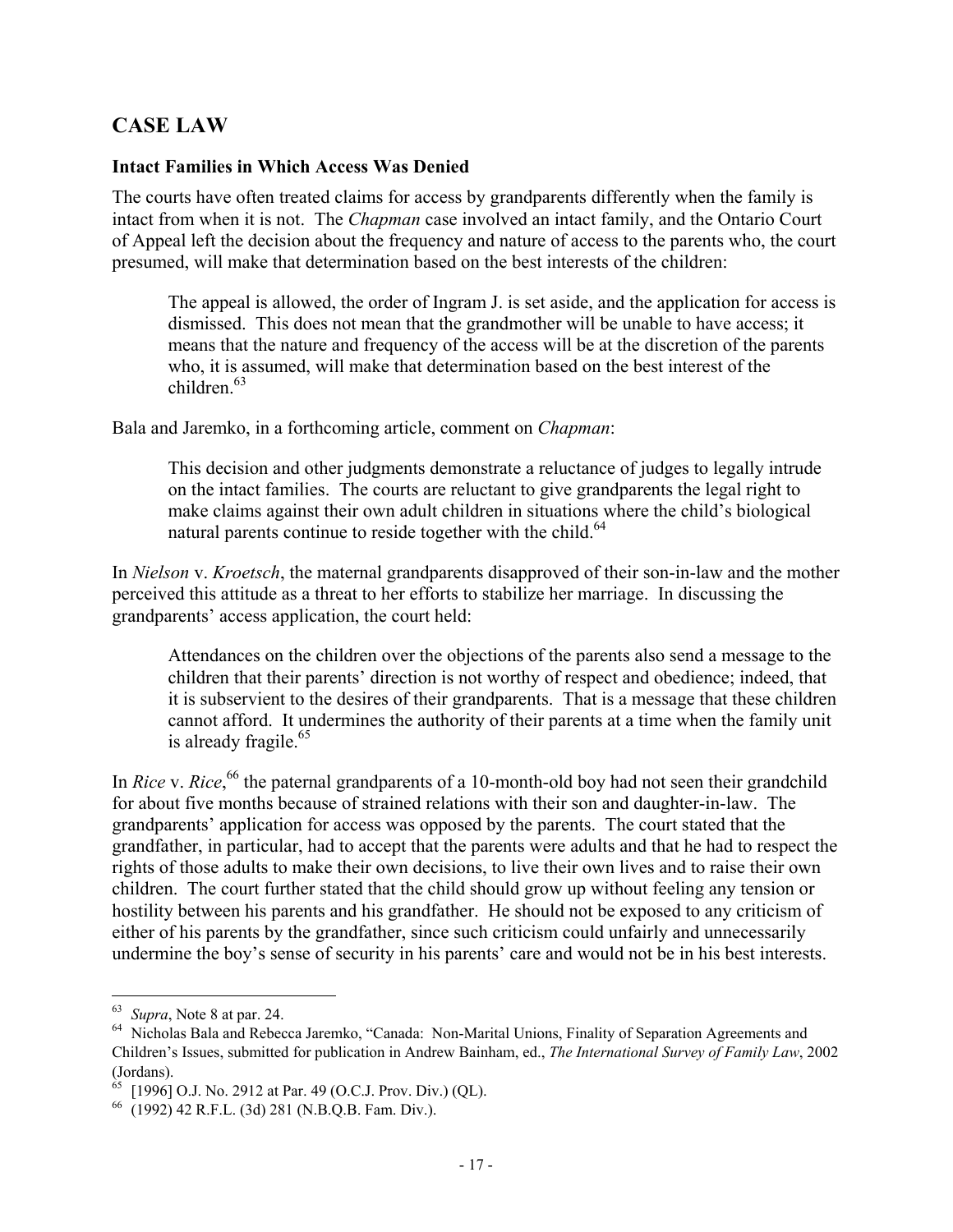In *Lusher* v. *Lusher*, the paternal grandmother had a very controlling relationship with her son and she intruded in his marriage and child rearing. In determining that there should be no access by the grandmother, Justice Main commented:

It is unfortunate that he will not have a chance to develop a relationship at this time with his paternal grandmother, particularly since his maternal grandmother is deceased. However, on balance, his emotional health and the stability of his nuclear family are much more important considerations.<sup>67</sup>

In *Morecraft* v. *Morecraft*, the parents married when the mother was pregnant with their first child. The paternal grandparents were against the marriage as they were of the view that the child was not their son's. They believed that their daughter-in-law was not good enough for their son and tried to undermine the marriage. In rejecting the access application, the court observed that "under the circumstances, granting access to the Applicant would be tantamount to dropping a puck between two warring teams."68 The court further held that:

Great weight must be given to the wishes of the custodial parents and care must be taken not to unduly interfere with the parents' inherent right to determine the course of their child's upbringing. $69$ 

A significant decision that followed *Chapman* is *Blium* v. *Blium*, 70 in which the Superior Court of Justice (Family Court) of Ontario rendered summary judgment on a claim for access by the grandparents against their son and daughter-in-law. The case involved triplet boys who were six years of age at the time of the hearing. The parents did not oppose access but wished to maintain decision-making authority about the frequency and circumstances of the access. Justice Rogers was critical of the grandparents' behaviour, their use of five different lawyers and multiple court appearances without any resolution.

At the parents' urging, the court found that there was no dispute about the respondents' parenting abilities. The court held that:

The parents do not and have not disputed the right of the grandparents to have access. They only wish to decide when and under what circumstances. The Court of Appeal has recently dealt with this very issue in the case of *Chapman* v. *Chapman*, which was rendered March 2, 2001. The court says in paragraph 21:

"In the absence of any evidence that the parents are behaving in a way which demonstrates an inability to act in accordance with the best interests of their children, their right to make decisions and judgments on their children's behalf should be respected, including decisions about whom they see, how often, and under what circumstances they see them."

1

<sup>67</sup> (1998) 13 R.F.L. (3d) 201 at 208-209 (Ont. Prov. Ct. Fam. Div.).

<sup>68</sup> (1991) 122 N.B.R. (2d) 271 at 281 (N.B.Q.B. Fam. Div.).

<sup>69</sup> Ibid at 278.

<sup>(</sup>May 16, 2001), Ontario 8269/00 (Ontario S.C.J.) [unreported].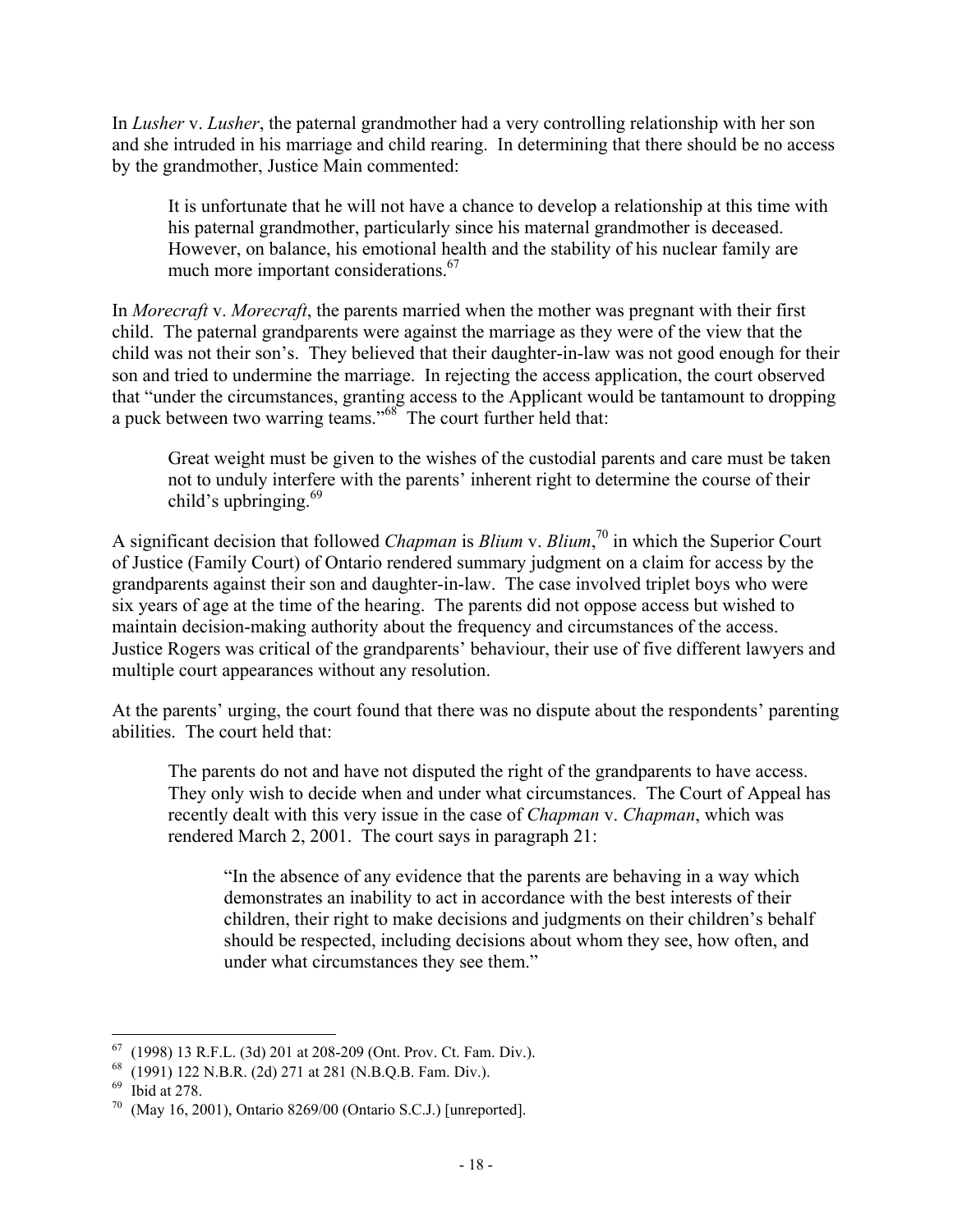In the case at bar there is no factual disagreement about the devotion and skills of the parents. They are committed to the welfare of the children and such caring shows in the well adjusted happy product. They are acting in their children's best interest and show every promise of continuing to do so. The respondent parents therefore fit within the factual criteria as set out in the *Chapman* case. There is nothing to try on the facts as laid out in *Chapman*. 71

The court went on to conclude that the parents:

…seek the right to make decisions about how often and under what circumstances the grandparents see the children. This is the ratio in the *Chapman* case. The parents wish the same outcome as the Court of Appeal ordered.

There is therefore no genuine issue for trial. The court orders that the grandparents shall have access. The nature and frequency shall be at the discretion of the parents. If the parents decide at times during this access order that such access should be supervised, then the access centre shall take direction from the parents as to the frequency and duration.<sup>72</sup>

*Blium* v. *Blium* was appealed to the Ontario Divisional Court and unanimously dismissed without written reasons.<sup>73</sup>

### **Intact Families in Which Access Was Granted**

There are also cases in which the courts grant access in intact family situations. In *Chabot* v. *Halliday*,<sup>74</sup> the paternal grandmother applied for access to two very young children. The access application was opposed by the children's parents, although the assessment report recommended that the grandmother have access. The court held that the poor relationship between the grandmother and her son and daughter-in-law was not, in itself, sufficient to deny access.

In *Cole* v. *Nevill*,<sup>75</sup> the mother, and the father (who was in the armed services and absent from home for extended periods) felt it was their exclusive right to care for their two children. The maternal grandmother was granted overnight access once per month, as the court concluded that the parents' denial was not based on the best interests of their children but rather on their desire to exert control over the grandmother.

### **Single-Parent Families in Which Access Was Granted**

The more typical grandparent access claim occurs where the parents no longer cohabit, one of them is deceased or mentally ill, or one of the parents remarries and the stepparent adopts the children. In these instances, the courts appear to be more willing to grant access to grandparents, particularly when there is no contact between the non-custodial parent and the children and the court hopes to provide the children with the purported benefits of the extended family.

 $71$  Ibid at paras. 8 and 9.

 $^{72}$  Ibid at paras. 10 and 11.<br> $^{73}$  (Sept. 21, 2001) Optario.

<sup>(</sup>Sept. 21, 2001) Ontario 59638/01 (Ont. Div. Ct.) [unreported].

<sup>74</sup> (1993) W.D.F.L. 083 (Ont. Ct. Gen. Div.).

 $^{75}$  [1991] O.J. No. 2446 (Ont. Ct. Prov. Div.) (QL).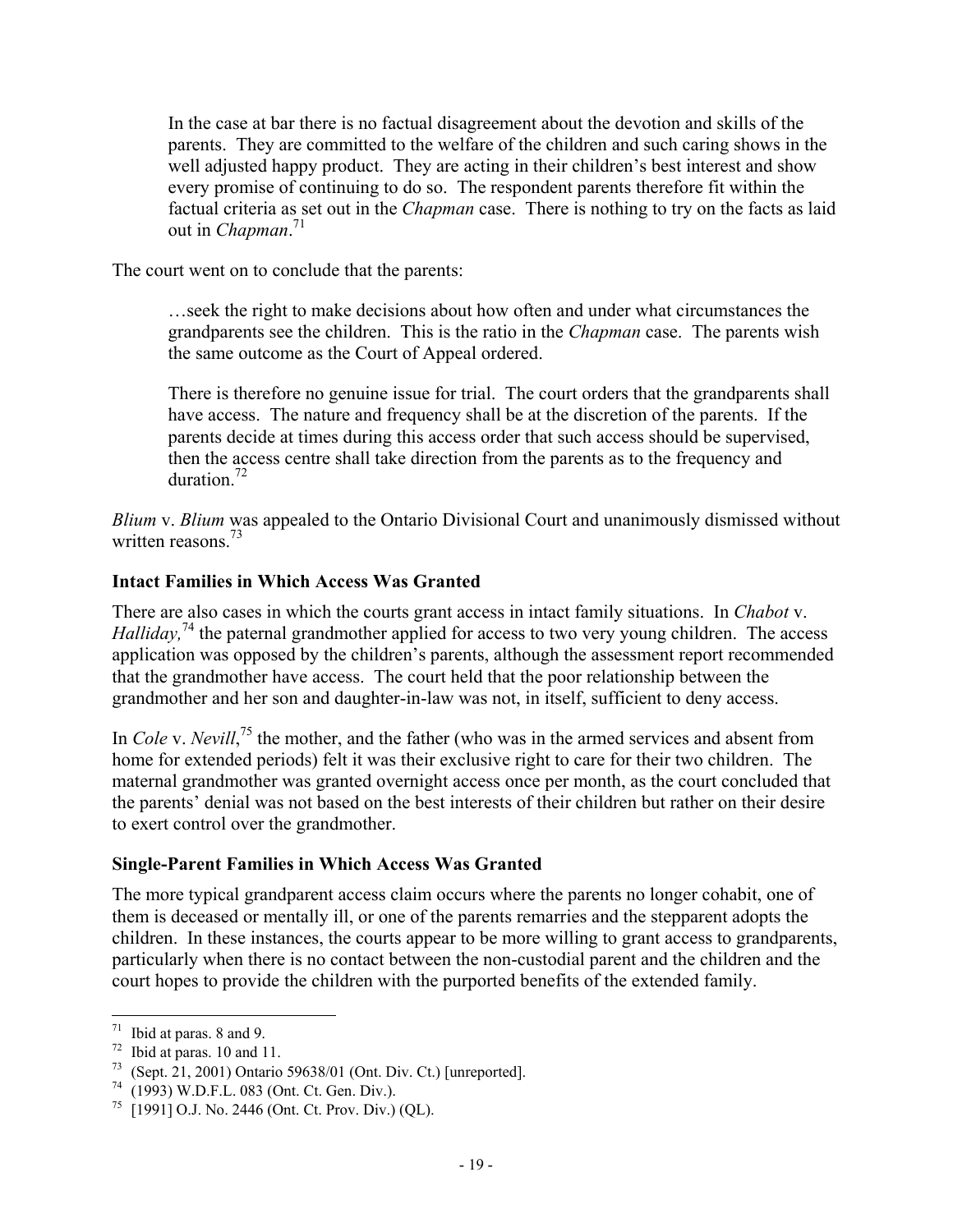In *Barr* v. *Gattinger*<sup>, 76</sup> the grandparents sought access to their grandson. The mother opposed the access, claiming that the grandparents should exercise access during the father's visitation periods. Except for the father, who resided in Alberta, all the other parties resided in Saskatchewan. The court allowed the grandparents' application, holding that the grandparents were responsible individuals who had a genuine affection for their grandson and that it was in the child's best interests to have a relationship with all his grandparents. As the father did not live in Saskatchewan, it was inappropriate to link his access to that of the paternal grandparents.

In *White* v. *Mathews*, 77 the paternal grandparents were granted limited access to their two-year-old grandchild. The grandparents had had frequent visits until the child was 16-months-old, at which time the mother terminated contact through a custody order with no access to the father. The court noted that the grandparents neither condoned nor assisted in the father's disruptive conduct. The court found that the grandparents were not attempting to raise the child nor interfere with the mother's role as a parent. The child had a very positive relationship with the grandparents. Moreover, in this case the child was black while the mother and her fiancé were white. The court held that it was important for the child to have contact with the grandparents to provide a connection to the child's black heritage.

In *McLellan* v. *Glidden*, 78 the maternal grandparents had a good relationship with their five-year-old grandchild and his parents. Following the mother's sudden death, the child continued to visit the grandparents regularly until the father and his new wife ended the visits, claiming that they upset the child. The court ordered access for the grandparents, holding that it would be in the child's best interests to restore the strong bond that had developed.

In *DeBruyn v. Turner*,<sup>79</sup> a grandmother and mother had jointly been the child's caregiver. The court granted access to the grandmother, finding that she did not have an improper motive in bringing her application.

In *Gallant* v. *Jackson*,<sup>80</sup> the parties had lived separate and apart under the same roof for two years. During that time, the paternal grandparents cared for the two children of the marriage while the parents were at work. Both parties applied for custody and the grandparents applied for access. The court acknowledged the attachment the children had to the grandparents and ordered that when the mother was not available on weekdays, the grandparents were to have access.

In *Deshane* v. Perry,<sup>81</sup> the maternal grandmother had cared for the youngest child when the mother disappeared, and had thwarted the father's efforts to find the child while in her care. The father, who was now in a common-law-relationship, was granted custody, and the grandmother received liberal access to the youngest child in light of the fact that she was the child's psychological mother and there was a strong bond between them.

 $\overline{a}$  $^{76}$  [1999] S.J. No. 568 (Sask. U.F.C.) (QL).

<sup>77</sup> [1997] S.C.J. No. 604 (N.S. Fam. Ct.) (QL).

 $^{78}$  (1996) 23 R.F.L. (4<sup>th</sup>) 106 (N.B.Q.B. Fam. Div.).

<sup>&</sup>lt;sup>79</sup> [1998] O.J. No. 1544 (O.C.J. Gen. Div.) (QL).<br><sup>80</sup> (1994) 7 **P.F.** L. (4<sup>th</sup>) 301 (O.C.J. Gen. Div.)

 $80 \over (1994)$  7 R.F.L.  $(4^{th})$  391 (O.C.J. Gen. Div.).<br> $81 \over (19881 \Omega)$  No. 2438 (Ont Ct Prov. Div.) (C

<sup>[1988]</sup> O.J. No. 2438 (Ont. Ct. Prov. Div.) (QL).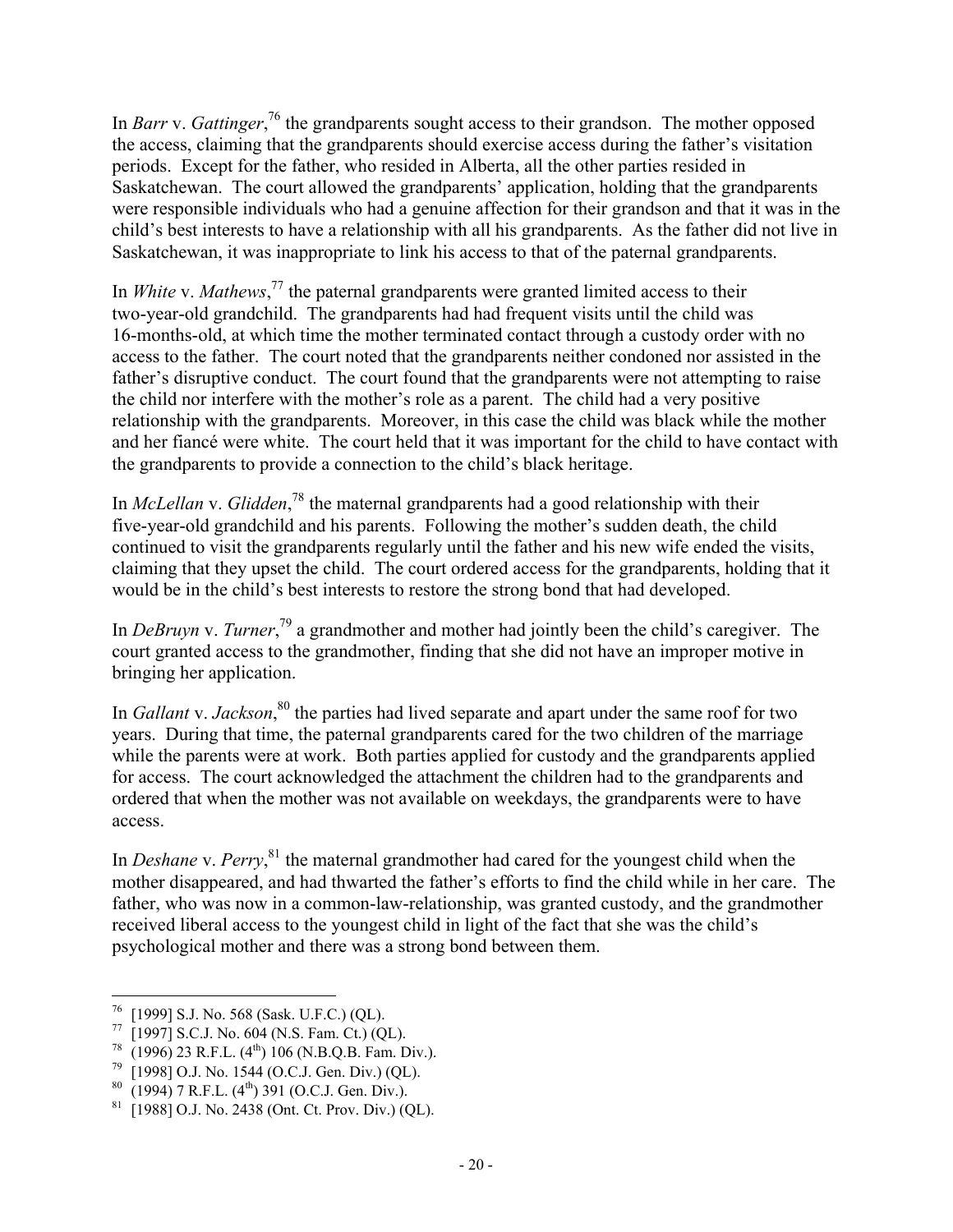In *Fleming* v. *Fleming*,<sup>82</sup> the father had custody of the child and both the mother and maternal grandmother had access. The mother was often late for her visits and combative towards the father and his new partner. As a result, the father applied to the court to terminate the mother's access, even though the child still wished to see her, and terminated the grandmother's access. The court held that it was inappropriate for the father to cut off the grandmother's access. Access was, therefore, allowed to continue under the supervision of the grandmother. If the mother failed to make herself available, the visit would go ahead between the grandmother and the child.

In *Ruth* v. *Young*, 83 the parents entered into a consent order regarding custody and access of their children, that granted the father two days of access per week. The paternal grandparents applied for an order granting them access. The mother objected to the order on the basis that the grandparents could see the children during the father's access time and because she did not have a good relationship with the grandmother. The court held that the inclusion of the grandparents access during the father's access time would not detract from the father's ability to establish a bond with the children. In addition, an order for some access by the grandparents, independent of the father's access, was deemed appropriate and in the best interests of the children. Accordingly, the grandparents were granted one visitation day per month.

### **Single-Parent Families in Which Access Was Denied**

The case law is also replete with decisions that respect single parents' decisions regarding access. Unless a parent's decision is based on unreasonable concerns, the court's tendency is increasingly to respect the autonomy of that parent to make the decision. There is often stated legal recognition that parents are presumed to act in the best interests of their children.<sup>84</sup> Accordingly, parents are usually accorded the right to determine with whom their children will associate. This is especially so when there is acrimony between the grandparents and one or both parents.

In *Wylde* v. *Wylde*,<sup>85</sup> the court held that the mother was fully competent to determine what was in her children's best interests. There was nothing to suggest that the court should interfere with her decision to deny access to the grandmother, who had virtually no relationship with the children and had not seen them at all for four years prior to the application.

In *B.* (*M.*) v. *W.* (*C.*),<sup>86</sup> the mother died and the maternal grandparents blamed the father for her death. When the father remarried, the maternal grandmother made a number of inappropriate comments about the stepmother to her grandsons. The children were very uncomfortable with these comments. In denying access to the maternal grandparents, the court considered the wishes of the boys, the reasonableness of the father's refusal to allow grandparents access, the agenda of the grandparents and the level of hostility between the father and the grandparents.

 $82$  [1999] C.C.L. 5070 (S.C.J.).

 $83$  [1998] B.C.J. No. 961 (B.C.S.C.) (QL).

<sup>84</sup> *Morecraft* v. *Morecraft* (1991) 122 N.B.R. (2d) 271 (N.B.Q.B. Fam. Div.); and *Parham* v. *J.R. et al.*, 442 U.S. 584 (1979).

<sup>85</sup> [1984] O.J. No. 764 (Ont. Prov. Ct. Fam. Div.) (QL).

 $^{86}$  (1998) 31 R.F.L. (4<sup>th</sup>) 351 (N.S. Fam. Ct.).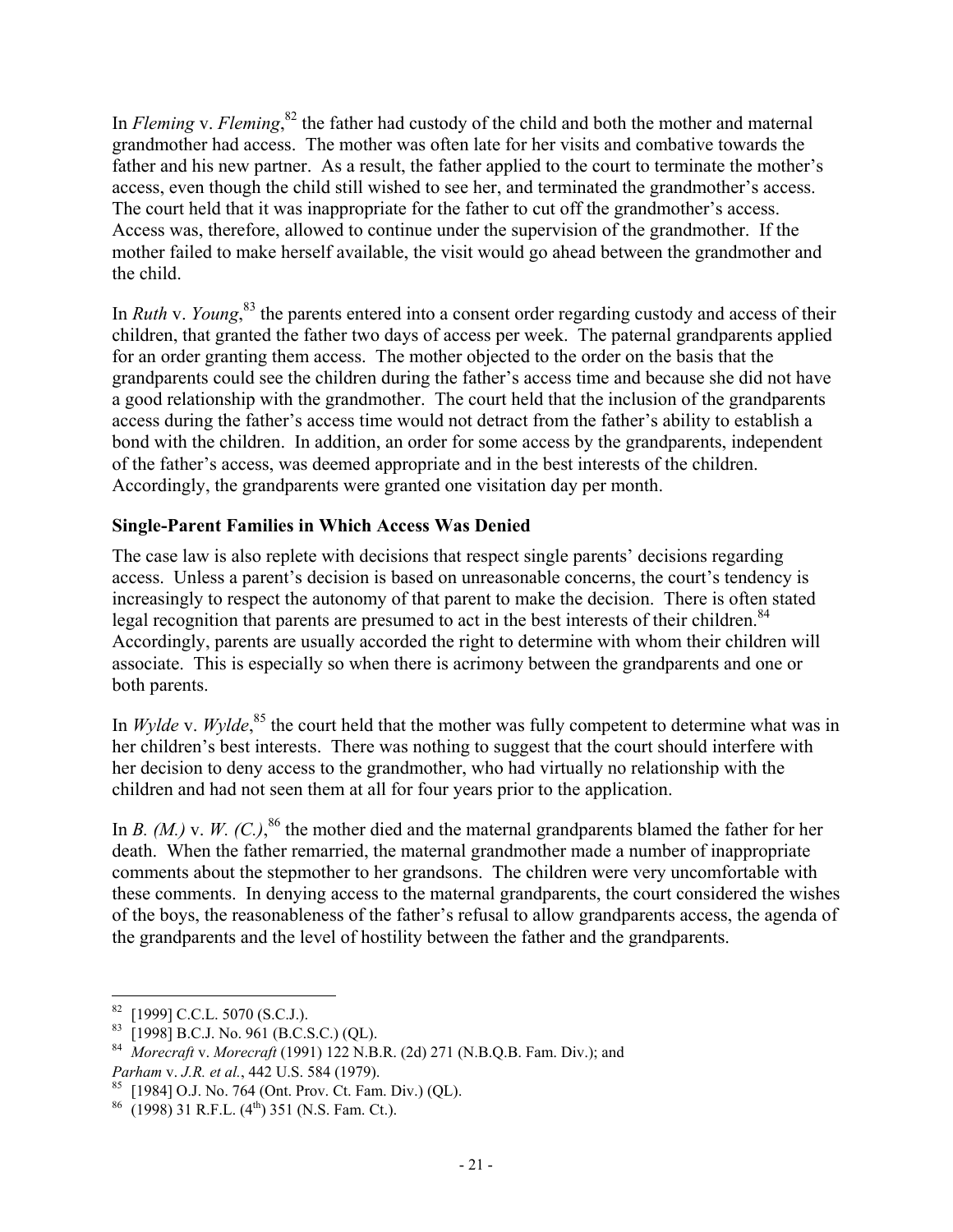In *Hooper* v. *Hooper*, 87 the paternal grandparents applied for access when the father died. However, even before the father's death, these grandparents had continuously undermined the mother's authority and respect the children had for her. As a result, the mother deliberately interfered with the grandparents' access after the father's death. The relationship between the mother and the grandparents consisted of bitterness and fighting. The grandparents' application for access was dismissed as it was held not to be in the best interests of the children to place them in the middle of this conflict.

In *Cormier* v. *Cormier*,<sup>88</sup> the court found that it would not be in the best interests of the children to allow access to the paternal grandparents. The parents had an acrimonious relationship, as did the mother and the grandparents. As a result of actions taken by the grandparents against the mother, the older child (age 11) did not wish to visit with his grandparents and the younger child (age 9) did not want to see the grandparents without his sibling.

In *Hafer* v. *Stewart*, 89 the child had resided with her father until his death at which time the mother assumed custody. The Manitoba Court of Appeal dismissed the paternal grandparents' access application, stating that visitation would not be in the child's best interests and could even cause her harm given the child's emotional problems, her lack of a close relationship with the grandparents, as well as the acrimony between the grandparents and the mother.

In *Greber* v. *Moskowitz*, 90 a grandmother who saw her grandchildren almost daily applied for access to them following her daughter's death and her son-in-law's subsequent refusal to allow visitation. The court denied access, stating that, although the grandmother was genuinely concerned about the welfare of the children and wished to establish a meaningful relationship with them, the animosity between the parties was such that it would undermine and endanger the stability that the children enjoyed with their father and might disturb the children emotionally.

In the British Columbia case of *G. (M.L.)* v. *G. (K.L.)*,<sup>91</sup> the paternal siblings and grandparents brought separate actions for access against the mother. The cases were all dismissed, as there was evidence the grandfather had sexually assaulted the child. The conduct of the applicants was deemed outrageous as they had only brought the actions to clear the grandfather's name. On appeal, access was again denied, since the hostility between the parties had not abated and, in fact, had increased during the appeal period. The B.C. Court of Appeal held that the access was to remain at the discretion of the mother after a one-year cooling off period. Justice Finch, writing for the majority, wrote:

I would observe that in this case no party seeking access is a parent of J.'s. Acrimony between a custodial parent and someone seeking access to the child is a factor to consider when looking at the child's best interests. When the person seeking access is another parent, bad feelings, hostility, or personal enmity between the parents would be expected to derive from a continued relationship with both parents.

 $\overline{a}$ <sup>87</sup> (1997) 23 R.F.L. (4<sup>th</sup>) 441 (N.B.Q.B. Fam. Div.).<br><sup>88</sup> (1995) 163 N B R (2d) 323 (N B O B. Fam. Div.)

<sup>88</sup> (1995) 163 N.B.R. (2d) 323 (N.B.Q.B. Fam. Div.).

<sup>89</sup> (1984) 34 Man. R. (2d) 158 (Man. C.A.).

<sup>&</sup>lt;sup>90</sup> [1982] O.J. No. 595 (Ont. Prov. Ct. Fam. Div.) (QL).<br><sup>91</sup> [1992] B.C. J. No. 1118 (B.C. S.C.) (OL).

<sup>[1992]</sup> B.C.J. No. 1118 (B.C.S.C.) (QL).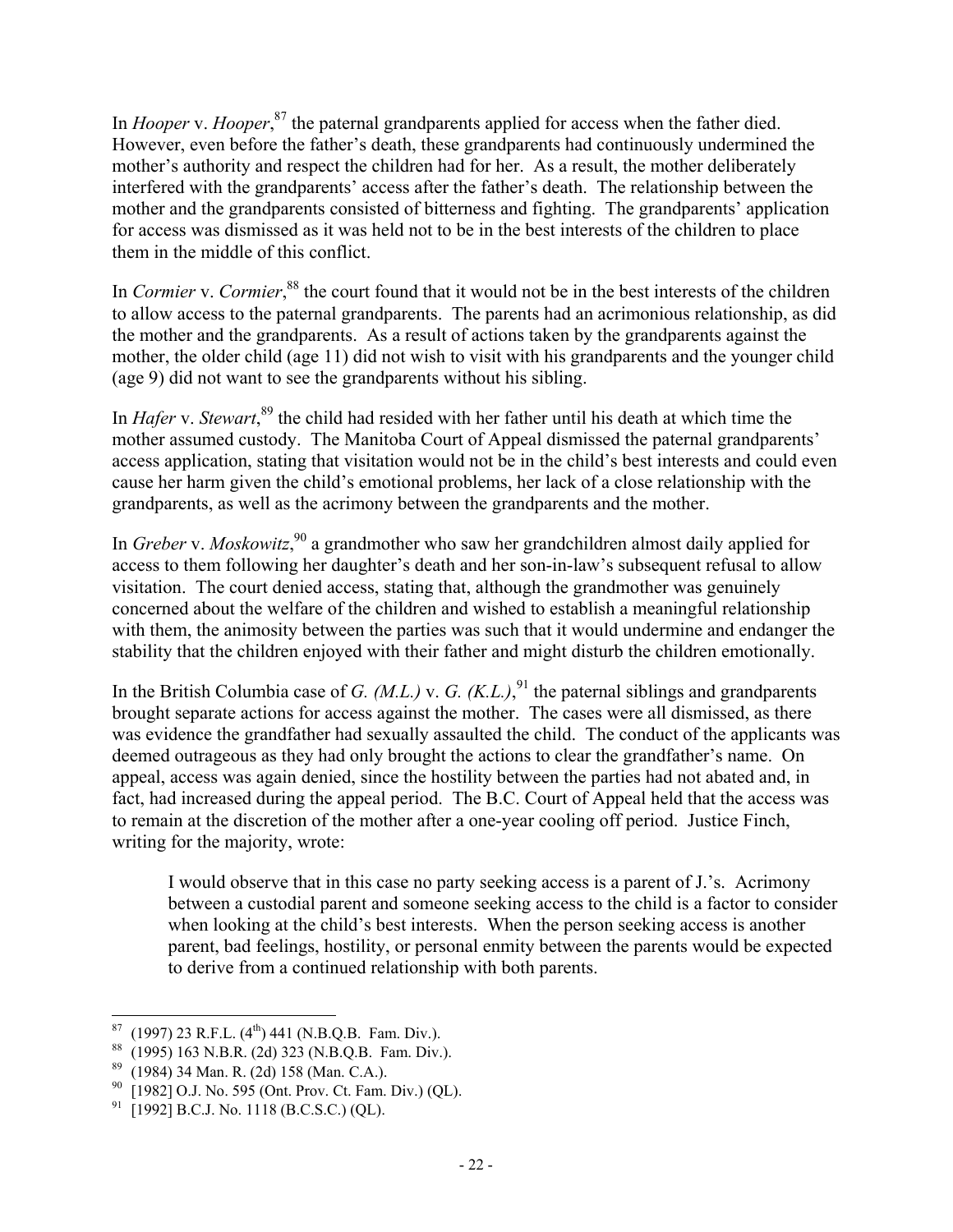However, in a case such as this, where those seeking access are not parents, acrimony between the parties may be a more important factor in deciding how the child's best interests are to be served and protected. The more distant the connection between the child and the person seeking access, the more importance I would accord to hostility between the parties as a factor in deciding whether access is in the child's best interests.<sup>92</sup>

The case law above seems to suggest that the courts may use their jurisdiction to maintain existing relationships between grandparents and grandchildren when the acrimony between the parents and grandparents is not so strong as to place the children in an untenable position. However, the courts are unlikely to create or establish relationships when none previously existed, against the wishes of a parent.<sup>93</sup>

# **GRANDPARENTS STANDING** *IN LOCO PARENTIS*

When grandparents have served as a custodial parent for the child for a significant period of time (called standing *in loco parentis* to the child), they may successfully argue, as in *Deshane* v. Perry,<sup>94</sup> for example, that they served as a "psychological parent" to the child and disruption of this relationship would be psychologically unsettling for the child.

Derdeyn generally believes that grandparents commencing litigation to obtain access to their grandchildren, typically at very vulnerable times in their lives, "can only be experienced as yet another stress or threat by the child's primary caretaker and, therefore, by the child."<sup>95</sup> However, Derdeyn qualifies this for situations in which a grandparent has had custody of a grandchild for a significant period of time. In most of these cases, Derdeyn states, the grandparent would clearly be the child's "psychological parent."<sup>96</sup>

In *Gallant* v. *Jackson*,<sup>97</sup> the court adopted this perspective for paternal grandparents who provided not custodial care, but rather regular daytime care, to their grandchildren while the parents were at work. As such, the court order provided for regular access.

Most of the Canadian and American cases and literature mentioned in this paper, even when proposing to severely limit grandparent access, distinguish grandparents standing *in loco parentis* from grandparents exercising some or no access.

<sup>1</sup>  $^{92}$  (1993) 49 R.F.L. (3d) 437 at 440-441 (B.C.C.A.).

<sup>93</sup> *W. (C.G.)* v. *J. (M.)* (1982) 24 R.F.L. (2d) 342 (Ont. C.A.); *Vormittag* v. *Vormittag*, [1984] O.J. No. 760 (Ont. Prov. Ct. Fam. Div.) (QL); *D. (G.)* v. *M. (G.)* (1999) 47 R.F.L. (4th) 16 (N.W.T.S.C.).

<sup>94</sup> *Supra,* Note 81.

<sup>95</sup> *Supra*, Note 61 at 285.

<sup>96</sup> Ibid at 278.

<sup>97</sup> *Supra,* Note 80.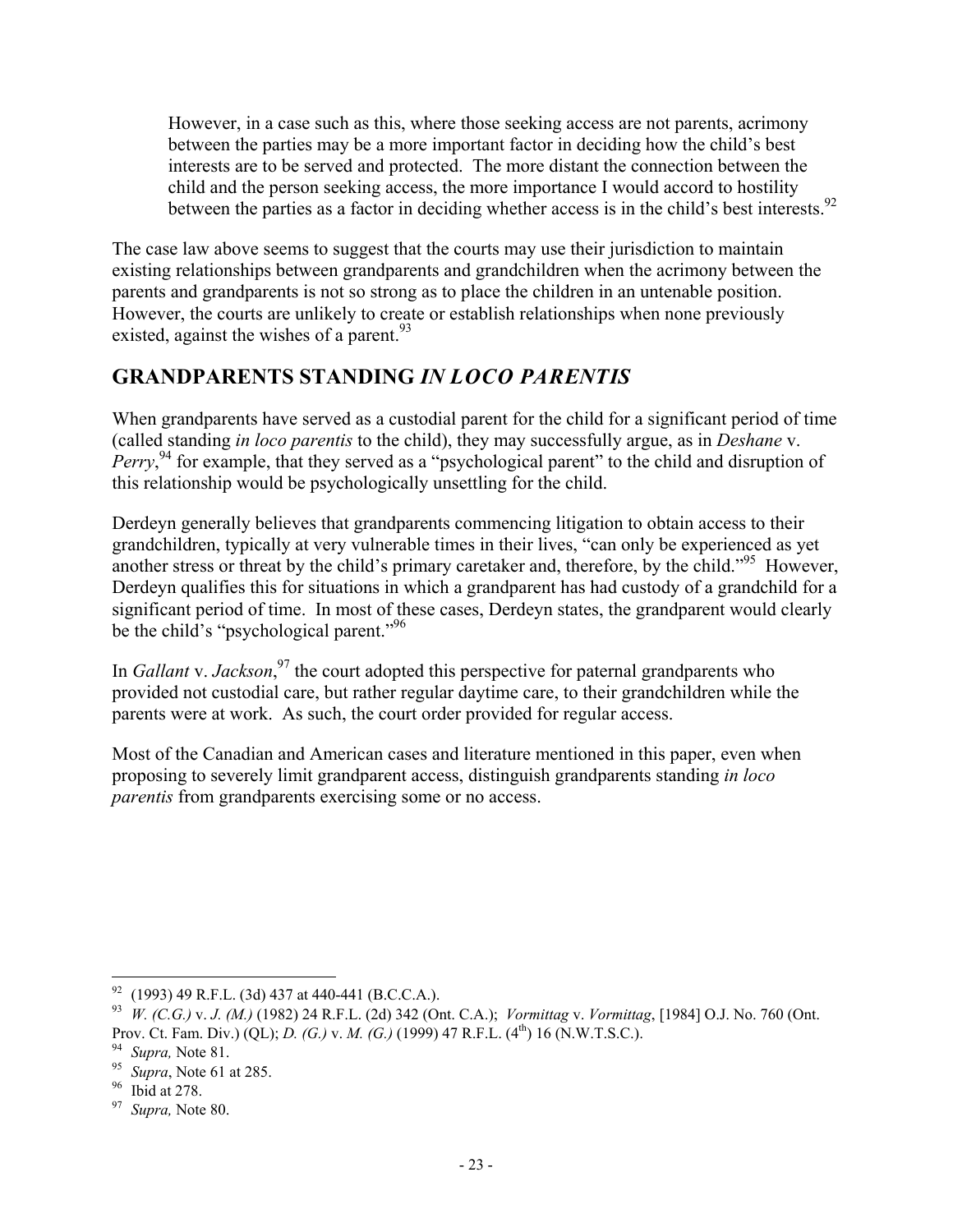That courts do not view parents and non-parents on the same legal plane, absent the non-parent standing *in loco parentis* to a child, was commented on in *Morecraft* v. *Morecraft*:

While the "best interests" must remain paramount, the considerations revolving around the issue of access to third parties, including blood relatives, are far different from those involving natural parents. There is no automatic right of access to third parties.  $98$ 

In the Annotation to *Cyrenne* v. *Moar*, Professor James McLeod supports the *Morecraft* perspective, commenting as follows:

Given the *prima facie* entitlement of the non-custodial parent to access in substance, if not in form, the wishes of the custodial parent will be largely irrelevant unless the custodial parent can build a case based upon the welfare of the child. The custodial parent is expected to sublimate her feelings and controversies with the other parent *but not with strangers or relatives, who in the face of her objection will have to build their case*. 99 (Emphasis added)

In *Hooper* v. *Hooper*,<sup>100</sup> the court recognized the difference between parents contesting custody and access against each other—where they have equal claims—and grandparents litigating against parents by stating that it is not a "level playing field" for grandparents. Section 20 (1) of the Ontario *Children's Law Reform Act* gives some effect to this proposition by stating that only the father and mother of a child have an equal entitlement to custody of their child.

In *Beaumont* v. *Fransden*, Justice Katarynych considered a grandparent's claim for access quite differently from that of a non-custodial parent:

Although access must clearly be determined on the basis of the child's best interests, and not the parent's, a court must keep in mind that the *Children's Law Reform Act* distinguishes between a custodial parent's responsibility to a non-custodial parent and her responsibility to others who desire access to a child in her custody. There is a specific statutory duty cast on a custodial parent to encourage and support a child's access to the non-custodial parent. There is no specific legal obligation on a custodial parent to encourage access between a child and a grandparent. From that, one can reasonably infer that the right of access between a non-custodial parent and child are qualitatively different than those between a child and extended family members. Any guidance provided by the jurisprudence must be assessed with that in mind.<sup>101</sup>

It should be noted, however, that only a very broad interpretation of the Act could yield the view that it imposes a specific statutory obligation on a parent to encourage and support access to the non-custodial parent in the same way as do sections 16(10) and 17(9) of the *Divorce Act.*

<sup>98</sup> *Supra,* Note 68 at 278.

<sup>99</sup> (1986) 2 R.F.L. (3d) 414 at 415- 416 (Man. C.A.).

<sup>100</sup> *Supra,* Note 87 at 446.

 $101$  [1995] O.J. No. 425 at para. 19 (O.C.J. Prov. Div.).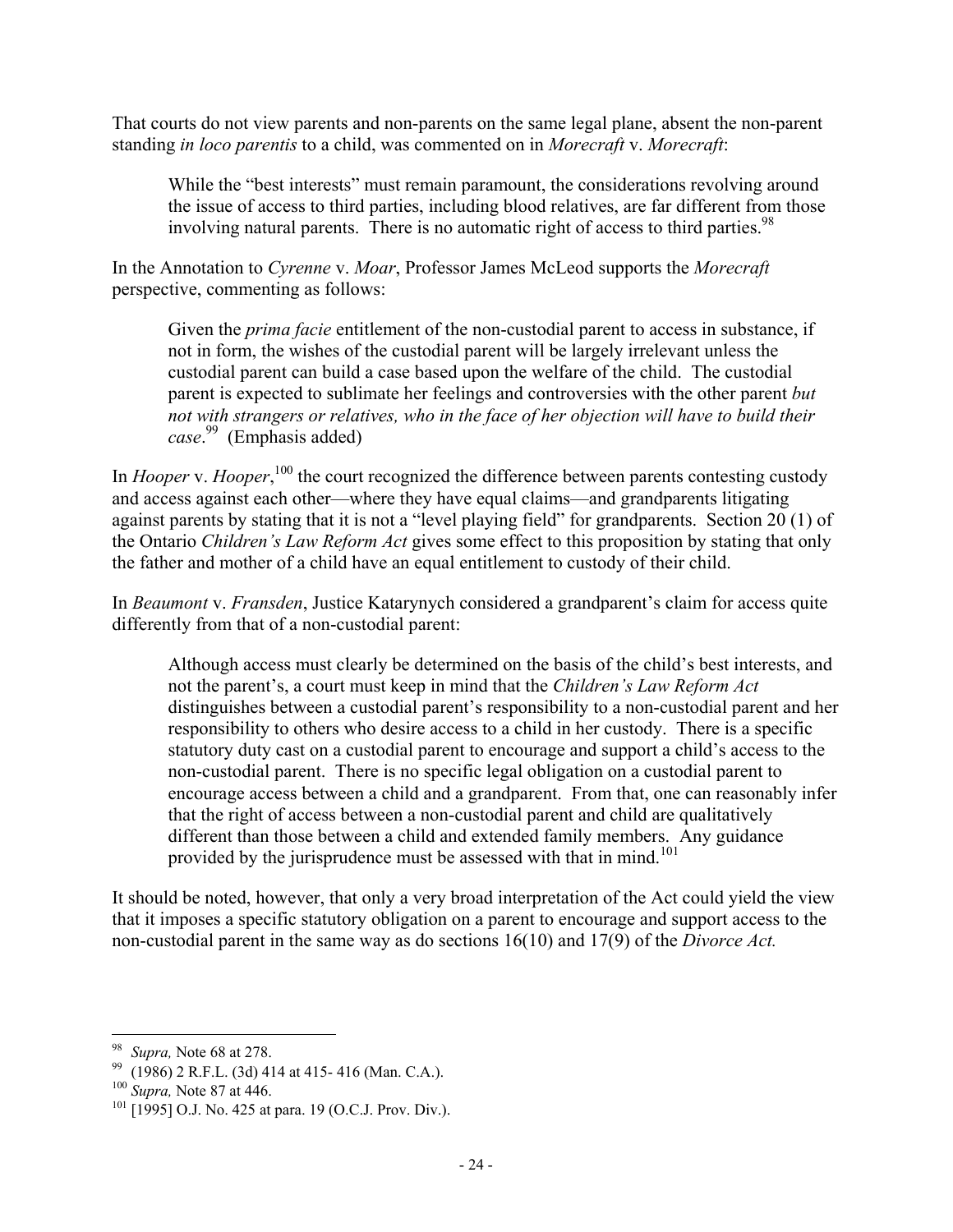In an American context, Professor Kathleen Bean views grandparents who have acted in a parenting capacity (that is, as psychological parents) in a dramatically different way from other grandparents whose access claims she believes to be an invasion of family autonomy:

The appropriateness of focusing on the child as opposed to the alleged void in the child's life is reflected in the one traditional exception to the old fortress of parental rights. When the grandparent was temporary custodian or stood *in loco parentis* to the child, the courts would sometimes allow parental rights to be penetrated for the purpose of ordering grandparent visitation. Because the *in loco parentis* relationship often occurs as a result of a parent's death or departure, the child may have additional needs for the continuity of the relationship. Such a situation differs from a mere grandparent-grandchild relationship, and, depending on the facts, this distinction may represent a basis for noting the difference between a relationship which is *beneficial* to the child's welfare and one which is *necessary* to the child's welfare.<sup>102</sup>

### **THE BEST INTERESTS OF THE CHILD TEST**

As indicated, the best interests of the child test governs child custody and access disputes in Canada. However, if it is accepted that third party access claims cannot be viewed by the courts in the same way as parental claims, then the question must asked about the appropriateness of using the best interests test in the same fashion in which it is presently being applied.

In *Troxel*, the United States Supreme Court chose not to comment on the Washington Supreme Court's ruling concerning the best interests test. The Washington Supreme Court held that the Due Process Clause in the U.S. Constitution required the non-parent visitation statute to include a showing of harm or potential harm as a condition of granting access. The court noted the Tennessee Supreme Court decision in *Hawk* v. *Hawk* when it held:

The federal cases that support the constitutional right to rear one's child and right to family privacy also indicate that the state's power to interfere in the parent-child relationship is subject to a finding of harm to the child…. The requirement of harm is the sole protection that parents have against pervasive state interference in the parenting process.<sup>103</sup>

Professor Bean criticizes the use of the best interests test for non-parental access claims:

Intervention based solely on a best interest of the child standard, with no showing of harm, is an unconstitutional infringement upon and deprivation of the right of parents to raise their child in accord with their own values. Apart from the constitutional concerns, public policy concerns should override consideration of grandparent visitation requests based solely on an allegation that it is in the best interest of the child.<sup>104</sup>

The Washington Supreme Court in *Troxel* acknowledged situations in which a grandparent may have acted *in loco parentis* to his or her grandchild and in which he or she wishes to continue

 $\overline{a}$ <sup>102</sup> Kathleen S. Bean, *Grandparent Visitation: Can the Parent Refuse? U. Louiseville J. Fam. L.* 24 393 at 435-436. <sup>103</sup> 855 S.W. (2d) 573 at 580 (Tenn. 1993).

<sup>104</sup> *Supra*, Note 102 at 441.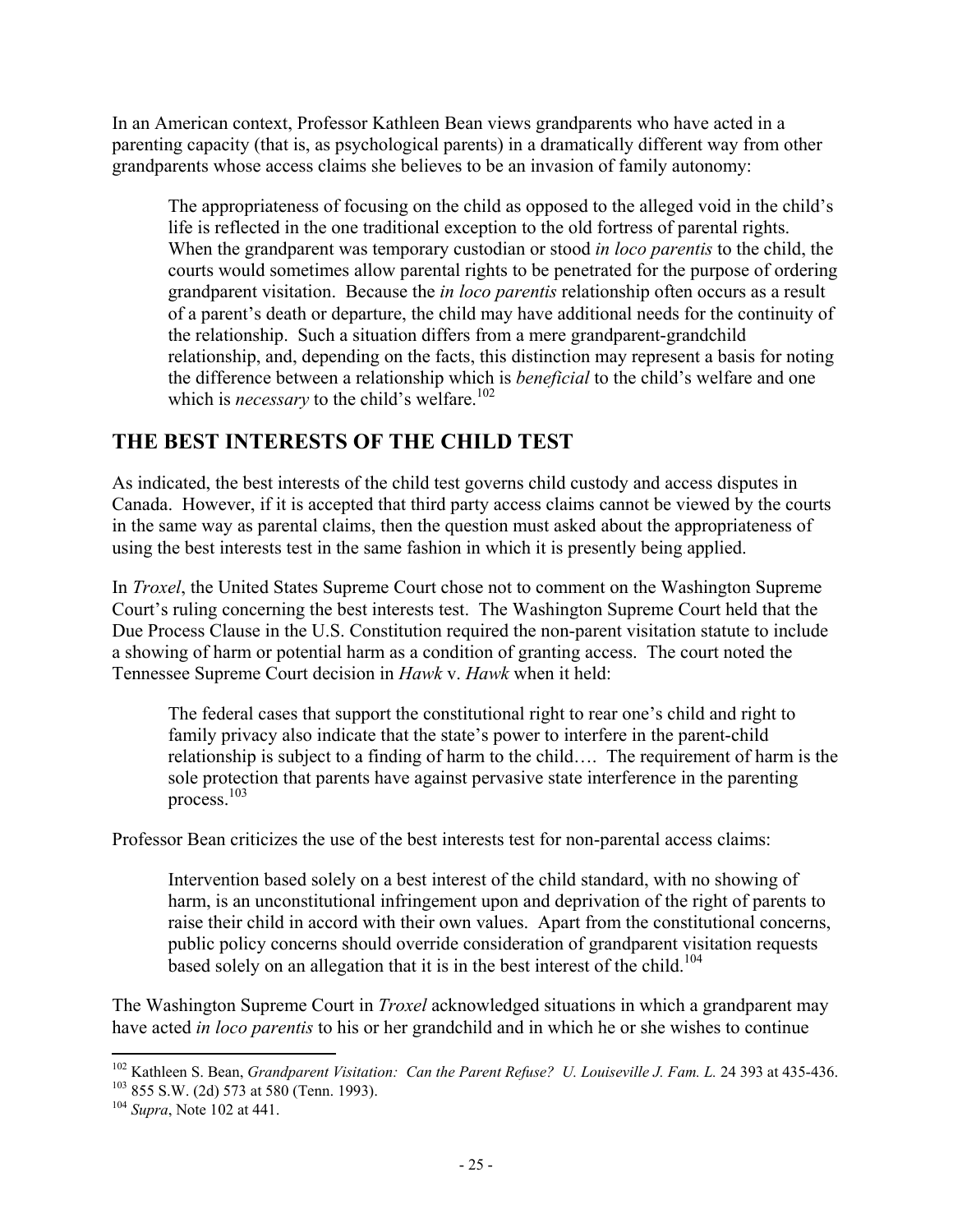contact over the objection of the parent, but was also critical of the strict application of the best interests test:

We recognize that in certain circumstances where a child has enjoyed a substantial relationship with a third person, arbitrarily depriving the child of the relationship could cause severe psychological harm to the child. The difficulty, however, is that such a standard is not required in R.C.W. 26.10.160 (3)…. The [statute] allows "any person" to petition for forced visitation of a child at "any time" with the only requirement being that the visitation serve the best interest of the child. There is no threshold requirement of a finding of harm to the child as a result of the discontinuation of the visitation.

Short of preventing harm to the child, the standard of "best interest of the child" is insufficient to serve as a compelling state interest overruling a parent's fundamental rights. $105$ 

In this regard, Professor Joan Bohl notes her concern for the potential undermining of parental authority: To impose grandparent visitation against the express wishes of parents without showing harm to the child if visitation does not occur, is to invade the "private realm" of family life. $106$ 

In Canada, courts have also held that absent abuse or neglect, parents have significant and controlling rights over their children's lives. Indeed, as indicated earlier in *Morecraft*, the court held that:

Great weight must be given to the wishes of the custodial parents and care must be taken not to unduly interfere with the parents' *inherent right* to determine the course of their child's upbringing. $107$  (Emphasis added)

In *Salter* v. *Borden*, the court commented on the rights of parents to rear their children without outside intervention:

Traditionally any access to grandparents has flowed from the parent. It is best that parents make these decisions as the law clearly recognizes the parental right to control the upbringing of their children. Rarely will the state interfere with the moral and legal parental obligation to determine the best course in life for their children.<sup>108</sup>

As mentioned, many of the cases dealing with grandparent access inherently involve acrimony and hostility between the grandparents and parents to the point that they are litigating the matter. In such circumstances, the courts decide both to grant and deny access often depending on the degree of discord. However, in situations in which granting or denying access will have either actual or potential adverse consequences on the child, this will be a significant factor in the court's determination.

<sup>105</sup> *Supra,* Note 10 at 20.

<sup>106</sup> Joan Catherine Bohl, *Grandparent Visitation Law Grows Up: The Trend Toward Awarding Visitation Only When the Child Would Otherwise Suffer Harm*, 48 (2000) *Drake L. Rev.* 279 at 315.

<sup>107</sup> *Supra*, Note 68 at 278.

<sup>108</sup> (1991) 31 R.F.L. (3d) 48 at 52 (N. S. Fam. Ct.).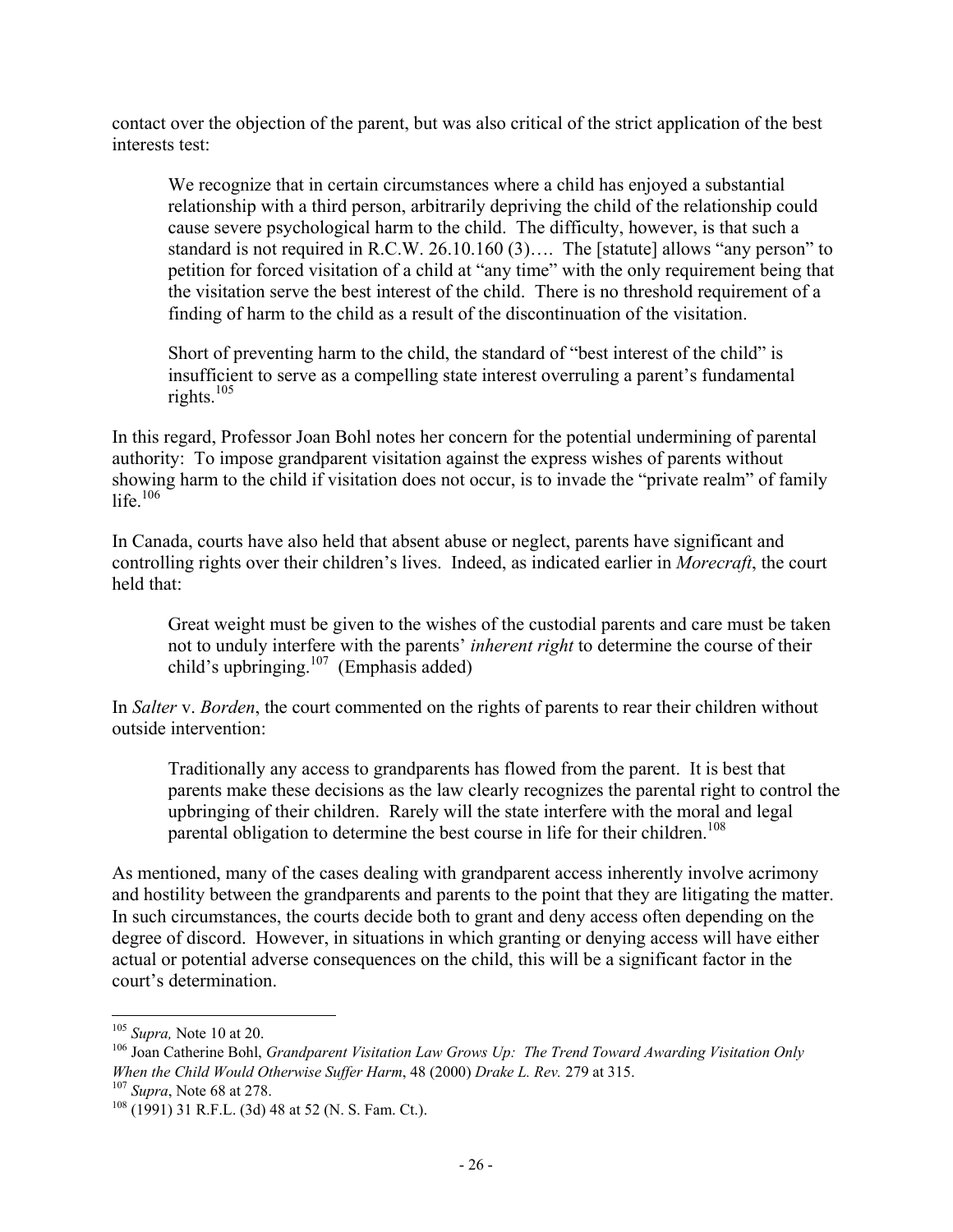The Canadian courts have in many instances used, in the context of the best interests test, a harm-based analysis when determining the appropriateness of grandparent-grandchild access. In *Chapman*, the Ontario Court of Appeal found no evidence that the parents' decision to limit their children's access to their grandmother was harmful. Justice Abella stated:

Although the parents' conflict with Esther Chapman is unfortunate, there is no evidence that this parental decision is currently detrimental to the children. It should therefore be respected by the court and the children's best interests left in the exclusive care of their parents.<sup>109</sup>

In *V. (G.)* v. *S. (L.)*, the court denied the grandparents' application for access to the child "K." and held:

If the court were of the view that [their decision to deny access] would negatively affect K., then the wishes of the respondents might well be overridden. However, no evidence has been presented to establish that K. is now or will be adversely affected in a significant manner by not resuming the relationship that she had with the applicants. Therefore, there is no basis upon which the court should disregard the parents' wishes.

Although there would be benefits to K., I conclude on the balance of probabilities, that there could be a detrimental effect on her on a long-term basis. The security of her family, the authority of her parents and her relationship within her family might well be undermined by access to the applicants….

I have accorded a great deal of weight to the wishes of… the natural parents of K. and they are the ones who have the responsibility of nurturing and rearing her. Their opinion of who should have contact with their child deserves great consideration. It is not the only circumstance to be considered but it is an important one. I am cognizant of the fact that to override their parental wishes could damage the parent-and-child relationship that they have with K, and also negatively affect their family functioning.<sup>110</sup>

In this case, the court looked at the possible harm to the child in the context of the direct effect of loss of contact with her grandparents as well as the adverse impact on the nuclear family in the event access was ordered.

In *D. W. v. M. P.*, the court granted limited access to a grandmother whose behaviour it regarded as offensive because of the importance of her relationship to the child and the concern:

…that totally to sever any connection between child and grandmother could well damage the child. On the other side of the coin, any repetition by the applicant of her malicious conduct could be even more damaging—a true Hobson's choice.<sup>111</sup>

 $\overline{a}$ <sup>109</sup> *Supra*, Note 8 at para. 22.

 $110$  (1997) 35 R.F.L. (4<sup>th</sup>) 122 at 130 (O.C.J. Prov. Div.).

<sup>&</sup>lt;sup>111</sup> [1998] O.J. No. 2998 at para. 15 (O.C.J. Prov. Div.) (QL).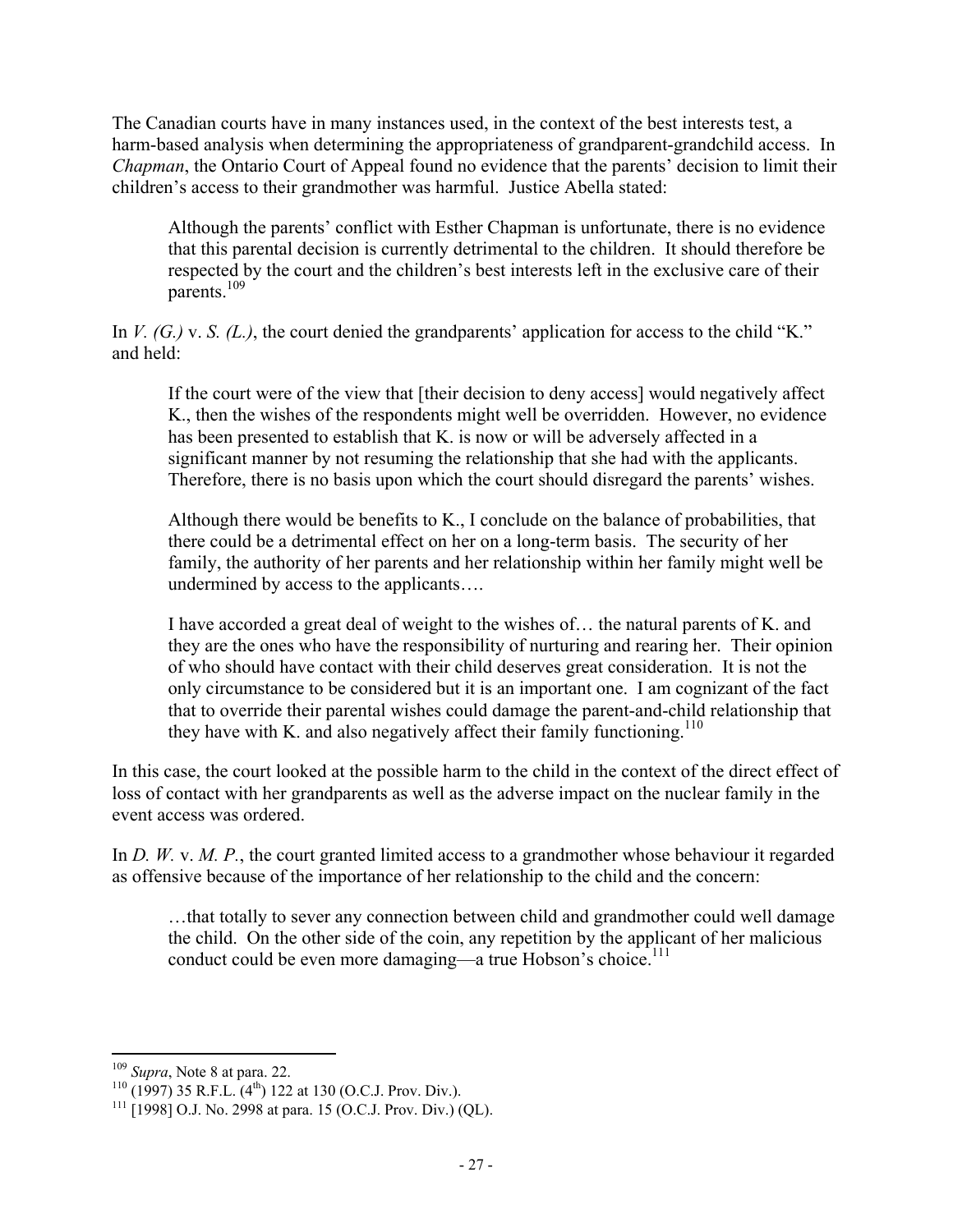In *B. (M.)* v. *W. (C.)*, the court denied the grandparents' access application because of their very negative behaviour toward the father. The court held that:

It is prudent to examine the reasonableness of the parents who would deny access by grandparents, particularly when it is alleged that the grandparents are a destructive influence. I have instructed myself that such allegations and resulting animosity between the parties are not determinative but, if serious enough to impact on the children, ought to be considered as a factor.

…I find that any of the so-called traditional benefits which might flow from grandparent access after several years of no contact have been overwhelmed by the negative impact of their conduct upon the W. family generally and upon the children, in particular. To now grant them access in the context of this case, charged as it is with hostility, anger and distrust, has not been demonstrated to me to be of any benefit to the children.<sup>112</sup>

In *T. (A.H.)* v. *P. (E.)*, <sup>113</sup> the paternal aunt and uncle of two young children had been granted custody in a bitter dispute with the maternal grandparents following the death of the children's parents. The grandparents aggressively and ruthlessly pursued custody and their behaviour was criticized by the court. The Alberta Court of Appeal somewhat hesitatingly and seemingly sentimentally granted limited access to the grandparents by focussing on the potential harm that might accrue to the children if access were entirely terminated:

[The grandparents] conduct has shown that they are not capable of maintaining a supportive grandparent role….

Nonetheless, we are concerned that a complete cessation of visiting rights would impact on these young children negatively, having regard to their situation. They know their grandparents. Grandparents can have a great role in children's lives, even if they have minimum contact.<sup>114</sup>

The harm-based analysis in this case must be juxtaposed, in these factual circumstances, with the court's sentimental view of the role of grandparents in general. By its own comments, the court's view of these particular grandparents was far from charitable and yet it chose to cling to the hopeful prospect that the grandparents could learn to behave appropriately. The court was, in part, seemingly motivated to maintain some form of access due to the very tragic circumstances in which the children found themselves.

### **GRANDPARENT ACCESS AS A POSSIBLE BENEFIT TO GRANDCHILDREN**

Courts in both Canada and the United States are frequently tempted to allow non-parents' access claims to succeed because, in their subjective view, the children would benefit in some way that would better their lives. With good intentions, judges want to ensure the best possible outcome

 $\overline{a}$ <sup>112</sup> *Supra*, Note 86 at 376-377.

<sup>113</sup> (1995) 173 A.R. 369 (Alta. Q.B.).

 $114 (1995) 20$  R.F.L.  $(4<sup>th</sup>) 115$  at 121 (Alta. C.A.).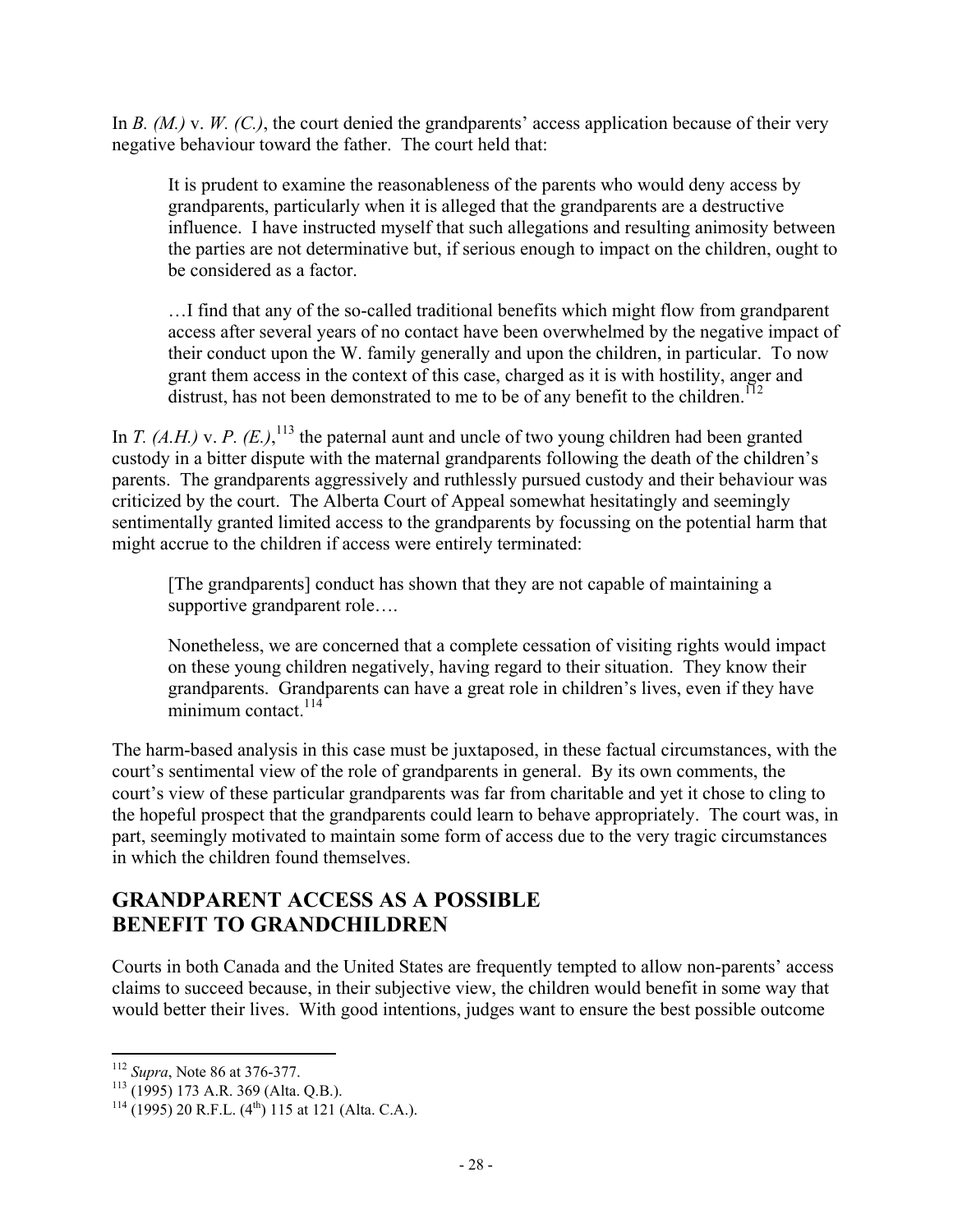for children who are the subjects of the litigation before them. However, there are significant risks associated with an approach that allows judges to displace the role of otherwise fully competent and reasonable parents to make decisions about contact between their children and non-parents. Professor Bean observes that:

To allow grandparents to receive visitation with their grandchildren because the court determines that the child's development will be "better because of it" is to set precedent which places in the courts the authority to direct the development of children; it gives to the state what is best reserved for the parents.<sup>115</sup>

In the case of *In re Marriage of Wellman*, the court held that "the state has no general authority to dictate to parents the manner in which they should rear their children."116

Nor, Professor Bean asserts, should:

the state have such authority even when the parents have made the "wrong" decision. Even assuming that the parent makes a mistake in denying the child the right to see the grandparent, the fundamental right of parents to make decisions concerning their children must include the right to make wrong decisions. For the state to delegate to the parents the authority to raise the child as the parents see fit, except when the state thinks another choice would be better, is to give the parents no authority at all. "You may do whatever you choose, so long as it is what I would choose also" does not constitute a delegation of authority. If there is no delegation of authority, there is no barrier between the state and how parents raise their children.

When there is no barrier, parents will find the state directing the development of their child whenever the judge determines another course of action might be better.<sup>117</sup>

In *Bennett* v. *Jeffreys*, the New York Court of Appeals ruled that courts do not have the constitutional authority to make a child custody decision due to a better alternative being available. The court held that:

Absent extraordinary circumstances, narrowly categorized, it is not within the power of a court, or, by delegation of the Legislature or court, a social agency, to make significant decisions concerning the custody of children, merely because it could make a better decision or disposition. The State is *parens patriae* and always has been, but it has not displaced the parent in right or responsibility.<sup>118</sup>

<sup>115</sup> *Supra,* Note 102 at 441.

<sup>116</sup> 104 Cal. App. 3d 992 at 996 (1980).

<sup>117</sup> *Supra,* Note 102 at 441-442.

<sup>118</sup> 356 N.E. 2d 277 at 281 (N.Y. App. 1976).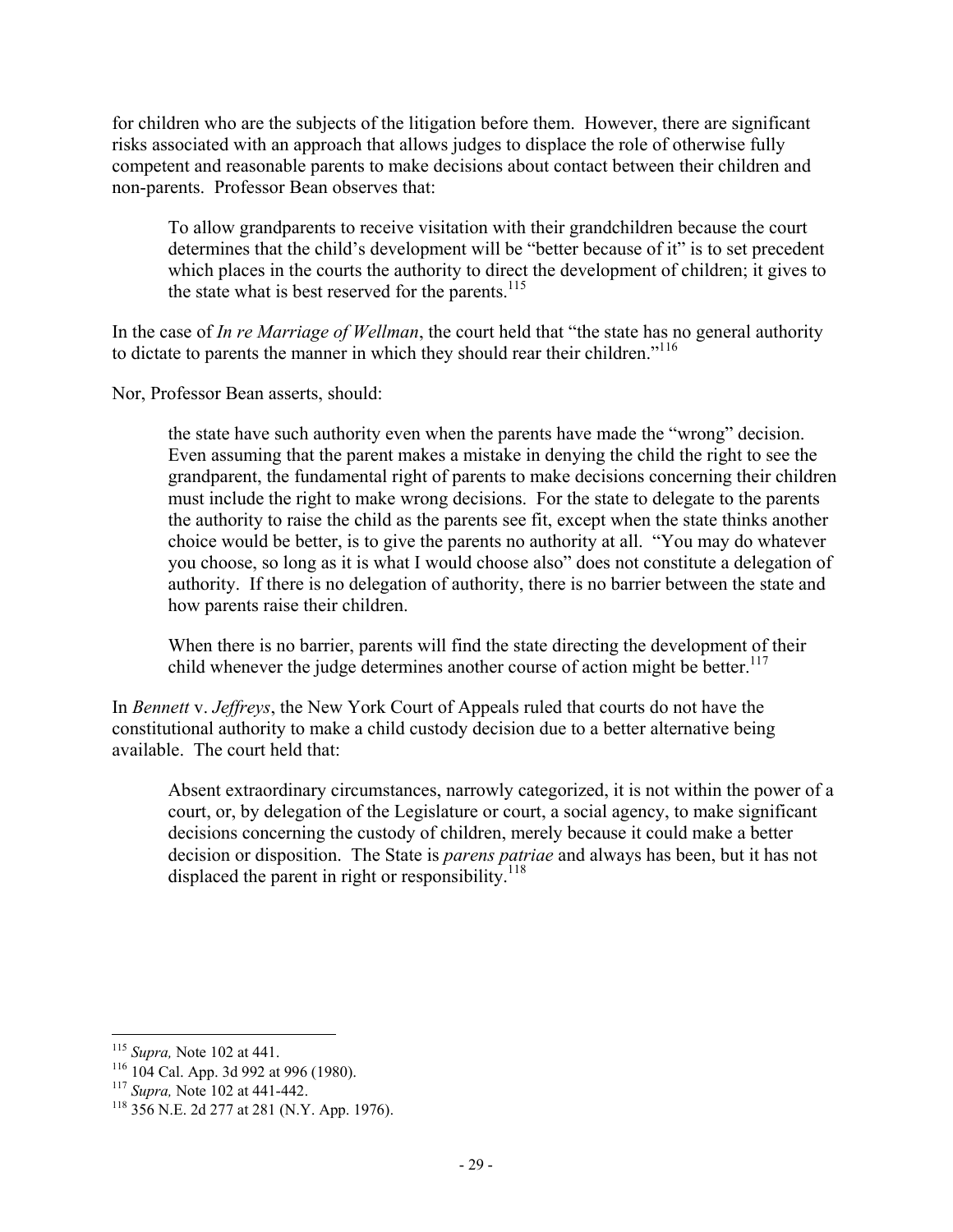*Hawk* v. *Hawk*119 affirmed the principle enunciated in *Bennett* v. *Jeffreys*. So, too, did the Washington Supreme Court in *Troxel* when the majority held:

Short of preventing harm to the child, the standard of "best interest of the child" is sufficient to serve as compelling state interest overruling a parent's fundamental rights. State intervention to better a child's quality of life through third party visitation is not justified where the child's circumstances are otherwise satisfactory. To suggest otherwise would be the logical equivalent to asserting that the state has the authority to break up stable families and redistribute its infant population to provide each child with the "best family". It is not within the province of the state to make significant decisions concerning the custody of children merely because it could make a 'better' decision.<sup>120</sup>

The United States Supreme Court affirmed the Washington Supreme Court's finding and stated:

The Due Process Clause does not permit a state to infringe on the fundamental right of parents to make child rearing decisions simply because a state judge believes a "better" decision could be made. $121$ 

In *Daley* v. *Daley*, the Nova Scotia Family Court denied access to grandparents even though it considered that access to be of possible benefit to the child. In respecting the custodial mother's right to make decisions about her child, the court stated:

I am of the view that unless there are grave extenuating circumstances, children can benefit from the involvement of the extended family, as long as that involvement is not destructive or divisive in nature. However, I am not convinced that court ordered access is necessarily in the best interests of the child, even where access is a good thing unless there are extenuating circumstances. If this were the case, the potential is there to have a child's entire life scheduled by court order to be with those with whom the child's interaction is considered appropriate and important.<sup>122</sup>

In *Bourgeois* v. *Bastarache*, the maternal grandmother brought a motion for custody of her granddaughter against the father. The child had been in the sole custody of her mother for six years prior to the mother's death, with the grandmother having significant access. The grandmother could likely offer the child a better lifestyle but the court rejected this argument and held that:

In 1993, I take the law to be that a natural parent who is of good character and is able and willing to support his or her child in a satisfactory manner is not to be deprived of that right merely because on a nice balancing of material and social advantages the court is of the opinion that others, who wish to do so, could provide better.<sup>123</sup>

<sup>119</sup> *Supra*, Note 103.

<sup>120</sup> *Supra*, Note 10 at 29.

<sup>121</sup> *Supra*, Note 1 at 2064.

 $122$  (1992) 124 N.S.R. (2d) 273 at 274; 345 A.P.R. 273 at 274 (N.S. Fam. Ct.).

 $123$  (1993) 138 N.B.R. (2d) at 330 (N.B.Q.B.).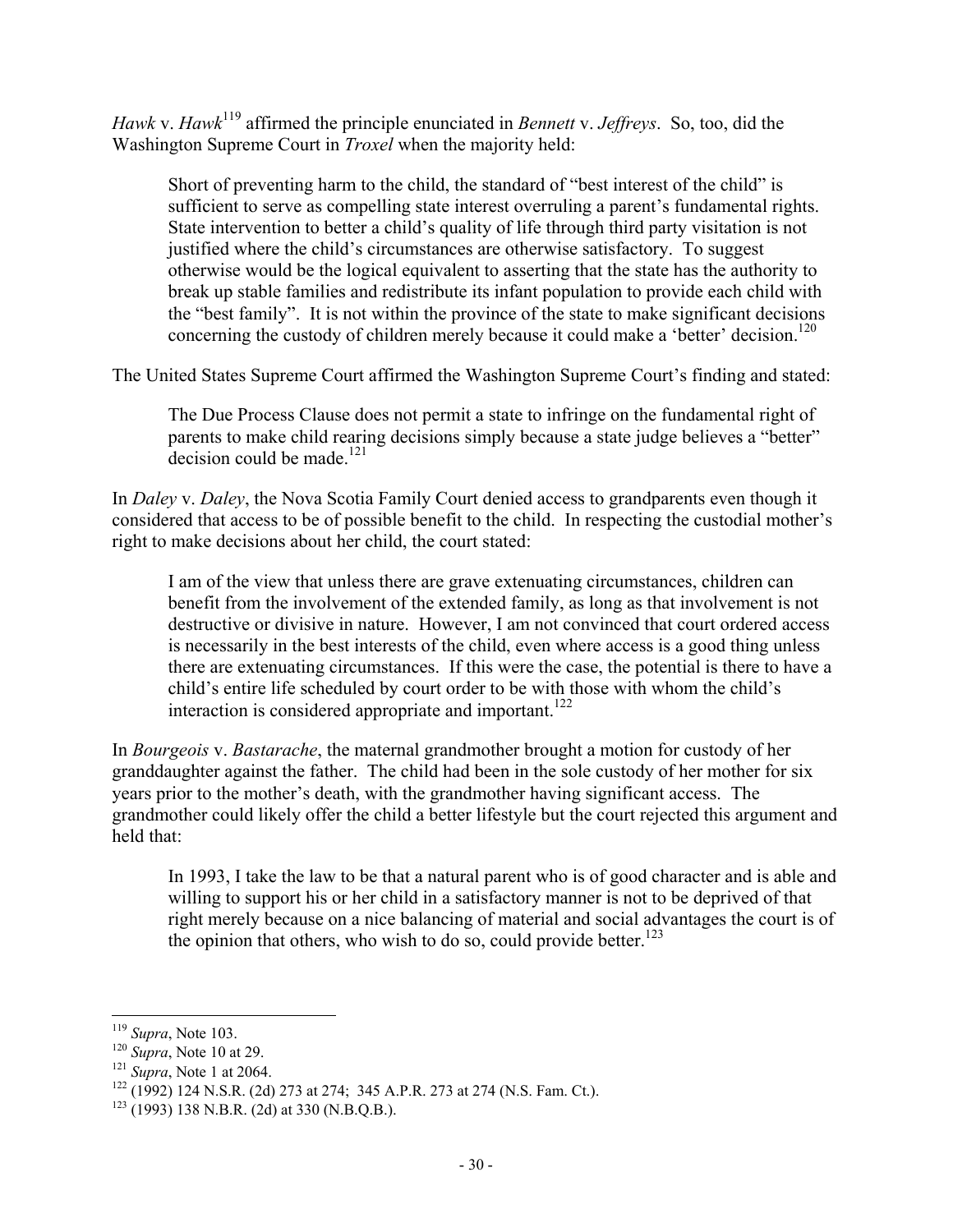### **BURDEN OF PROOF**

In a mobility rights dispute *between parents*, the Supreme Court of Canada in *Gordon* v. *Goertz*<sup>124</sup> held that both parties bear an evidentiary burden to demonstrate where the best interests of the child lie. The Supreme Court affirmed the principle articulated by Justice Morden in *Carter* v. *Brooks* when he stated:

I do not think that the process should begin with a general rule that one of the parties will be unsuccessful unless he or she satisfies a specified burden of proof. This overemphasizes the adversary nature of the proceedings and depreciates the Court's *parens patriae* responsibility. Both parents should bear an evidential burden. At the end of process, the Court should arrive at a determinate conclusion on the result which better  $\frac{125}{125}$  accords with the best interests of the child.<sup>125</sup>

There are two perspectives that cloud the issue of who has the burden of proof to show that grandparent-grandchild access would be in child's best interest. First, as mentioned, many judges cling to the sentimental notion and assumption that grandparent access, even when it is court-ordered, is usually a very positive influence. Holding this perspective may tilt the judicial decision regarding who has the burden of proof. Second, the use of a strict best interests test itself rather than a harm-based component makes it unclear, in practice, who has the onus upon them.

In *F. (N.)* v. *S. (H.L.)*, <sup>126</sup> the B.C. Court of Appeal affirmed the B.C. Supreme Court's reversal of a Provincial Court decision to place the burden of proof on the mother to show that access to a grandmother who was a prostitute would be harmful to the child. The Court of Appeal held that the onus was on the grandmother, not the mother, to show that the proposed access was in the child's best interests.

In *Wylde* v. *Wylde*, the court held that "the onus is clearly on the grandparents to show a benefit to the child before the court would interfere with the parental rights." $127$ 

In *Hooper* v. *Hooper*, the court held that "it is up to them [grandparents] to demonstrate that their access to the children will be beneficial to them."128

Although the statements in both *Wylde* and *Hooper* regarding who holds the burden of proof are likely correct, it is likely incorrect that all that needs to be shown is merely a benefit to the child. As mentioned, the standard of proving a benefit opens the door for judges to take the place of competent and reasonable parents to make decisions about their children's interaction with nonparents.

1

 $124$  (1996) 19 R.F.L. (4<sup>th</sup>) 177 (S.C.C.).

 $125$  (1990) 30 R.F.L. (3d) 53 at 63 (Ont. C.A.).

 $126 (1999)$  49 R.F.L.  $(4^{th})$  250 (B.C.C.A.).

<sup>127</sup> *Supra,* Note 85 at para. 39.

<sup>128</sup> *Supra*, Note 87 at 446.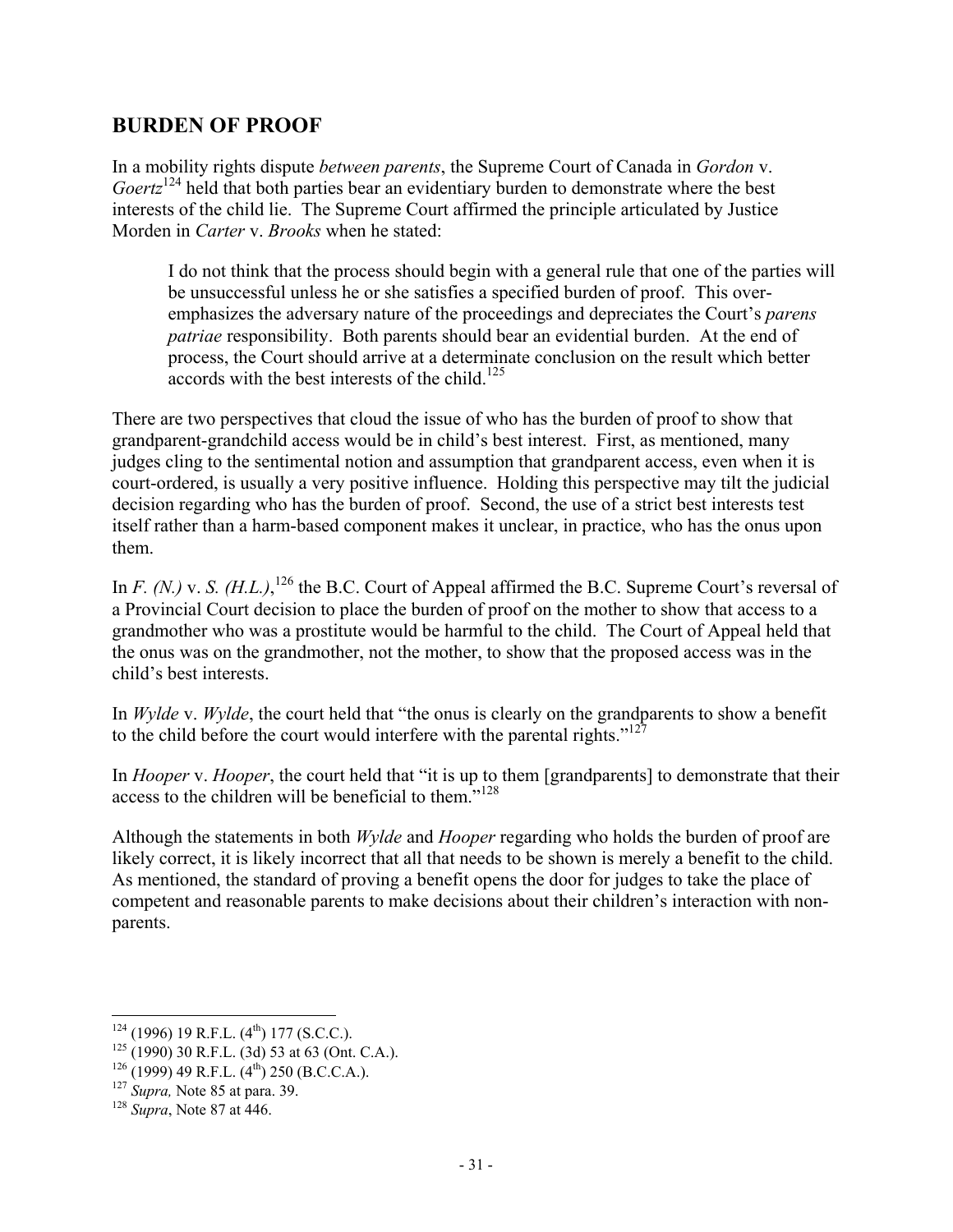In their 1999 *Annual Review of Family Law*, Professor James McLeod and Alfred Mamo agree that the onus is on the non-parent who wishes to have a relationship with a child to demonstrate why it is in that child's best interests for access to take place.<sup>129</sup>

In *B.* (*M.*) *v. W.* (*C.*), the court denied the maternal grandparents access to their two grandchildren and held that:

It is the responsibility of the applicants to prove on a balance of probabilities that the best interests of the children will be best served by permitting access.<sup>130</sup>

The Nova Scotia Family Court in *Jayaratham* v. *Devarajan*131 also held the onus to be on the applicant grandparents.

In *Troxel*, the United States Supreme Court found that the Superior Court judge's presumption that the grandparents' access application should succeed unless the children would be adversely affected was incorrect. Justice O'Connor wrote that "in effect, the judge placed on Granville, the fit custodial parent, the burden of disproving that visitation would be in the best interest of her daughters."132

Professor Bean is concerned that using a strict best interests of the child test rather than applying a threshold harm-based analysis places the onus on the parent rather than the grandparent:

Without a threshold that is several steps away from "best interest of the child" and towards demonstrative harm, a best interest analysis theoretically allocates a burden to the grandparent, but in practice allocates a real burden to the parents; this burden requires evidence that there is an inherently obnoxious intrusion into the privacy of the family. Instead of requiring grandparents to show they are necessary to the child's welfare, the courts will invariably look to the parents to say "Why not? Aren't these grandparents good?" In such a case, the parent must argue that no, the grandparents are not good.<sup>133</sup>

Article 611 of the *Civil Code of Quebec* is a clear expression of a legislature reversing the burden of proof and placing it squarely on the parent. The onus placed on a litigant in Quebec is even higher than in other jurisdictions, since a parent has to demonstrate that there exists a "grave" reason" why access to his or her child by a grandparent should not take place.

Apart from Quebec courts, it seems clear that the courts treat the burden of proof in disputes between a grandparent and a parent differently from that in disputes between parents. This is another manifestation of judicial recognition that the legal claims of non-parents and parents are not viewed as being on the same plane.

 $\overline{a}$ <sup>129</sup> James G. McLeod & Alfred A. Mamo (1999, Carswell) *Annual Review of Family Law* at 46.

<sup>130</sup> *Supra*, Note 86 at 374-375.

<sup>131</sup> (1991) 105 N.S.R. (2d) 9, 284 A.P.R. 9 (N.S. Fam. Ct.).

<sup>132</sup> *Supra*, Note 1 at 2062.

<sup>133</sup> *Supra*, Note 102 at 446.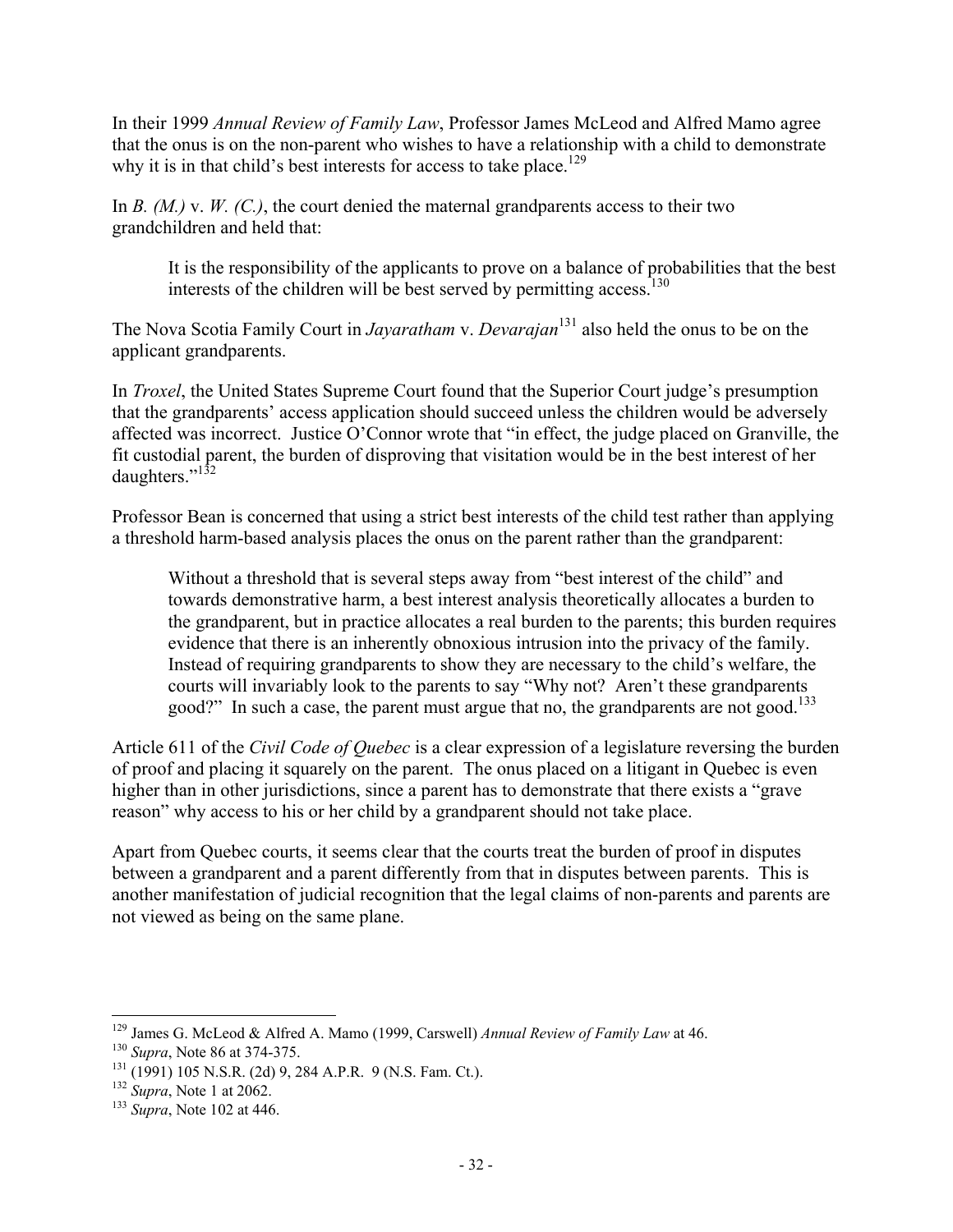# **CHILDREN'S WISHES**

Given that the right of access is that of the child, then it is appropriate, when possible, that the views and preferences of a child be sought. For example, section 24 (2)(*b*) of the Ontario *Children's Law Reform Act* and section 32.1 (4)(*b*) of the Alberta *Provincial Court Act* provide for such input when the court is determining whether access is in the best interests of a child.

In *B.* (*M.*) v. *W.* (*C.*), the evidence presented to the court indicated that the children, ages 11 and 14, did not want to have contact with their maternal grandparents. The court commented on the relevance and weight of the children's wishes as follows:

They are at the age and stage where their wishes should receive considerable weight. I am satisfied that the children's wishes do not flow from undue influence or control by their parents in an effort to thwart the applicant's desire for contact. In the extreme circumstances of this case, I can see no advantage in forcing the children into an access arrangement in which they will feel insecure, uncomfortable and unhappy. $134$ 

Thompson et al. suggest that a *guardian ad litem* might help focus on the child's interests and needs.<sup>135</sup> In Ontario, court-ordered counsel for a child may be provided by the Office of the Children's Lawyer. It is recommended that all provinces and territories follow Ontario's progressive lead and establish a system court-ordered independent counsel representing children in custody and access disputes, including those involving grandparents. Child's counsel focus their efforts on gathering relevant evidence about the effect of grandparent access on their child clients. It can be particularly helpful to the court to have, placed in context, the input of children who are able to express their views and preferences regarding their grandparents' access. Given child's counsel's role using dispute resolution techniques with the parties and their lawyers they are uniquely positioned to, when appropriate, settle cases.

# **COSTS**

The general rule in custody and access cases is that costs should not be awarded against a person who, in good faith, pursues a reasonable claim.<sup>136</sup> A court may award costs against a party who unreasonably initiates or continues proceedings.<sup>137</sup>

A judge's jurisdiction to order costs against an unsuccessful party may provide parents, in particular, with some bargaining power or relief when dealing with grandparents who are denied access by the court. Given the observations of Thompson et al., the threat of a costs award may have a needed ameliorating effect upon grandparents and "level the financial and emotional playing fields."

We can regard grandparent visitation statutes as empowering grandparents in their intergenerational "bargaining in the shadow of the law" with other family members concerning access to grandchildren and other matters. Indeed one of the intended

 $\overline{a}$ <sup>134</sup> *Supra*, Note 86 at 377.

<sup>135</sup> *Supra*, Note 62 at 22.

<sup>136</sup> *Ligate* v. *Richardson* (1997), 34 O.R. (3d) 423 (Ont. C.A.).

<sup>137</sup> *Dhaliwal* v. *Beloud*, (1998) 38 R.F.L. (4th) 345 (B.C.C.A.).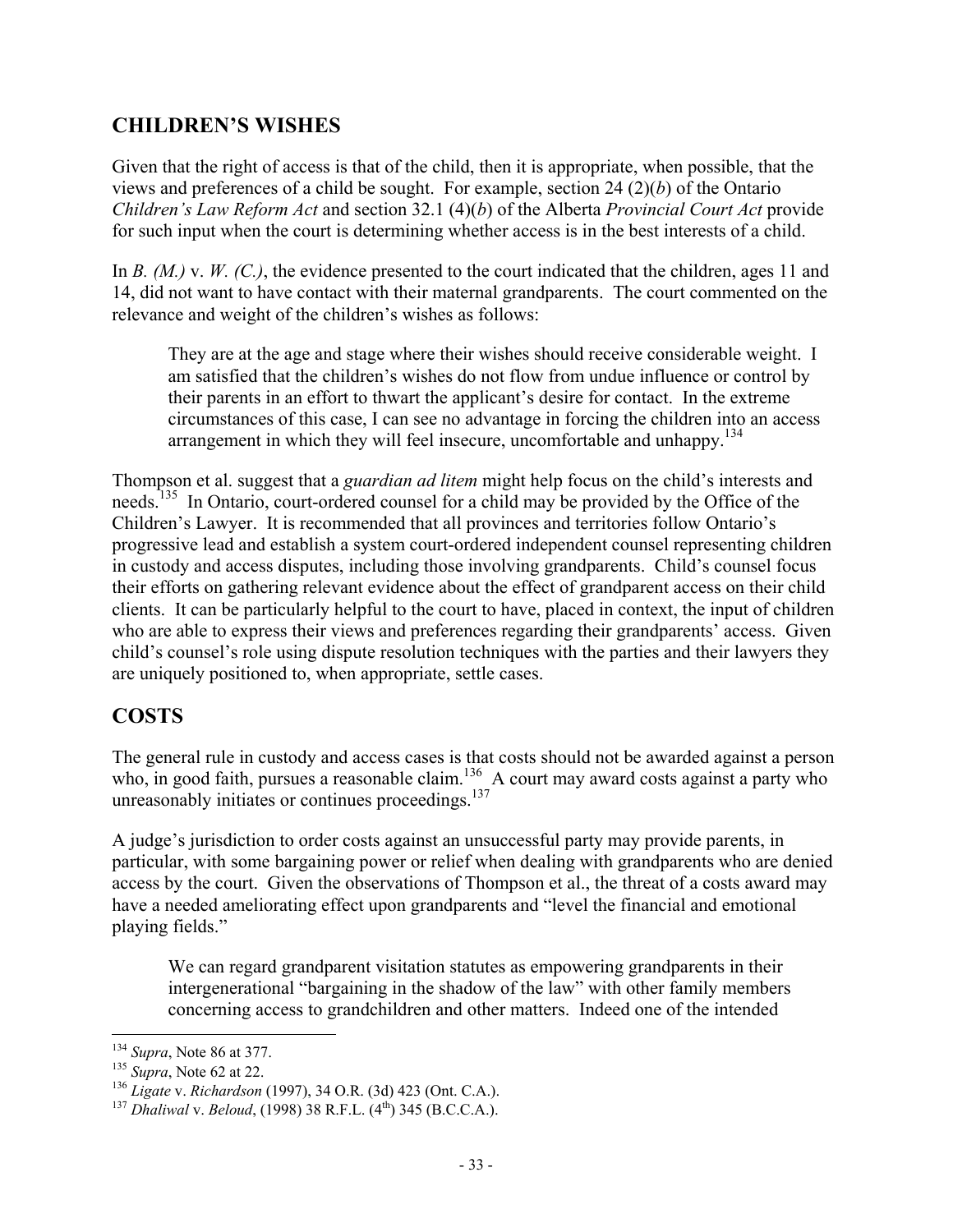purposes of these statutes may have been to permit grandparents greater leverage in their negotiations with other family members because their new standing to petition courts for visitation privileges permits the threat of a lawsuit if domestic disputes cannot be resolved satisfactorily.

Grandparents leverage in those situations is likely to be especially influential because the "triggering conditions" underlying their standing to petition the court often render the parent less equipped financially or emotionally for a court battle.<sup>138</sup>

In grandparent access cases, there often is a power imbalance between grandparents and parents due to the relative stages in life of the respective parties. This was recognized to some degree by the United States Supreme Court in *Troxel*, which noted that "the litigation costs incurred by Granville in her trip through the Washington court system and to this court are without a doubt already substantial."139

In his dissenting opinion, Justice Anthony Kennedy noted with concern the very costly impact of this form of litigation: "If a single parent who is struggling to raise a child is faced with visitation demands from a third party, the attorney's fees alone might destroy her hopes and plans for the child's future."<sup>140</sup>

In fact, Tommie Granville Wynn created a Web page designed to seek funds to help her and her husband deal with her significant litigation costs. $141$ 

In *Wylde* v. *Wylde*, the court ordered costs against the grandmother and stated:

I am satisfied that the grandmother is in a better position to pay for litigation than the mother. The mother is not working while the grandmother has retired and undoubtedly has a pension, she owns her property and has no real dependents. Although there was no evidence that the grandmother is wealthy, I feel she is in a better position to pay for the litigation she commenced.

The court must be careful not to encourage relatively well-off grandparents in retirement using their time and money to pursue grandchildren, except in situations that will benefit children.

Under the circumstances, the mother was successful and can least afford costs.<sup>142</sup>

On the other hand, in *Panny* v. *Gifford*, costs were ordered and fixed against a mother who brought unnecessary motions and filed voluminous affidavits. Although the matter was settled, the court found that:

<sup>138</sup> *Supra*, Note 62 at 20.

<sup>139</sup> *Supra*, Note 1 at 2065.

<sup>&</sup>lt;sup>140</sup> Ibid at 2079.

<sup>&</sup>lt;sup>141</sup> Wynn Legal Defense Fund at http://www.parentsrights.org/troxel/wynnlet.html (accessed November 1, 2000, and October 14, 2001).

<sup>142</sup> *Supra*, Note 85 at paras. 56-58.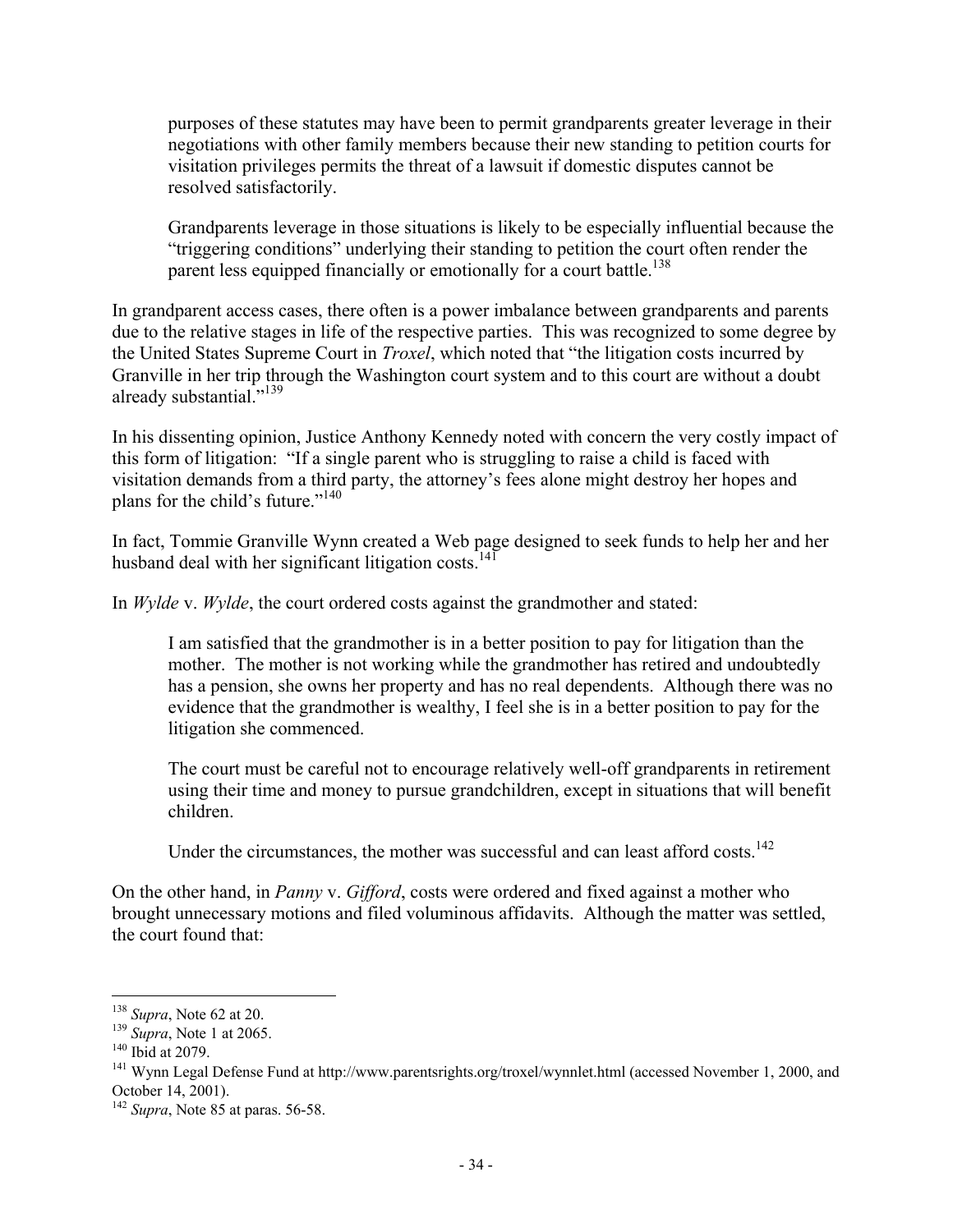[The grandparents] were put to considerable expense as a result of how [the mother] approached this litigation…. It is the limited means of [the mother] that saves her from an order that she indemnify the [grandparents] on a solicitor-and-client basis for the costs that they needlessly incurred in this proceeding.<sup>143</sup>

# **ENFORCEMENT OF GRANDPARENT ACCESS**

Encouraging a positive and healthy relationship between grandparents and grandchildren is the goal of any court order made about access. The purported benefits of knowing your extended family, cultural heritage and roots are the bases upon which such orders are made. Enforcing these orders and expecting the goodwill needed to properly implement them is, in most cases, quite unrealistic. The Alberta *Provincial Court Act*, which deals with grandparent access, includes a penalty provision to respond to orders being breached.<sup>144</sup>

S. 32.1 (7) Any person who contravenes a provision as to right of access in an order made under this section is guilty of an offence and liable to a fine of not more than \$1000 or to imprisonment for a term not exceeding 4 months.

Should this section ever need to be relied upon, then it is highly likely that the atmosphere for any semblance of "normal" access would not exist.

# **THE CANADIAN** *CHARTER OF RIGHTS AND FREEDOMS*

The decision in *Troxel*, and other United States cases, regarding non-parent access is largely steeped in American constitutional law. It is not entirely clear whether in Canada the *Charter of Rights and Freedoms*145 applies to private family disputes. Section 7 of the *Charter* states:

Section 7 Everyone has the right to life, liberty and security of the person and the right not to be deprived thereof except in accordance with the principles of fundamental justice.

In *Young* v. *Young*<sup>146</sup> and *P. (D.)* v. *S. (C.)*, <sup>147</sup> the Supreme Court of Canada was divided on the applicability of the *Charter* in custody and access matters. These two cases involved the freedom of religion of non-custodial fathers who, when exercising access to their children, participated in religious practices that were objectionable to the custodial parent. Three Justices declined to specifically rule on the application of the *Charter* because "valid orders under the 'best interests of the child' standard cannot violate the *Charter*."148 Three other Justices found that the *Charter* has no application to private disputes between parents, nor to court orders regarding custody and access matters. Only Justice Sopinka held that the *Charter* did apply in both cases and that while "the ultimate determination in deciding issues of custody and access is

<sup>1</sup>  $143$  (1997) 31 R.F.L. (4<sup>th</sup>) 440 at 445 (O.C.J. Prov. Div.).

<sup>144</sup> *Supra*, Note 32.<br><sup>145</sup> Part I of the *Constitution Act, 1982*, being Schedule B to the *Canada Act 1982* (U.K.) 1982, c.11.

 $146$  (1993) 108 D.L.R. (4<sup>th</sup>) 193 (S.C.C.).

 $147$  (1993) 49 R.F.L. (3d) 317 (S.C.C.).

<sup>148</sup> *Supra,* Note 145 at 273.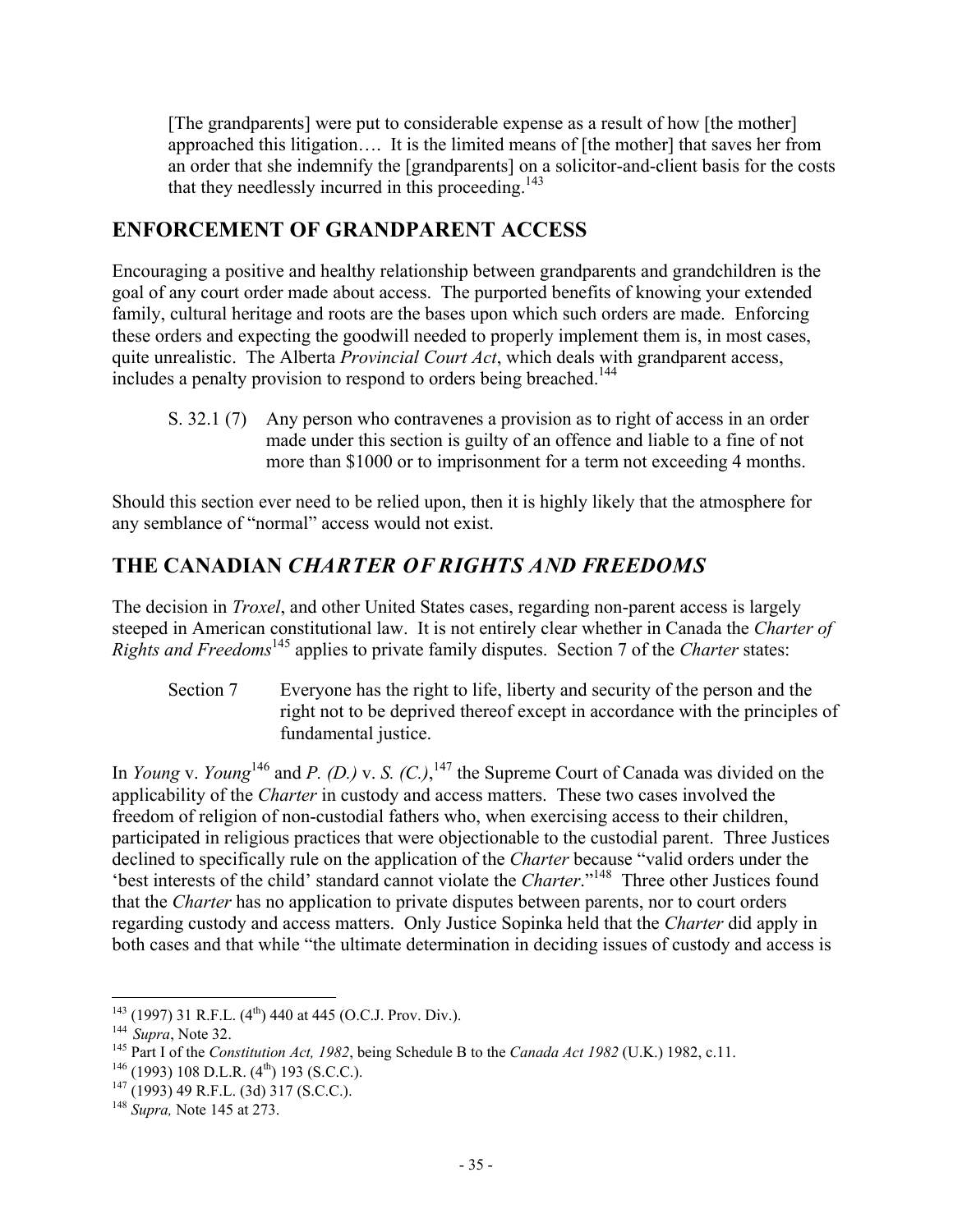'the best interests of the child test', it must be reconciled with the Canadian *Charter of Rights and Freedoms*."<sup>149</sup>

Justice Sopinka found that the competing interests could be reconciled by interpreting the best interests test to allow *Charter* rights, namely freedom of religious expression, to be overridden only when applying the test would result in "more than inconvenience, upset or disruption to the child and incidentally to the custodial parent."<sup>150</sup>

The following year, in 1995, the Supreme Court of Canada in *B. (R.)* v. *Children's Aid Society of Metropolitan Toronto*<sup>151</sup> addressed the applicability of section 7 of the *Charter* to child protection. The court was divided on whether parents could avail themselves of constitutional rights under the *Charter.* The case involved a premature child who required a blood transfusion but whose parents, being Jehovah's Witnesses, refused such treatment based on religious grounds. Justice La Forest, writing on behalf of three other Justices, said that although American constitutional law provided useful guidance on the scope of the liberty interest under the *Charter*, section 7 does not protect the:

…integrity of the family unit as such. The Canadian *Charter*, and s. 7 in particular, protects individuals. It is the individual's right to liberty under the *Charter* with which we are here concerned. The concept of the integrity of the family unit is itself premised, at least in part, on that of parental liberty.<sup>152</sup>

As Justice La Forest observed, the liberty provision in section 7 must be read in the context of section 1 of the *Charter.*

Section 1 The Canadian *Charter of Rights and Freedoms* guarantees the rights and freedoms set out in it subject only to such reasonable limits prescribed by law as can be demonstrably justified in a free and democratic society.

Therefore, whatever the court determines the liberty interest to be in an intrafamilial context, it operates within certain parameters. Justice La Forest commented:

Freedom of the individual to do what he or she wishes must, in any organized society, be subject to numerous constraints for the common good. The state undoubtedly has the right to impose many types of restraints on individual behaviour and not all limitations will attract *Charter* scrutiny.

On the other hand, liberty does not mean mere freedom from physical restraint. In a free and democratic society, the individual must be left room for personal autonomy to live his or her own life and to make decisions that are of fundamental personal importance.

.… The right to nurture a child, to care for its development, and to make decisions for it in fundamental matters, such as medical care, are part of the liberty interest of a parent….

 $149$  Ibid at 263.

<sup>150</sup> Ibid.

 $151$  (1994) 9 R.F.L. (4<sup>th</sup>) 157 (S.C.C.).

 $152$  Ibid at 201.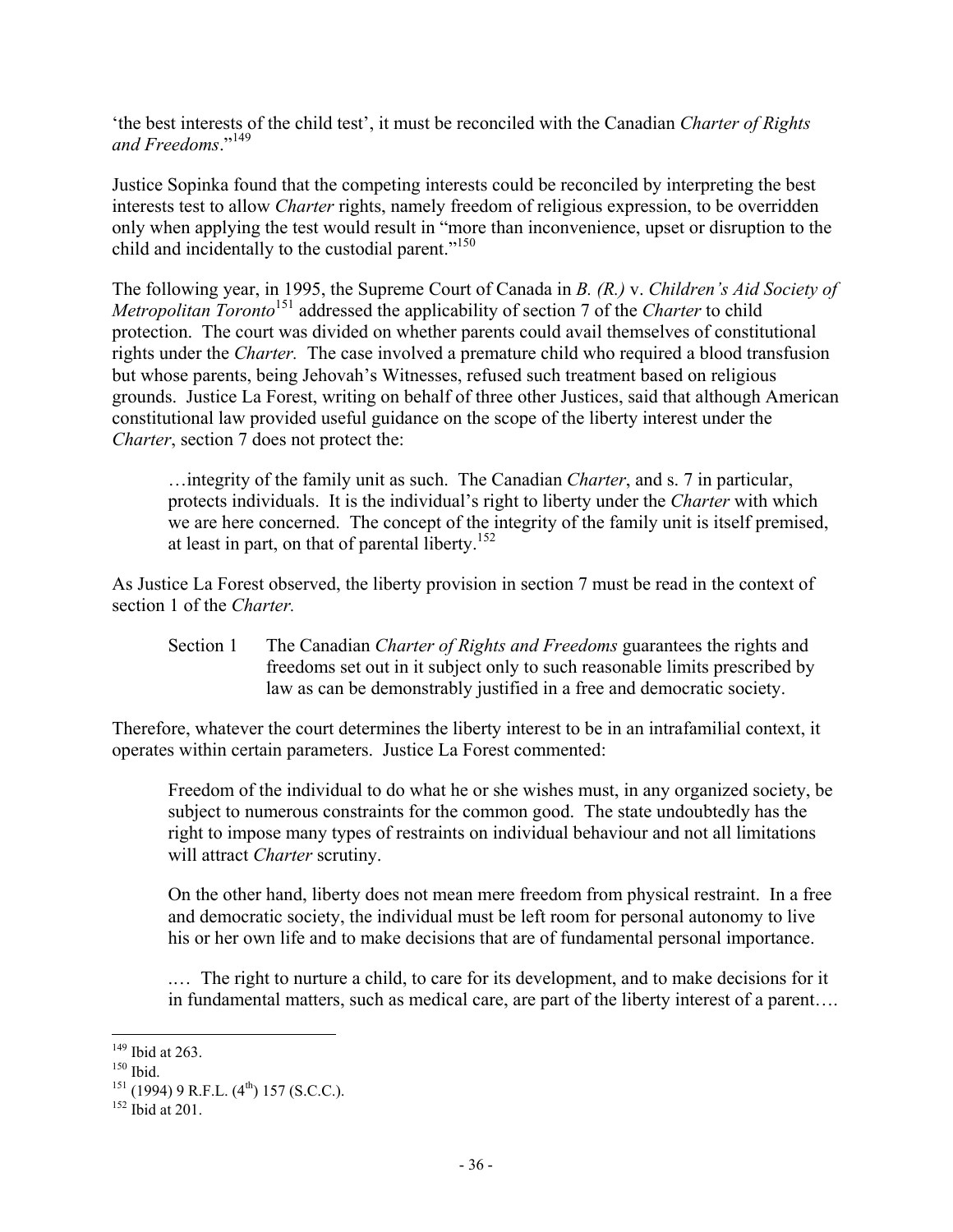The common law has long recognized that parents are in the best position to take care of their children and make all the decisions necessary to ensure their well-being…. In recent years, courts have expressed some reluctance to interfere with parental rights and state intervention has been tolerated only where necessity was demonstrated. This only serves to confirm that the parental interest in bringing up, nurturing, and caring for a child, including medical care and moral upbringing, is an individual interest of fundamental importance to our society.

.… While acknowledging that parents bear responsibilities towards their children, it seems to me that they enjoy correlative rights to exercise them. The contrary view would not recognize the fundamental importance of choice and personal autonomy in our society…. The state is not actively involved in a number of areas traditionally conceived of as properly belonging to the private sphere. Nonetheless, our society is far from having repudiated the privileged role parents exercise in the upbringing of their children. This role translates into a protected sphere of parental decision making which is rooted in the presumption that parents should make important decisions affecting their children both because parents are more likely to appreciate the best interests of their children and because the state is ill-equipped to make such decisions itself. Moreover, individuals have a deep personal interest as parents in fostering the growth of their own children. This is not to say that the state cannot intervene when it considers it necessary to safeguard the child's autonomy or health. But such intervention must be justified. In other words, parental decision making must receive the protection of the *Charter* in order for state interference to be properly monitored by the courts, and be permitted only when it conforms to the values underlying the *Charter*. 153

In *New Brunswick (Minister of Health)* v. *G. (J.)*, 154 then Chief Justice Lamer, who in *B. (R.)* held the liberty provision to not include the right of a parent to raise his or her children free from state interference, now writing for the majority of the court, held that a child protection proceeding is a threat to the "security of the person" of both parent and child. Justice Lamer held that the protection of the *Charter* was warranted in circumstances in which a low-income mother was originally denied counsel paid for by the New Brunswick Legal Aid plan when her children were apprehended by child welfare authorities. The mother's entitlement to counsel was "in accordance with the principles of fundamental justice." Justice Lamer stated:

The interests at stake in the custody hearing are unquestionably of the highest order. Few state actions can have a more profound effect on the lives of both parent and child. Not only is the parent's right to security of the person at stake, the child's is as well. Since the best interests of the child are presumed to be with the parent, the child's psychological integrity and well-being may be seriously affected by the interference with the parent-child relationship.<sup>155</sup>

 $\overline{a}$ <sup>153</sup> Ibid at 204 -207*.*

 $154$  (1990) 50 R.F.L. (4<sup>th</sup>) 63.

 $155$  Ibid at 104-105.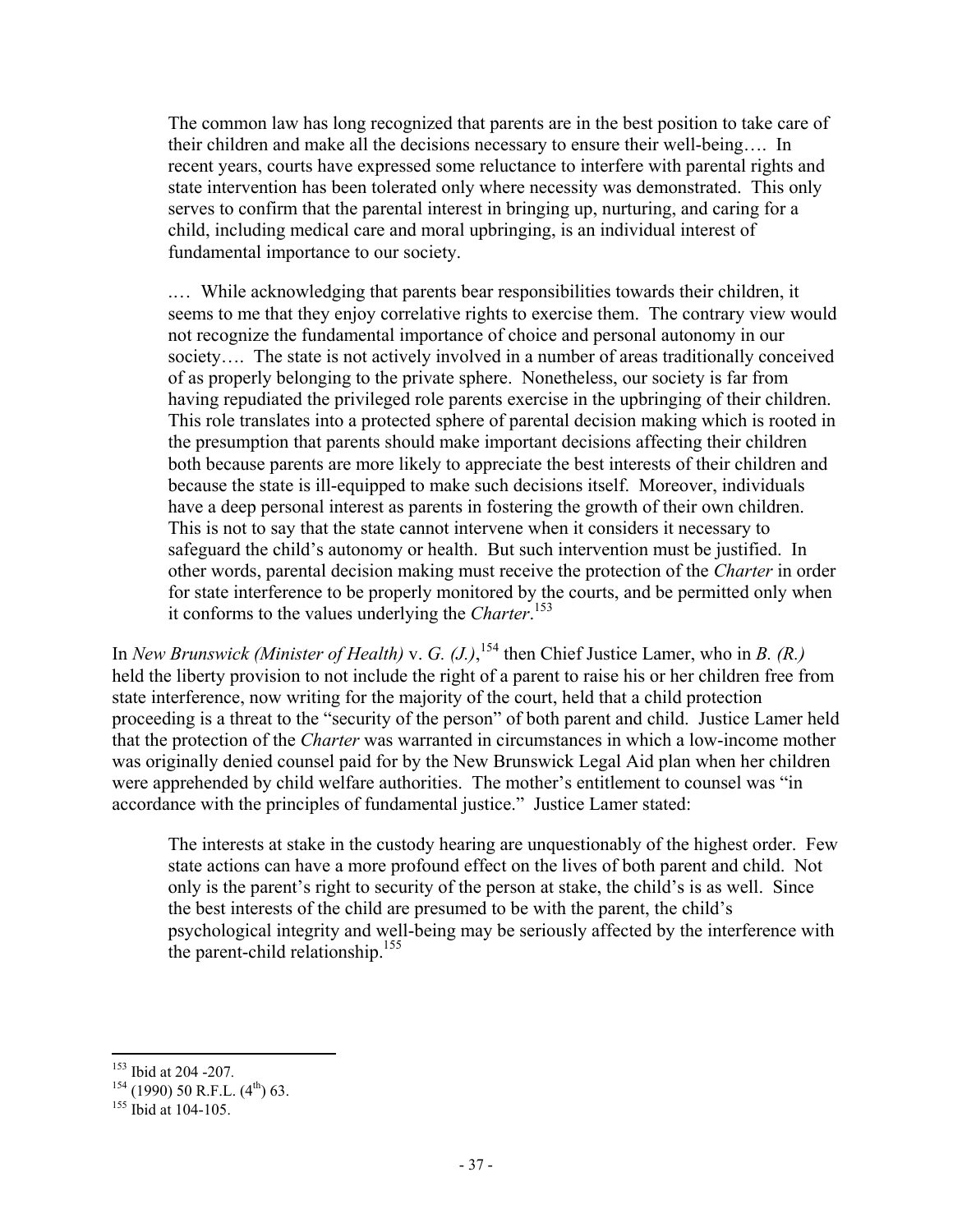In *B.* (*R.*) and *G.* (*J.*) the court recognized the integrity and importance of the parent-child relationship. In *G. (J.)*, the majority of the court found that the *Charter* applied to protect what it considered to be vital issues affecting the relationship between a mother and her three children.

*Winnipeg Child and Family Services* v. *K.L.W.* was a case that dealt with the constitutional validity of Manitoba legislation permitting warrantless apprehensions in non-emergency circumstances. In upholding the legislation's validity, the entire Supreme Court of Canada found that state intervention must "accord with the principles of fundamental justice" and that any limitations placed on the rights of parents and children to have a relationship with each other will be examined on the basis of whether it promotes the interests of children. Although dissenting in the result, Madam Justice Arbour held:

The central concerns in the case before us are the parent's [*Charter*-protected] interest in raising his or her child free from unwarranted state intrusion and the child's right to have his or her best interests protected. However, when they appear to conflict, these interests must be balanced against each other and against the interests of society in the child protection context.

In my view, not only should the Court recognize the child's interest in being protected from harm, but we must also recognize the interests of a child in being nurtured and brought up by his or her parent.<sup>156</sup>

A child protection proceeding is, of course, inherently different from a custody and access dispute by virtue of the fact that the state, through a child protection agency, has intervened to ensure a child's well-being. The evolution of the Supreme Court's thinking on child protection cases in the last several years has resulted in *Charter* recognition and protection to preserve, except in cases of parental abuse or neglect, the parent-child relationship, as it is consistent with the best interests of the child.

Until recently, it appeared that the *Charter's* purpose was limited to protecting individuals from unwarranted state intervention. In *Dolphin Delivery* v. *R.W.D.S.U.*, 157 the Supreme Court of Canada held that the *Charter* does not apply to strictly private litigation, which a custody case is, but rather to protection against government action.

The intervention of the state through its child protection authorities is necessary to ensure that a parent's conduct does not fall below a certain threshold so as to jeopardize the safety and wellbeing of a child. As indicated, the application of the *Charter* to this circumstance appears now to be accepted in Canada. In these situations, the ability to adequately parent a child is usually at issue. In a private grandparent access case, the need to protect the sanctity of the parent-child relationship is no less compelling than in a child protection case. Here, grandparents are attempting to interfere with decisions made by parents, whose competence is not in issue, regarding the people with whom they wish their children to interact. One might ask whether such a family, however it is constituted, should not in these circumstances be afforded the same protection under the *Charter* as a family who is subject to child protection proceedings? The

 $156$  [2000] S.C.J. No. 48 at paras. 11 & 12 (S.C.C.) (QL).

 $157$  [1986] 2 S.C.R. 573.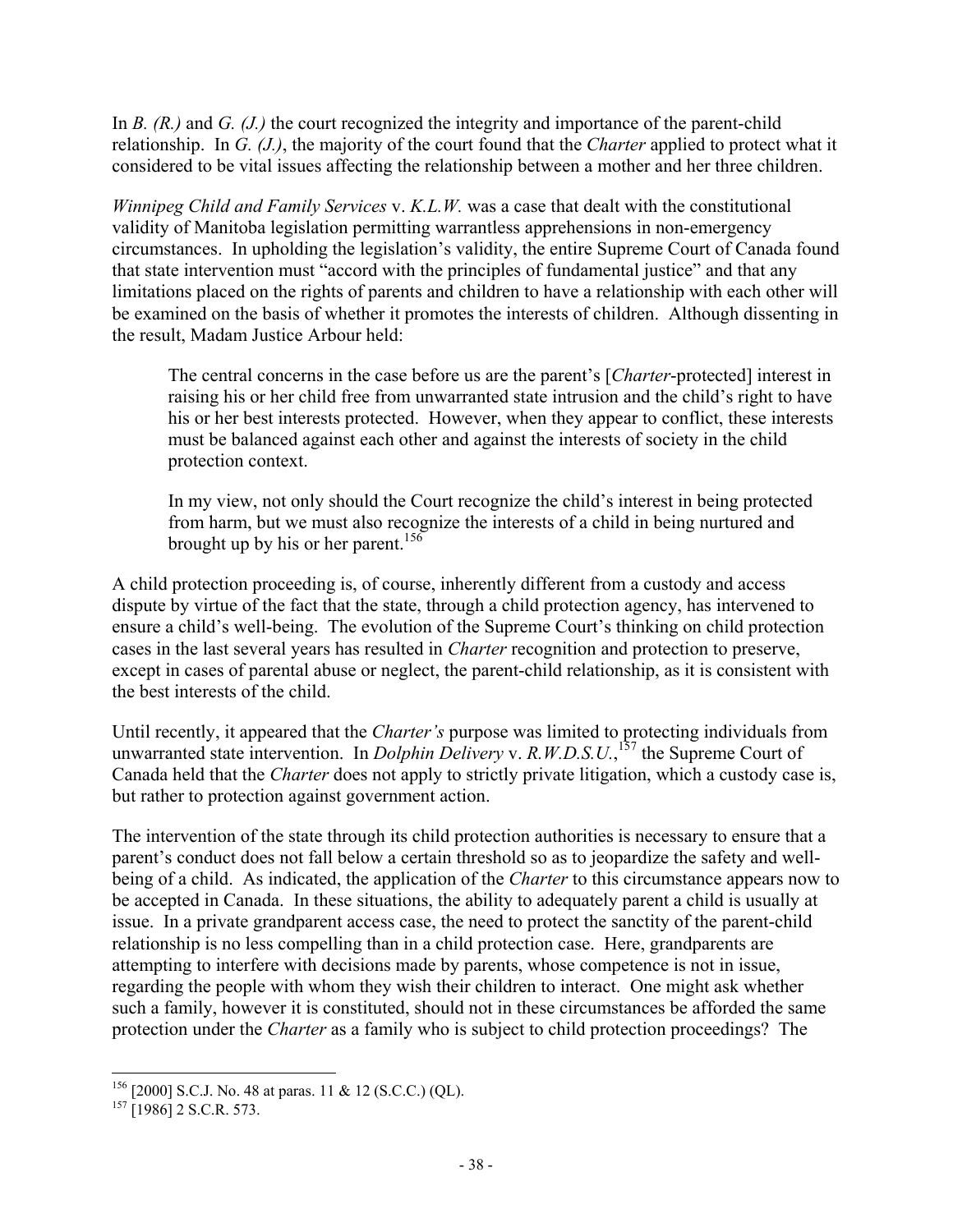autonomy of a parent to make decisions regarding their children is a value that now appears to attract the scrutiny and protection of the *Charter*. In *B. (R.)*, Justice La Forest remarked:

Children undeniably benefit from the *Charter* most notably in its protection of their rights to life and to the security of their person. As children are unable to assert these, our society presumes that parents will exercise their freedom of choice in a manner that does not offend the rights of their children.<sup>158</sup>

In *F. (N.)* v. *S. (H.L.)*, in which a grandmother sought access to her grandchild, the B.C. Court of Appeal made reference to Justice La Forest's opinion in *B. (R.)*. Justice Esson strongly agreed that parents' decisions, outside the context of a child protection case, not be judicially set aside unless there is a compelling reason to do so. Justice Esson held:

That case, of course, was dealing with state interference with parents in respect of parenting. But nevertheless, in my view it has substantial application. It would be equally unacceptable for there to be unrestrained judicial interference with the rights of parents to decide what is in the best interests of their children.<sup>159</sup>

The court seems to be indicating that grandparent access cases may attract *Charter* protection when a judge inappropriately disregards a competent parent's decision about what is in his or her child's best interests and substitutes his or her own determination.

Professor Nicholas Bala, in a recent article, states that:

The Court has acknowledged that "Charter values" may affect how the courts interpret and apply the common law and legislation to private disputes, and further has accepted that *legislation* that applies to private disputes is a form of "government action" that is subject to *Charter* scrutiny.<sup>160</sup>

Given Professor Bala's view, it is likely that legislation such as the *Divorce Act* and the *Children's Law Reform Act* would be subject to *Charter* scrutiny. Therefore, the comments of Justice Sopinka in *Young* that the best interests of the child test, the standard used in both these statutes, must be reconciled with the *Charter* seems to resonate more in 2001 than in 1994 when *Young* was decided.

Professor Bala notes, however, that "it is clear that the courts will not allow the *Charter* to be used in a dispute between parents in a fashion that seems contrary to the best interests of children<sup>"161</sup>

Grandparent access is not a dispute "between parents." However, given the Supreme Court's acceptance of the best interests test, as evidenced in *Young* and *Gordon* v. *Goertz*, 162 it will be

1

<sup>158</sup> *Supra*, Note 150 at 208.

<sup>159</sup> *Supra*, Note 126 at 253.

<sup>160</sup> Nicholas Bala, *The Charter of Rights and Family Law in Canada: A New Era*, *C.F.L.Q.* 18 (2000-2001) 373 at 423.

<sup>161</sup> Ibid.

<sup>162</sup> *Supra,* Note 124.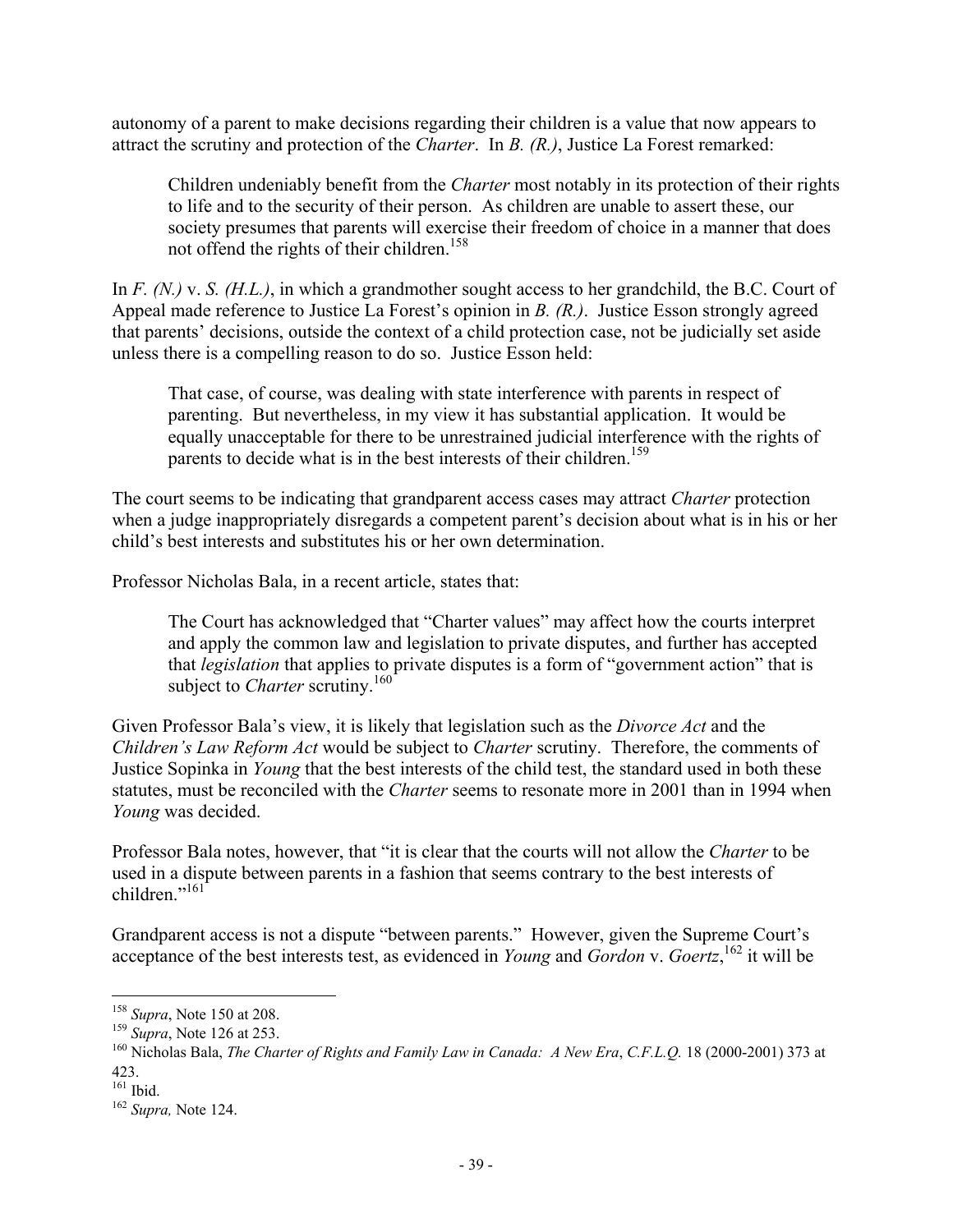reluctant to apply the *Charter* in a way that might have adverse consequences for a child. This may mean that, as Justice McLachlin said in *Young,* a harm-based analysis should be applied to the best interest test to determine whether potential or actual harm to a child may result if grandparent-grandchild access were denied.

Professor Bala summarizes the constitutional approaches in both the United States and Canada regarding grandparent access and concludes that the *Charter* may well be applicable now:

The Supreme Court of Canada in *Young* v. *Young* and *G. (J.),* and even more clearly in *W. (K.L.)*, has adopted an approach that tends to use the *Charter* as a tool for promoting the interest of children, so it seems unlikely that Canadian courts will adopt the type of rhetoric in *Troxel* in terms of recognizing parental *rights*, and restricting the scope of "best interests" decision making. However, there is a strong argument that a grandparent's request for access is an application for state interference in the family sphere, that there should ordinarily be a strong presumption that a parent, rather than a judge will make decisions about their children. In the absence of the grandparent having assumed the role of a psychological parent, it is in the long term best interests of both parents and children to avoid having judges making decisions about the extent to which children will see their grandparents. Judicial interference in this type of decision making can be viewed as a state threat to the constitutionally protected "security of the person" of both children and parents, which can only be justified if it is demonstrably in the best interest of the children.<sup>163</sup>

# **THE BEST INTERESTS AND HARM TESTS**

It is argued by many that the application of a strict best interests of the child test in grandparent access cases is the correct approach, as it ostensibly focusses on the needs of the child and the ability and willingness of the parties to meet those needs. This standard is so ingrained in family law in Canada that calls to examine its suitability in certain circumstances, despite its vagueness, have received little attention. Its appropriateness for resolving disputes between parents is not questioned here nor, as was clearly articulated in *Gordon* v. *Goertz*, 164 is the role of the courts to adjudicate such intraparental matters using this test.

In the case of *Young*, which was between two parents, Justice McLachlin included a harm-based analysis as part of the best interests test. Yet non-parental access claims raise concerns about the best interests test that need study to determine the suitability of its application to non-parental claims. As indicated, in many instances in Canada a harm-based analysis is used in grandparent access cases under the name of the best interests test. As many American jurists and scholars have noted, a harm-based analysis is essential to meet U.S. constitutional requirements but also is important on public policy grounds. Professor Bean commented on the best interests test's application to grandparent access cases, which purports to be child-centered:

The courts, with encouragement from the legislatures, have defined termination of grandparent contact, or prohibition of it, as harmful to grandchildren. They have done

<sup>163</sup> *Supra,* Note 159 at 426-427.

<sup>164</sup> *Supra,* Note 124.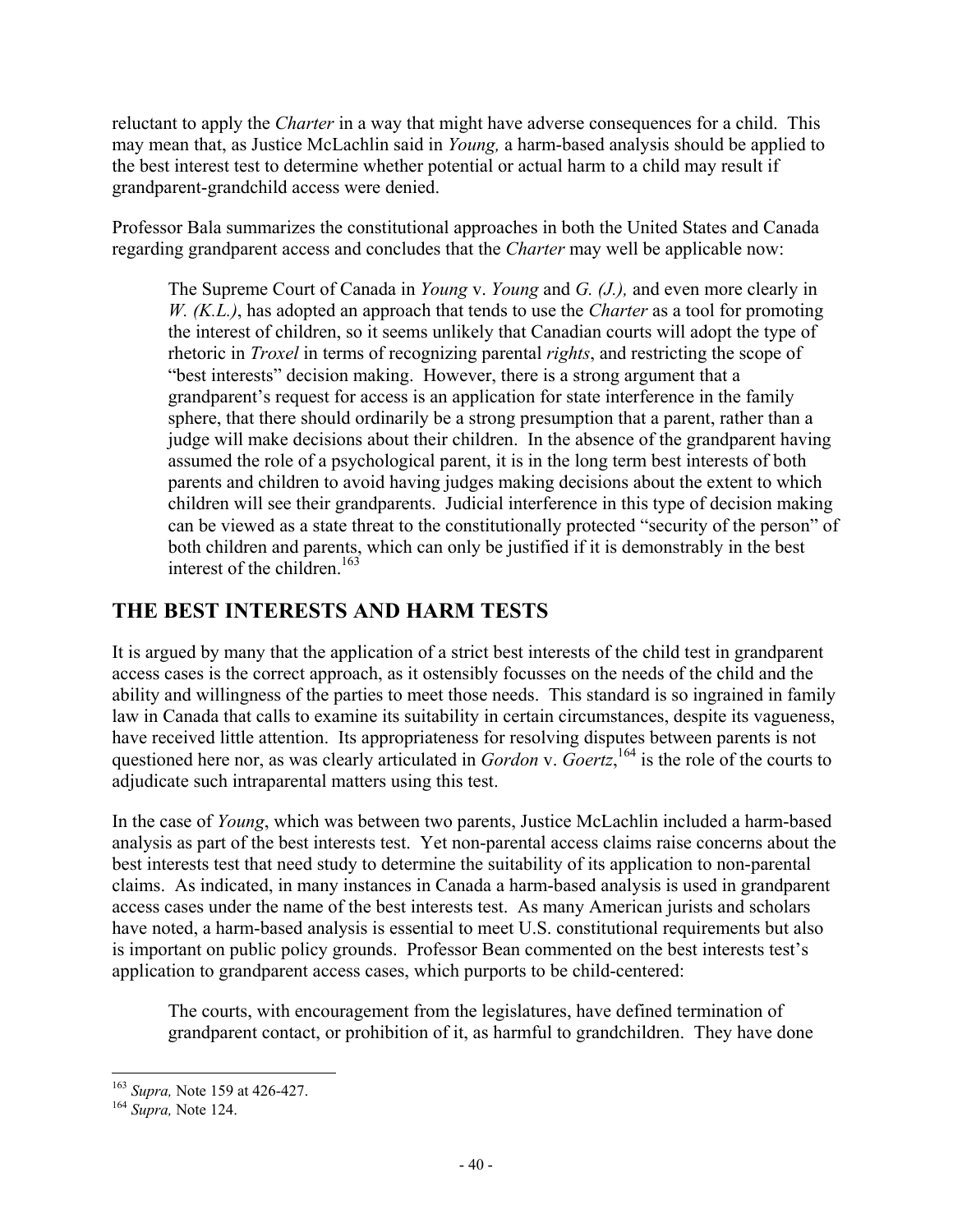this by beginning and ending the analysis of court-ordered grandparent visitation with the best interest of the child standard. This use of the best interest standard fails to recognize that court-ordered third-party visitation is an intrusion upon the constitutional fundamental right of family autonomy. The vagueness of the standard, in combination with the lack of structured analysis, also invites the courts to focus on the interests of the grandparents as opposed to the interests of the child, when the child's needs should constitute the sole basis for the intervention and intrusion. The courts' erroneous focus results in placing a burden on the parents to justify their use of parental authority. The result of so using the best interest standard has policy implications which are contrary to our constitutional preference of non-governmental interference in raising children, so long as no harm occurs to the children.<sup>165</sup>

The most appropriate approach may be a type of bifurcated hearing, in which there must be an initial showing that actual or possible harm to a child would arise from termination of access by a grandparent. If this harm could be established on the evidence, then the court should move to the second stage of the hearing to determine what, if any, access would be in the best interests of the child. If no harm were established at the initial stage, then the court should not intrude further into the decision-making authority of the parents and the private realm of their family life. This analysis was employed in *Hawk* v. *Hawk* 166 and in many other cases since, including the Washington Supreme Court's decision in *Troxel*, 167 as well as Canadian decisions in *D. W.* v. *M. P.*168 and *T. (A.H.)* v. *P. (E.).*<sup>169</sup>

Another good but less desirable two-stage approach, which is not as child-focussed, would be to make an initial inquiry into the fitness and competence of the parents to make decisions regarding their children's contact with their grandparents, and then enter the second, bestinterests-test phase only when the parents are determined not to be fit or competent to make such decisions. In essence, this is the *Chapman* approach, which was followed in *Blium* when the court found the parents to be fit and committed to acting in their children's best interests. As such, in the context of *Chapman*, there was no triable issue. This approach would not take into account the circumstance in which a grandparent has acted *in loco parentis* to his or her grandchild and possible harm would result if access were terminated.

A third approach would be to place the onus on grandparents to demonstrate why it is contrary to the best interests of the children for the parents to make the determination regarding access. This approach is clearly predicated on the presumption that parents act in the best interests of their children. It would be left to the grandparents to prove otherwise.

A fourth approach would be to assume that the parents' decision about grandparents having access to the children would prevail unless the grandparents could demonstrate "special and extraordinary" circumstances. Presumably, special and extraordinary circumstances would include situations in which grandparents have stood *in loco parentis*. The general concern about using this approach is the very definition of the terms *special* and *extraordinary*. As can be seen

<sup>165</sup> *Supra*, Note 102 at 430.

<sup>166</sup> *Supra*, Note 103.

<sup>167</sup> *Supra*, Note 10.

<sup>168</sup> *Supra*, Note 111.

<sup>169</sup> *Supra*, Note 113.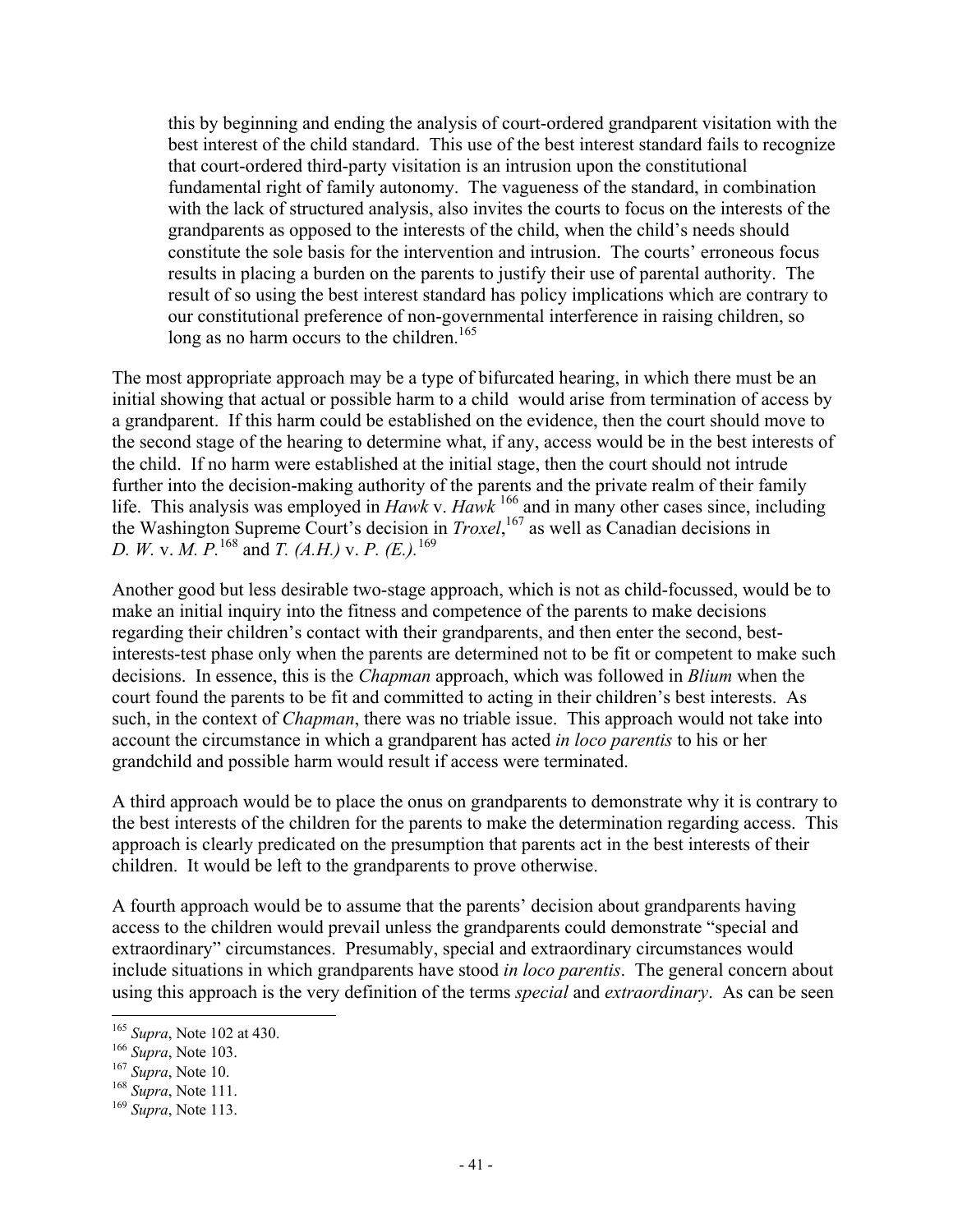in case law interpretation of both the federal and provincial child support guidelines, the terms invite court intervention for definition as well as a determination of whether, on the facts of each case, the definitional threshold has been met.

A fifth approach would use the current statutory two-stage framework of the *Divorce Act*. In order for a person other than a spouse to apply for access to a child, he or she would first require leave of the court to do so. Ostensibly, the leave application could examine more than simply the actual standing or "connection" of the applicant to the child. The court at this stage could receive evidence from the applicant grandparent who would have the burden of proving that a cessation of access to his or her grandchild would be harmful or detrimental to the children. In the event the threshold could be met, then the matter could proceed to determine the issue of access based on the best interests of the child standard. However, if the evidentiary threshold could not be established then the case would conclude at that point, with the court not granting leave for the grandparent to apply for access to his or her grandchild.

With legislation that does not specifically entitle grandparents to apply for access, such as the *Divorce Act*, the application for leave provides the opportunity to determine the effect that the cessation of access might have on the child. As such, it is recommended that the leave application be maintained.

However, greater clarity for judges should be provided by section 16(3) of the *Divorce Act*, including a provision stating that in the leave application the applicant would have to prove that "harm" or "substantial harm" to the child would likely result from the applicant not being granted an order for custody or access.

The recommended approach regarding the *Divorce Act* is similar in nature to the preferred first approach mentioned above. A bifurcated hearing would occur in which there is an initial requirement to show that actual or possible harm to a child would arise from the cessation of access to a grandparent in order for the case to continue and be determined upon the best interests of the child test. This approach is recommended when legislation does not require leave of the court for grandparents or "other persons" to apply for access. It is recommended that provincial and territorial legislatures amend their relevant statutes and require this form of bifurcated, child-centred hearing.

The common thread through all these approaches is the assumption that the state should be careful not to tread upon the integrity and autonomy of the nuclear family unit.

# **THE EVOLVING DEFINITION OF THE FAMILY**

As indicated, some of the cases make distinctions between access to grandchildren based on whether the parents are together—an intact family—or separated or in a single parent family.

Whether this distinction has any meaningful application in modern society was considered by the United States Supreme Court in *Troxel* when Justice O'Connor stated:

The demographic changes of the past century make it difficult to speak of an average American family. The composition of families varies greatly from household to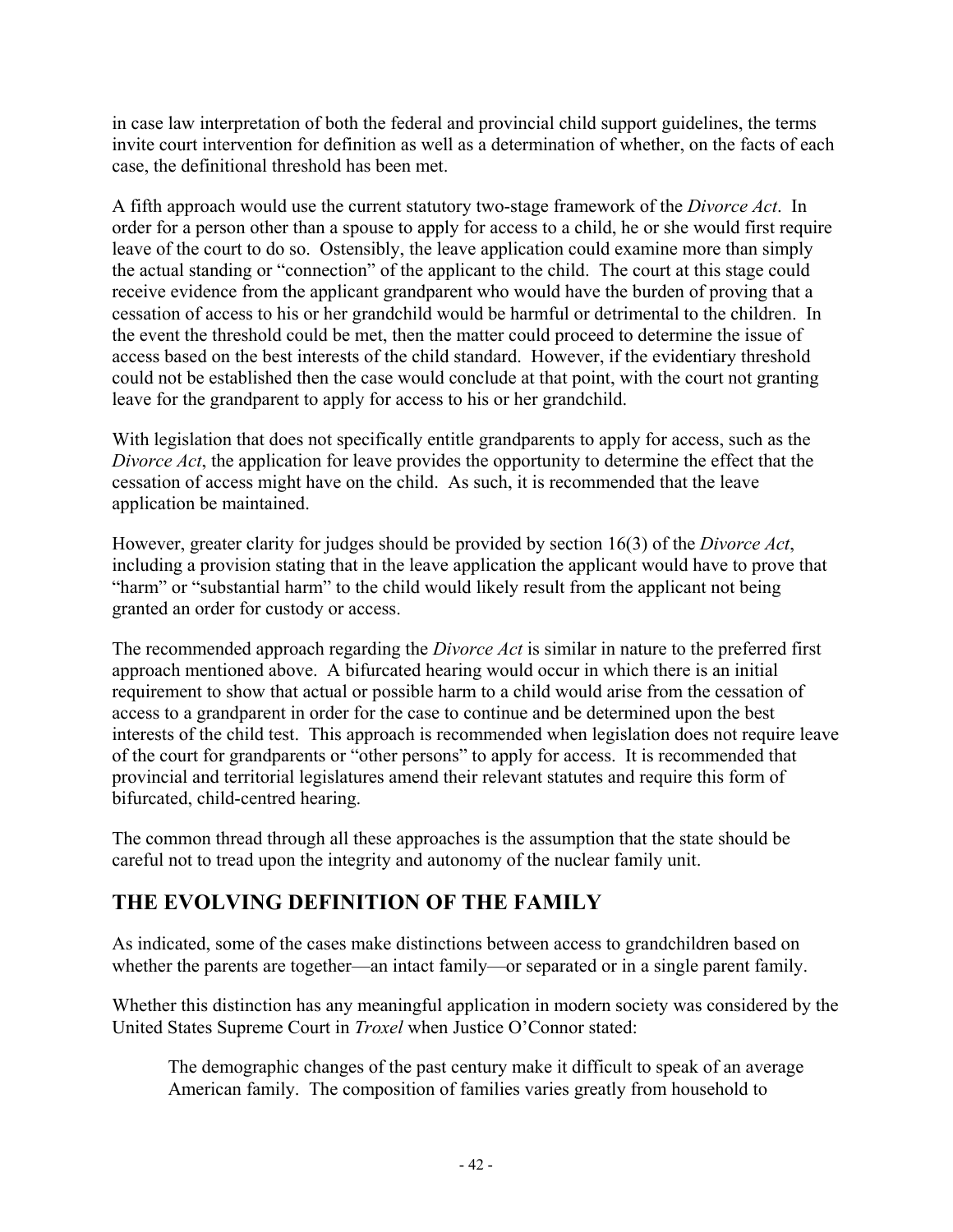household. While many children may have two married parents and grandparents who visit regularly, many other children are raised in single-parent households.<sup>170</sup>

In *Roberts* v. *Ward*, the Supreme Court of New Hampshire reflected on the changing nature of family life:

Parental autonomy is grounded in the assumption that natural parents raise their own children in nuclear families consisting of a married couple and their children. More varied and complicated family situations arise as divorces and decisions not to marry result in single-parent families; as remarriages create step-families; as some parents abandon their children; as others give them to temporary caretakers; as still others are judged unfit to raise their own children.<sup>171</sup>

The adoption of a harm-based component for determining contact between grandparents and grandchildren necessarily shifts the focus away from the parents' marital status. In this context, when a child resides in a loving, stable household it is not relevant to examine whether the parents are married, separated or, for whatever reason, there is only one parent.

The United States Constitution supports the right of parents to raise their children free from state intervention. In Canada and the United States, the case law also provides parents with this authority. The focus is on the rights of parents, not just married parents. In this regard, Professor Joan Bohl commented:

Logically, fit parents are entitled to a right of family autonomy in the context of grandparent visitation law, as in other areas of domestic relations law, regardless of whether they are married, single, widowed or divorced.

.… By redefining the intact family to include any stable family unit or to reflect united parental decision-making, courts have essentially shifted the focus of the inquiry to whether the child is at risk of harm. Clearly when children are part of a stable family unit they are presumptively free of the harm that threatens a child whose custody is at issue. Similarly, when a child's parents participate in cooperative decision-making on the child's behalf, the child enjoys the same protection from harm whether those parents are married or divorced  $^{172}$ 

In *In re Aubin*, the dissenting Justice observed in *obiter dicta* some of the very real and practical situations in which children are raised:

…. A review of the record indicates that, chances are, Crystal Aubin will not receive "mother of the year" award. Neither shall millions of other single mothers who are attempting to care for their children under trying circumstances. In virtually every parent-child relationship, crystal ball observers can no doubt conjure up more pleasing

 $\overline{a}$ <sup>170</sup> *Supra*, Note 1 at 2059.

<sup>&</sup>lt;sup>171</sup> 126 N.H. 388 at 391-392 (1985).

<sup>172</sup> *Supra*, Note 106 at 296 and 331.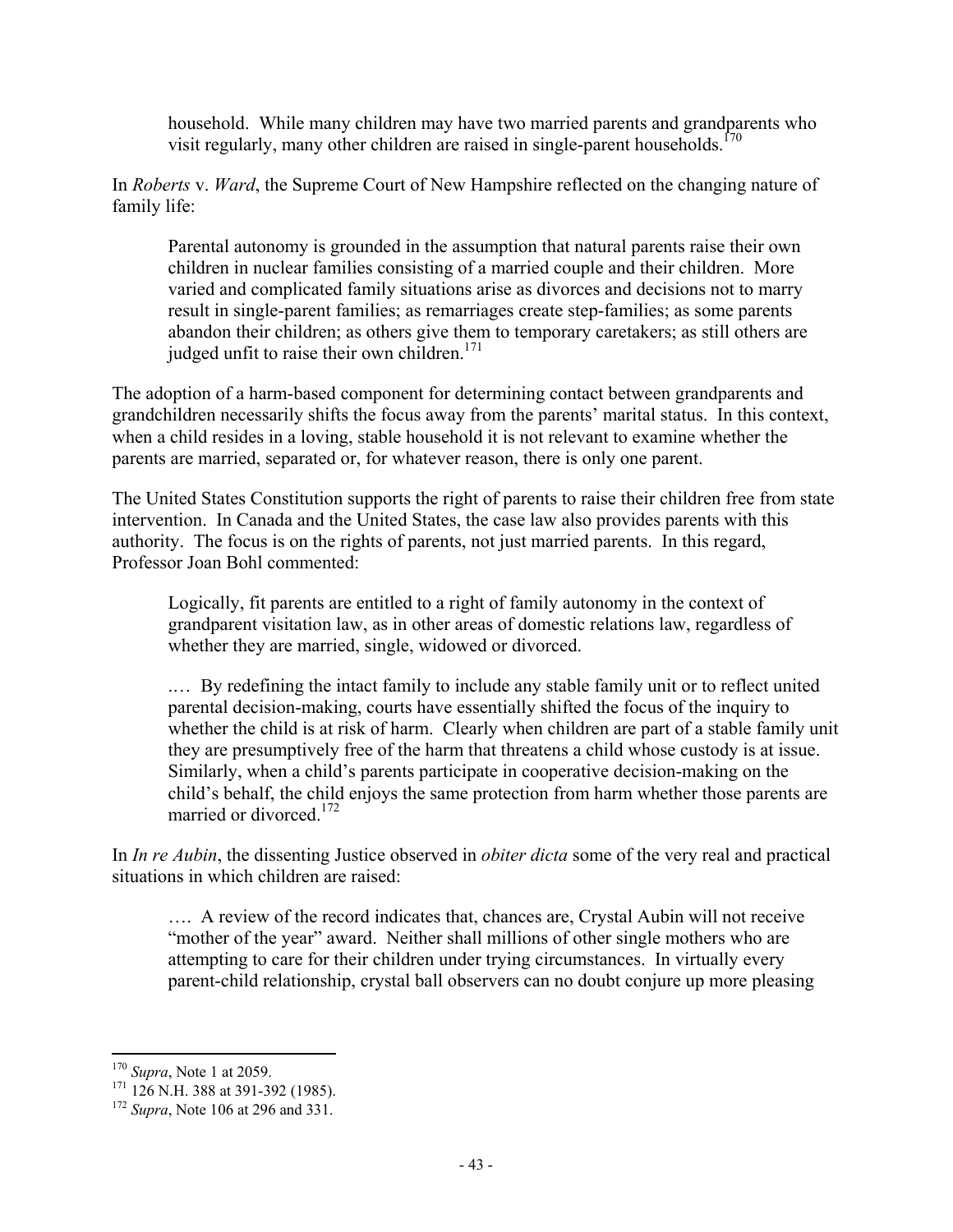scenarios, better ways and means of child rearing. However, real life defies such fairytale perfection.<sup>173</sup>

In *Kyle O.* v. *Donald R. et al.*, <sup>174</sup> the Court of Appeal of California, on facts similar to those in the *Troxel* case, followed the United States Supreme Court decision. In this case, the mother died and her parents initially sought custody and later access to their eight year-old granddaughter. The father agreed to visitation but believed he should determine the amount and timing of access. The court held that:

…as a matter of law, Kimberly's death did not imbue the grandparents with their daughter's parental rights or diminish Kyle's parental rights. Nothing in the unfortunate circumstances of one biological parent's death affects the surviving parent's fundamental right to make parenting decisions concerning their child's contact with grandparents.<sup>175</sup>

As mentioned, even though a child's circumstances may, in the view of his or her grandparents, be better made by having contact with them, the courts have usually granted the parents the authority to make this decision. It seems now that courts may be more willing to consider the various types of family life.

In *Wylde* v. *Wylde*, the court acknowledged the "non-traditional family" that existed and the support that it required. Justice Fisher remarked:

…What interest does the state have in these proceedings? The state's interest is the preservation of the welfare of the family and the protection of its members.

Here the mother and her children are the only family unit presently constituted. Any decision should support that unit as opposed to the grandmother who has lost any consistent or healthy family connections.

Coercive intervention by the state into the lives of parents and their children should not be encouraged unless there is a significant probability that the intervention will be in the child's best interest.<sup>176</sup>

# **CONCLUSION**

The role that non-parents, particularly grandparents, can play in the lives of children can be positive and enriching. However, many family circumstances do not fit the Norman Rockwell image that is popularly held of grandparents. That some situations of access by a grandparent to a grandchild have entered the courtroom suggests that the traditional notion of "one big happy family" must be examined critically, and that sentimental, nostalgic assumptions should be challenged in each case. More extensive empirical research is needed into contemporary grandparenting roles in general and into high conflict access situations, in particular. As Thompson et al. stated:

<sup>173</sup> 29 S.W. (3d) 199 at 204 (Tex. App.-Beaumont 2000).

 $174$  85 Cal. App.  $(4<sup>th</sup>)$  848 (2000).

 $175$  Ibid at 863.

<sup>176</sup> *Supra*, Note 85 at paras. 45-47.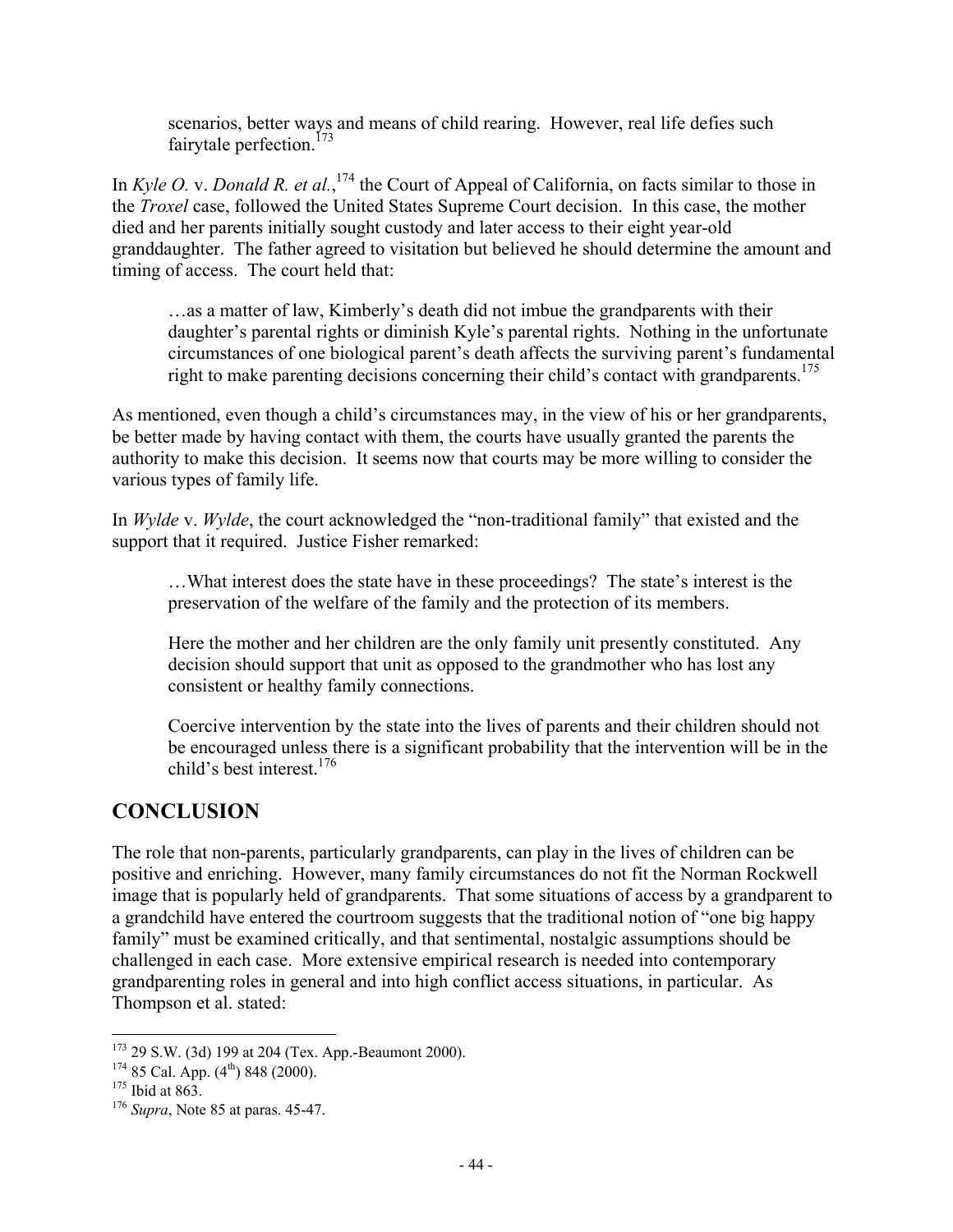The vagueness of statutory language concerning the "best interests" guideline and the limited amount of research concerning grandparent and grandchild relationships make it difficult to know what factors to evaluate—and how to evaluate them—when grandparents petition for visitation rights.… Given the variability and complexity of individual grandparent-grandchild relationships and the families in which they occur, effective judicial assessment of the child's "best interests" is undermined by the absence of reliable clinical or research procedures for answering these questions—or even knowing the proper questions to ask.<sup>177</sup>

It may be that in appropriate cases mediation can help grandparents and parents come together to work out an access arrangement that allows grandchildren to maintain an existing relationship with their grandparents, while at the same time allowing the parents to preserve their primary role in their children's lives.

However, if the matter is litigated, the manner in which the courts deal with access claims between parents would usually not be the same as it would between a grandparent and a parent. As such, the tests to determine the appropriateness of access should be reviewed to determine which best serves the interests of children in the context of their nuclear family unit, however constituted. As indicated, legislatures should consider amending their relevant statutes, which would require holding a two-stage hearing to determine the appropriateness of grandparentgrandchild access in each case. Certainly, if it can be first demonstrated that a child may be harmed by the cessation of pre-existing access, then the courts should consider the application based on the best interests test. When harm cannot be shown then it is recommended that there be no further inquiry. To do otherwise is for the state to intrude into the realm of the parent-child relationship in a manner that may now countervene the *Charter.*

Broadening statutory entitlement for grandparents and others to have access to children along the lines of article 611 of the *Civil Code of Quebec*, as recommended by the Special Joint Committee on Child Custody and Access,<sup>178</sup> is clearly contrary to the judicial trend in both Canada and the United States. This trend is respectful of constitutional considerations and of the parent-child relationship.

As Professor Sherry Colb commented:

The Court in *Troxel* v*. Granville*… demonstrated as much respect for contemporary reality as it did for the nuclear family. To be a parent is to take on enormous responsibility for deciding what is best for one's child. It involves facing the certain knowledge that sometimes one's decisions will have been wrong. When they embark on that most serious endeavor, it is critical for parents that no one be given an automatic right to ask a court to second-guess their decisions, not even a grandparent. The reality of responsible parenthood carries with it the privilege of having one's decision be final in most circumstances. Nothing about the Court's decision in *Troxel*, however, prevents

<sup>177</sup> *Supra*, Note 62 at 17-18.

<sup>178</sup> *Supra*, Note 7.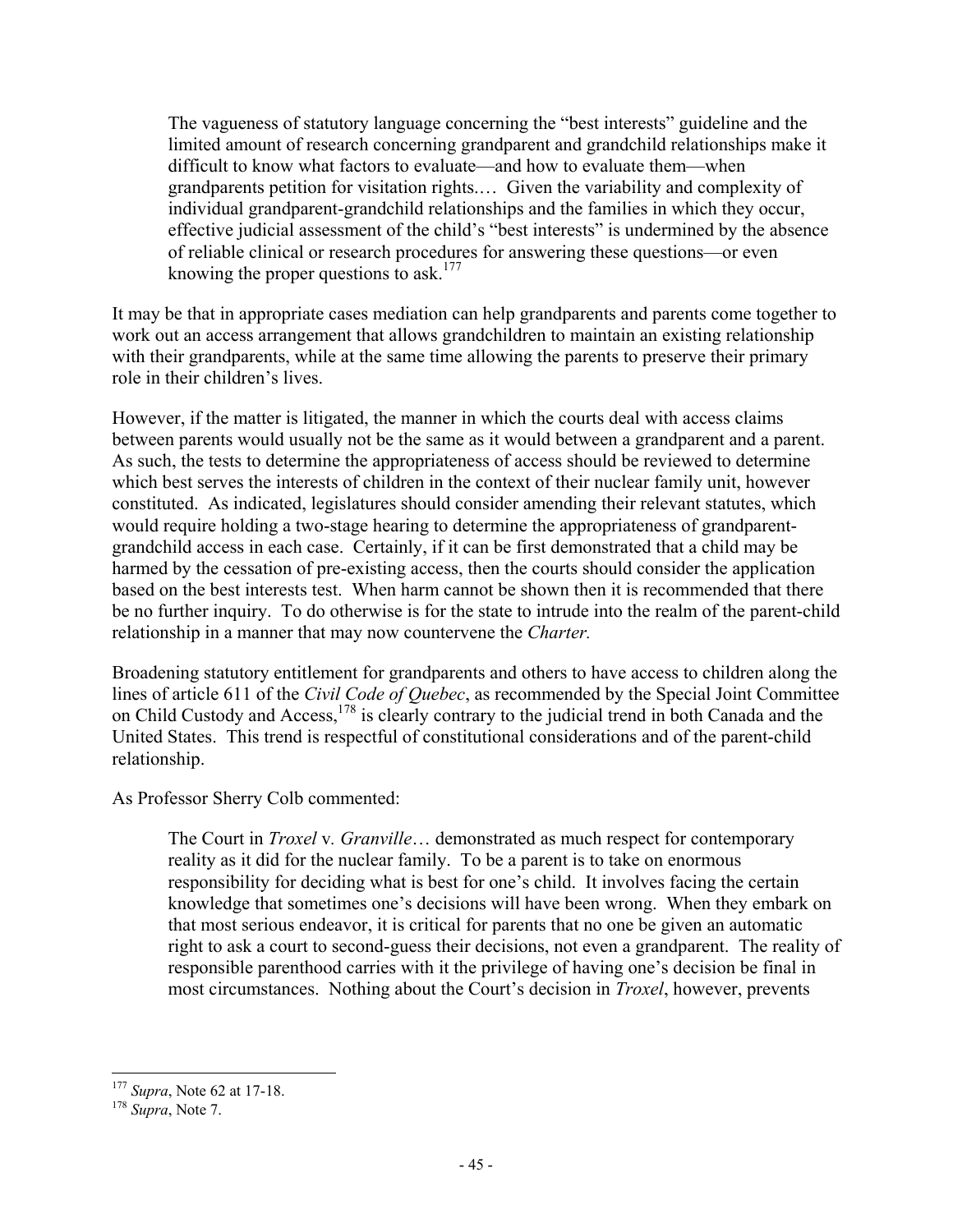people who have shared the role of custodial parent from asking a judge to give that reality the weight it deserves as well.<sup>179</sup>

To give most parents decision-making authority about the individuals with whom they wish their children to associate is not simply a parents' rights perspective. By bringing some peace and stability to a nuclear family, it is also, more importantly, a perspective that provides for the best interests of children. As Thompson et al. observed:

These [various] legal proposals assume, however, that adjudicated solutions to domestic disputes of this kind are desirable. Alternatively, however, it might be wise to question the assumption that family law should strive to protect all the significant relationships which a child shares with adults. Given the complexity of both children's needs and family functioning, the fact that the law is a blunt instrument for ensuring relational ties should introduce caution into efforts to extend legal protection to the relationships with non-parental figures possibly significant to children. While children doubtlessly benefit from the various adults contributing to their development, these relationships are meaningful as they occur naturally, not as they are judicially enforced. Legalizing the ties that bind may, in the end, undermine the relationships nurturing the children we seek to assist. $180$ 

 $\overline{a}$ <sup>179</sup> Sherry Colb, *King Solomon in the 21<sup>st</sup> Century*, online: Findlaw

http://writ.news.findlaw.com/commentary/20000628-colb.html (accessed November 1, 2000). <sup>180</sup> *Supra*, Note 62 at 23.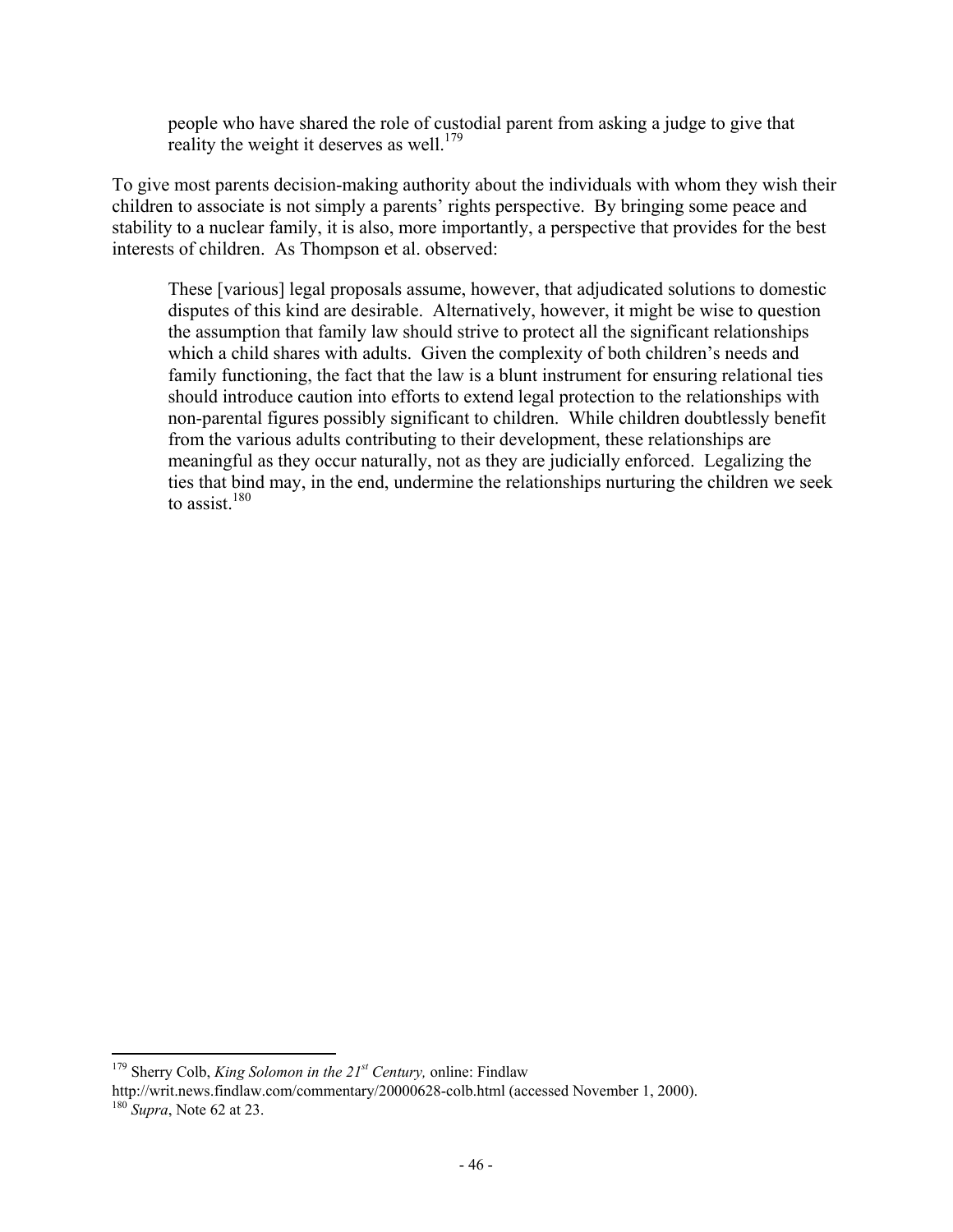### **BIBLIOGRAPHY**

### **CASES CITED**

#### **Canada**

*B. (M.) v. W. (C.),* (1998) 31 R.F.L. (4<sup>th</sup>) 351 (N.S. Fam. Ct.) *B. (R.) v. Children's Aid Society of Metropolitan Toronto, (1994) 9 R.F.L. (4<sup>th</sup>) 157 (S.C.C.) Barr* v. *Gattinger,* [1999] S.J. No. 568 (Sask. U.F.C.) (QL) *Beaumont* v. *Fransden,* [1995] O.J. No. 425 (O.C.J. Prov. Div.) *Blium* v. *Blium*, (May 16, 2001), Ontario 8269/00 (Ont. S.C.J.) [unreported] *Blium* v. *Blium*, (Sept. 21, 2001) Ontario 59638/01 (Ont. Div. Ct.) [unreported] *Bourgeois* v. *Bastarache,* (1993) 138 N.B.R. (2d) (N.B.Q.B.) *C.G.W.* v. *M. J. and A.C.,* (1982) 24 R.F.L. (2d) 342 (Ont. C.A.) *Carter* v. *Brooks*, (1990) 30 R.F.L. (3d) 53 (Ont. C.A.) *Chabot* v. *Halliday,* (1993) W.D.F.L. 083 (Ont. Ct. Gen. Div.) *Chapman* v. *Chapman*, (28 March 2000), Ontario 1131/98 (Ont. S.C.J.) [unreported] *Chapman* v. *Chapman*, [2001] O.J. No. 705 (Ont. C.A.) *Cole* v. *Nevill,* [1991] O.J. No. 2446 (Ont. Ct. Prov. Div.) (QL) *Cormier* v. *Cormier,* (1995) 163 N.B.R. (2d) 323 (N.B.Q.B. Fam. Div.) *Cyrenne* v. *Moar,* (1986) 2 R.F.L. (3d) 414 (Man. C.A.) *D. (G.) v. M. (G.),* (1999) 47 R.F.L. (4<sup>th</sup>) 16 (N.W.T.S.C.) *D. W.* v. *M.P.,* [1998] O.J. No. 2998 (O.C.J. Prov. Div.) (QL) *Daley* v. *Daley,* (1992) 124 N.S.R. (2d) 273; 345 A.P.R. 273 (N.S. Fam. Ct.) *DeBruyn* v. *Turner,* [1998] O.J. No. 1544 (O.C.J. Gen. Div.) (QL) *Deshane* v. *Perry,* [1988] O.J. No. 2438 (Ont. Ct. Prov. Div.) (QL) *Dhaliwal* v. *Beloud*, (1998) 38 R.F.L. (4<sup>th</sup>) 345 (B.C.C.A.) *Dolphin Delivery* v. *R.W.D.S.U.,* [1986] 2 S.C.R. 573 *F. (N.) v. S. (H.L.),* (1999) 49 R.F.L. (4<sup>th</sup>) 250 (B.C.C.A.) *Finnegan* v. *Desjardins,* [1985] O. J. No. 725 (Ont. C.A.) (QL) *Fleming* v. *Fleming,* [1999] C.C.L. 5070 (S.C.J.) *G. (M.L.)* v. *G. (K.L.),* [1992] B.C.J. No. 1118 (B.C.S.C.) (QL) *G. (M.L.).* v. *G. (K.L.),* (1993) 49 R.F.L. (3d) 437 (B.C.C.A.) *Gallant v. Jackson,* (1994) 7 R.F.L. (4<sup>th</sup>) 391 (O.C.J. Gen. Div.) *Gordon v. Goertz,* (1996) 19 R.F.L. (4<sup>th</sup>) 177 (S.C.C.)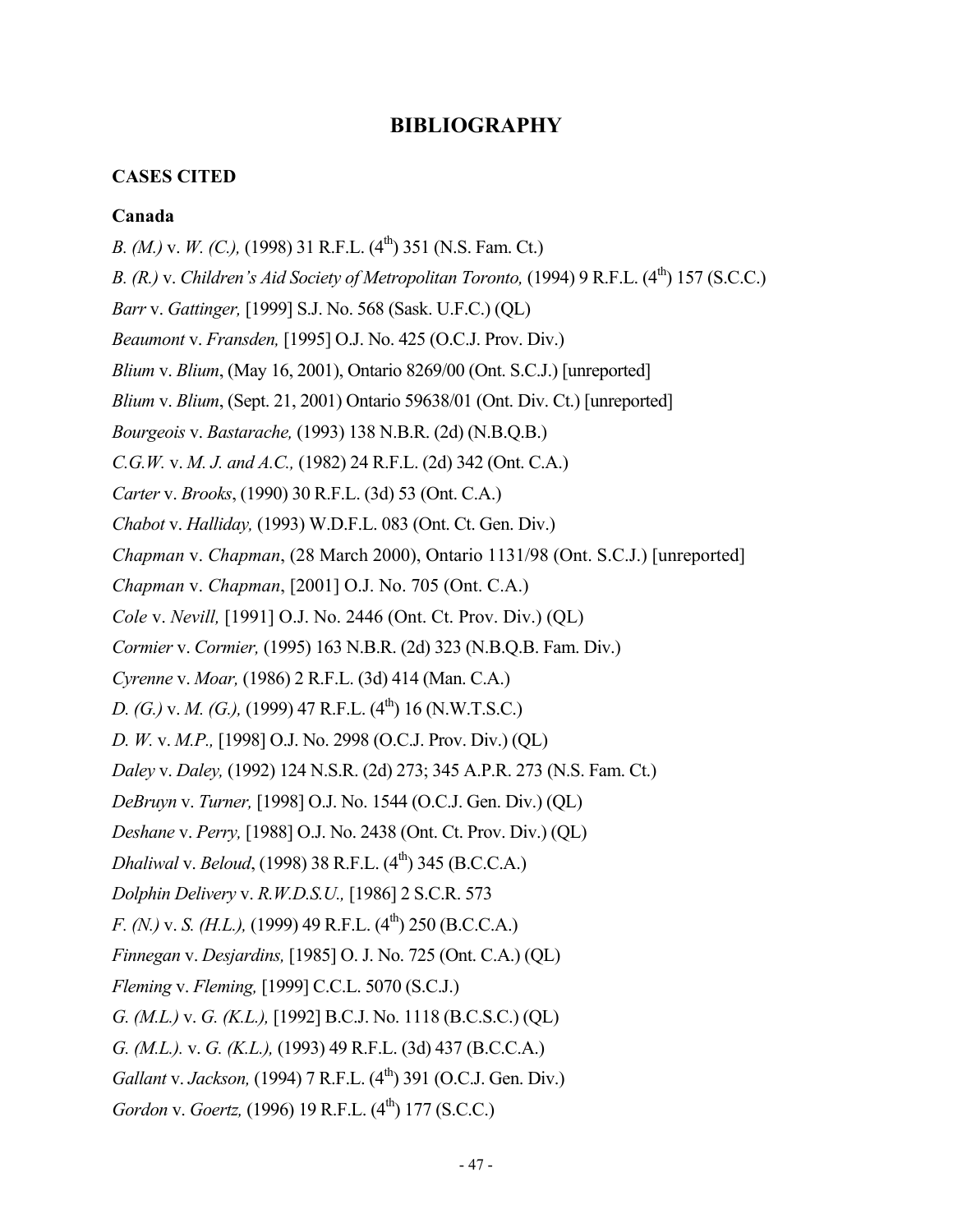*Greber* v. *Moskowitz,* [1982] O.J. No. 595 (Ont. Prov. Ct. Fam. Div.) (QL) *Hafer* v. *Stewart,* (1984) 34 Man. R. (2d) 158 (Man. C.A.) *Hooper v. Hooper,* (1997) 23 R.F.L. (4<sup>th</sup>) 441 (N.B.O.B. Fam. Div.) *Jayaratham* v. *Devarajan,* (1991) 105 N.S.R. (2d) 9, 284 A.P.R. 9 (N.S. Fam. Ct.) *Ligate* v. *Richardson,* (1997) 34 O.R. (3d) 423 (Ont. C.A.) *Lusher* v. *Lusher,* (1998) 13 R.F.L. (3d) 201 (Ont. Prov. Ct. Fam. Div.) *M.* v. *W. and R.,* (1985) 45 R.F.L. (2d) 337 (B.C.S.C.) *MacGyver* v. *Richards,* (1995) 22 O.R. (3d) 481 (Ont. C.A.) *McLellan v. Glidden,* (1996) 23 R.F.L. (4<sup>th</sup>) 106 (N.B.Q.B. Fam. Div.) *Meloche* v. *Frank,* [1991] O.J. No. 1114 (O.C.J. Prov. Div.) (QL) *Moreau v. Cody,* (1995) 15. R.F.L. (4<sup>th</sup>) 174 (O.C.J. Prov. Div.) *Morecraft* v. *Morecraft,* (1991) 122 N.B.R. (2d) 271 (N.B.Q.B. Fam. Div.) *Nelson* v. *Kroetsch,* [1996] O.J. No. 2912 (O.C.J. Prov. Div.) (QL) *New Brunswick (Minister of Health) v. G. (J.), (1990) 50 R.F.L.* (4<sup>th</sup>) 63 *P. (D.)* v. *S. (C.),* (1993) 49 R.F.L. (3d) 317 (S.C.C.). *Panny v. Gifford,* (1997) 31 R.F.L. (4<sup>th</sup>) 440 (O.C.J. Prov. Div.) *Paulini* v. *Schmidt,* [1993] O.J. No. 2907 (O.C.J. Gen. Div.) (QL) *Peck* v. *Peck,* [1996] O.J. No. 755 (O.C.J. Prov. Div.) (QL) *Rice* v. *Rice,* (1992) 42 R.F.L. (3d) 281 (N.B.Q.B. Fam. Div.) *Ruth* v. *Young,* [1998] B.C.J. No. 961 (B.C.S.C.) (QL) *Salter* v. *Borden,* (1991) 31 R.F.L. (3d) 48 (N. S. Fam. Ct.) *Stewart* v. *MacDonnell,* (1992) 39 R.F.L. (3d) 163 (N.S. Fam. Ct.) *T. (A.H.)* v. *P. (E.),* (1995) 173 A.R. 369 (Alta. Q.B.) *T. (A.H.) v. P. (E.),* (1995) 20 R.F.L. (4<sup>th</sup>) 115 (Alta. C.A.) *V. (G.)* v. *S. (L.),* (1997) 35 R.F.L. (4<sup>th</sup>) 122 (O.C.J. Prov. Div.) *Vormittag* v. *Vormittag,* [1984] O.J. No. 760 (Ont. Prov. Ct. Fam. Div.) (QL) *W. (C. G.)* v. *J. (M.),* (1982) 24 R.F.L. (2d) 342 (Ont. C.A.) *W. (M.)* v. *W. (D.),* [2000] A.J. No. 1082 (Alta. Prov. Ct.) (QL) *White* v. *Mathews,* [1997] S.C.J. No. 604 (N.S. Fam. Ct.) (QL) *Winnipeg Child and Family Services* v. *K.L.W.* [2000] S.C.J. No. 48 (S.C.C.) (QL) *Wylde* v. *Wylde,* [1984] O.J. No. 764 (Ont. Prov. Ct. Fam. Div.) (QL) *Young v. Young, (1993) 108. D.L.R.* (4<sup>th</sup>) 193 (S.C.C.)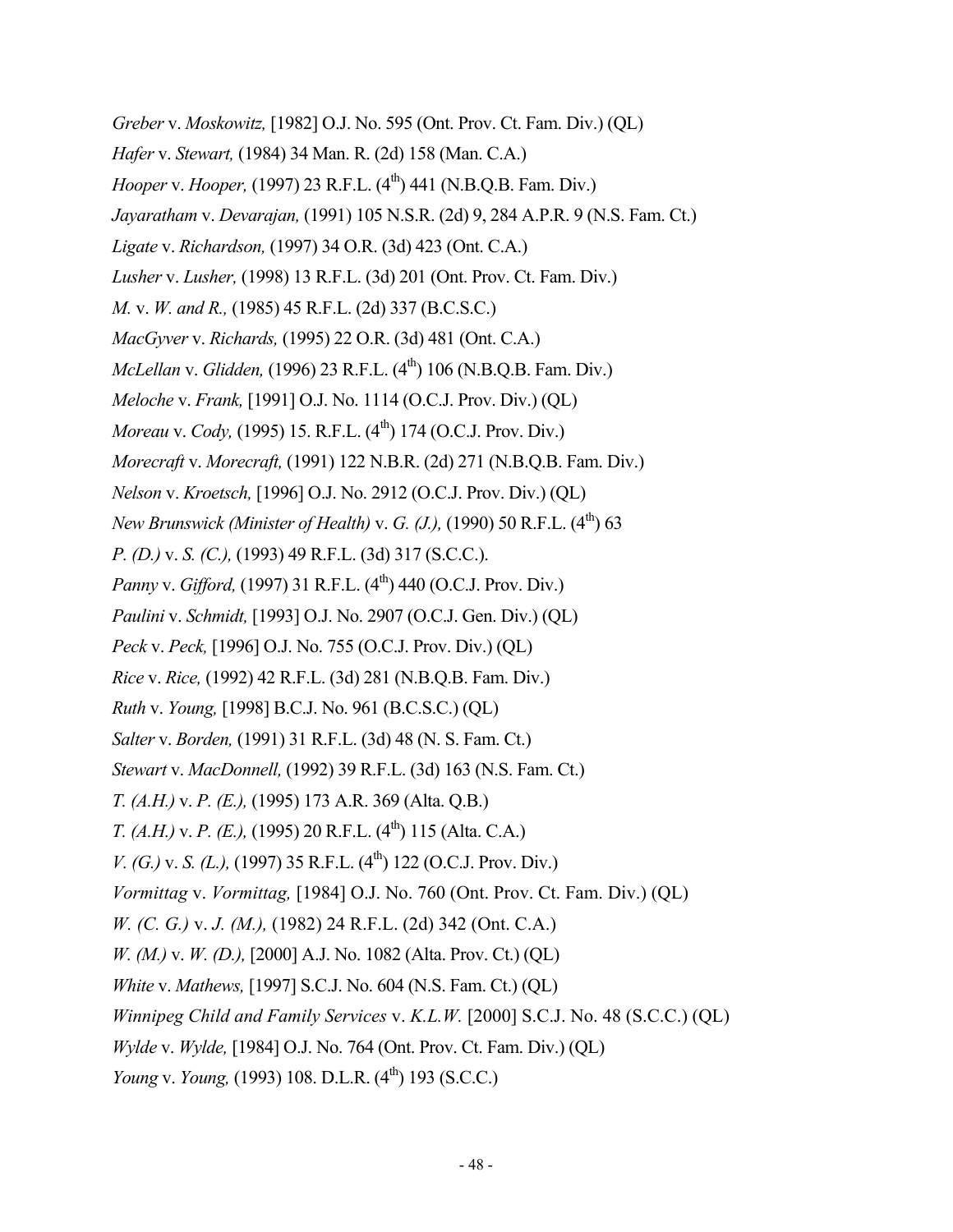### **United States of America**

*Bennett* v. *Jeffreys,* 356 N.E. 2d 277 (N.Y. App. 1976) *Hawk* v. *Hawk,* 855 S.W. (2d) 573 (Tenn. 1993) *In re Aubin* 29 S.W. (3d) 199 (Tex. App.-Beaumont 2000) *In re Marriage of Wellman,* 104 Cal. App. 3d 992 (1980) *King* v. *King,* 828 S.W. (2d) 630 (Ky. 1992) *Kyle O. v. Donald R. et al., 85 Cal. App.*  $(4^{th})$  848 (2000) *Meyer* v. *Nebraska*, 262 U.S. 390 (1923) *Mimkon* v. *Ford,* 332 A. 2d 199 (N.J. 1975) *Parham* v. *J.R. et al.,* 442 U.S. 584 (1979) *Pierce* v. *Society of Sisters,* 268 U.S. 510 (1925) *Prince* v. *Massachusetts*, 321 U.S. 158 (1944) *Punsly et al. v. Manwah Ho, 87 Cal. App*  $4^{th}$  1099 (2001) *Re Custody of Sara Skyanne Smith et al.,* 137 Wn. 2<sup>nd</sup> 1 (Wash. 1998) *Roberts* v. *Ward,* 126 N.H. 388 (1985) *Shadders* v. *Brock,* 420 N.Y.S. 2d 697 (N.Y. Fam. Ct. 1979) *Troxel* v. *Granville,* 120 S. Ct. 2054 (2000) *Wisconsin* v. *Yoder*, 406 U.S. 205 (1972)

### **COURT BRIEFS**

Brief *Amici Curiae* of the American Association of Retired Persons and Generations United, filed November 12, 1999.

Brief *Amicus Curiae* of the American Center for Law and Justice Supporting Respondent, filed December 10, 1999. Brief *Amici Curiae* of the Christian Legal Society and The National Association of Evangelicals, filed December 13, 1999.

Brief of the Lambda Legal Defense and Education Fund and Gay and Lesbian Advocates and Defenders as *Amici Curiae*, filed December 13, 1999.

Brief *Amicus Curiae* of the American Civil Liberties Union (ACLU) and the ACLU of Washington, filed December 13, 1999.

Brief *Amicus Curriae* of the National Association of Counsel for Children, filed December 13, 1999.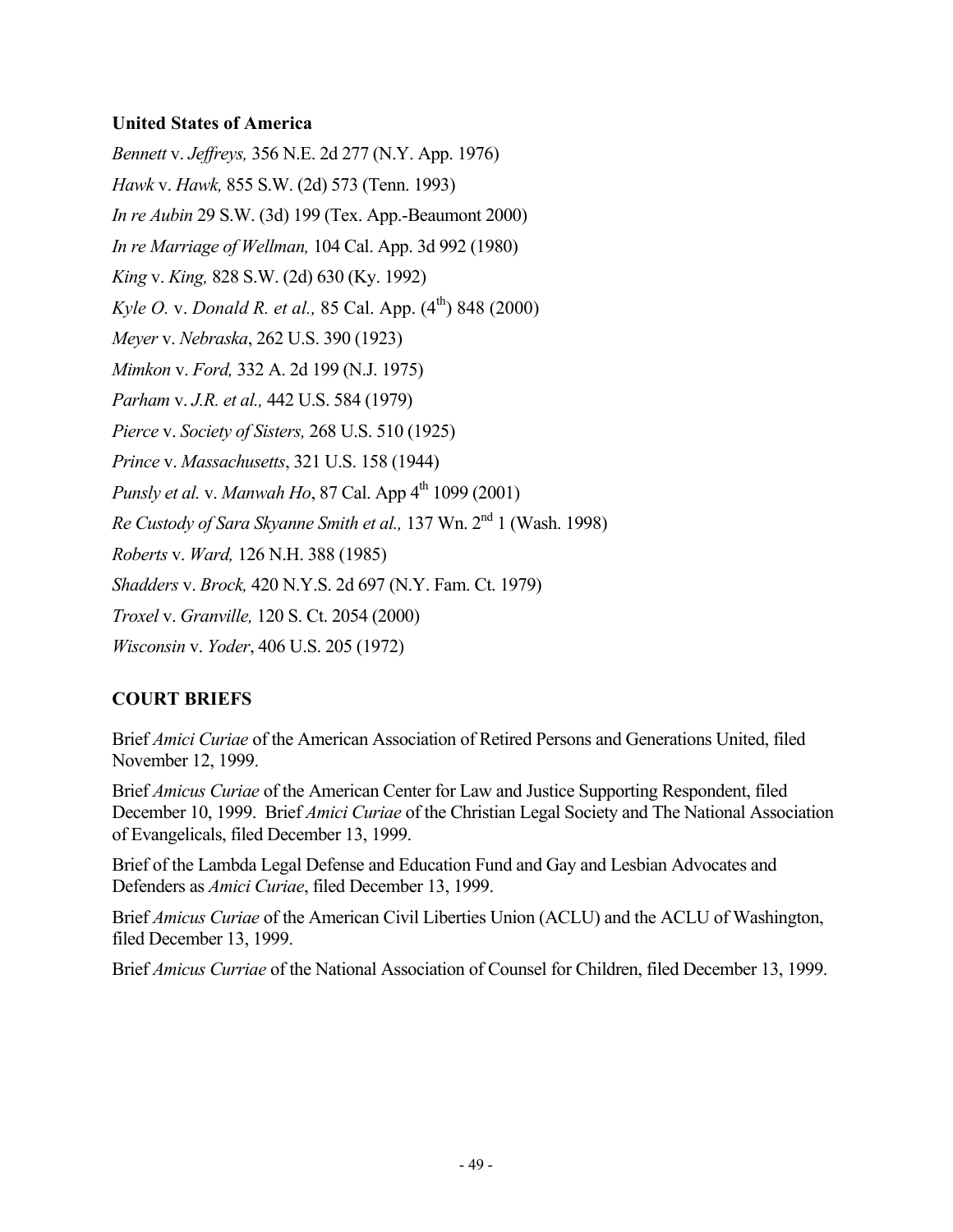### **STATUTES**

*Charter of Rights and Freedoms*, Part I of the *Constitution Act, 1982*, being Schedule B to the *Canada Act 1982* (U.K.) 1982, c.11

*Children's Act,* R.S.Y. 1986, c.22, as am. by S.Y. 1998, c.4

*Children's Law Reform Act,* R.S.O. 1990, chap. C.12

*Civil Code of Quebec,* Art. 611 C.C.Q.

*Divorce Act,* R.S.C. 1985, chap. 3

*Family Relations Act,* R.S.B.C. 1996, c.128, as am. by S.B.C. 1998, c.28

*Family Services Act,* S.N.B. 1980, c. F-2.2

*Provincial Court Act,* R.S.A. 1980 c. p-20

U.S. Const. amend. XIV, § 1, cl. 2

Wash. Rev. Code § 26.10.160 (3) (Supp.1996)

### **ARTICLES AND BOOKS**

Bala, Nicholas

2000-01 "The Charter of Rights and Family Law in Canada: A New Era" Canada: *Canadian Family Law Quarterly*. 18: 373.

### Bala, Nicholas and Jaremko, Rebecca

"Canada: Non-Marital Unions, Finality of Separation Agreements and Children's Issues". Submitted for publication in *The International Survey of Family Law* 2002, Andrew Bainham, ed. Jordans.

### Bean, Kathleen S.

1985-86 "Grandparent Visitation: Can the Parent Refuse?" *University of Louiseville Journal of Family Law*. 24: 393.

Bohl, Joan Catherine

- 2000 "Grandparent Visitation Law Grows Up: The Trend Toward Awarding Visitation Only When the Child Would Otherwise Suffer Harm." *Drake Law Review* 48: 279.
- Canada Special Joint Committee on Custody and Access. *For the Sake of the Children*. Ottawa: http://www.parl.gc.ca/InfoComDoc/36/1/SJCA/Studies/Reports/ sjcarp02-e.htm.

### Cogswell, Carolyn and Henry, Carolyn S.

1995 "Grandchildren's Perceptions of Grandparental Support in Divorced & Intact Families." Journal of Remarriage and Divorce 23 (3/4): 127.